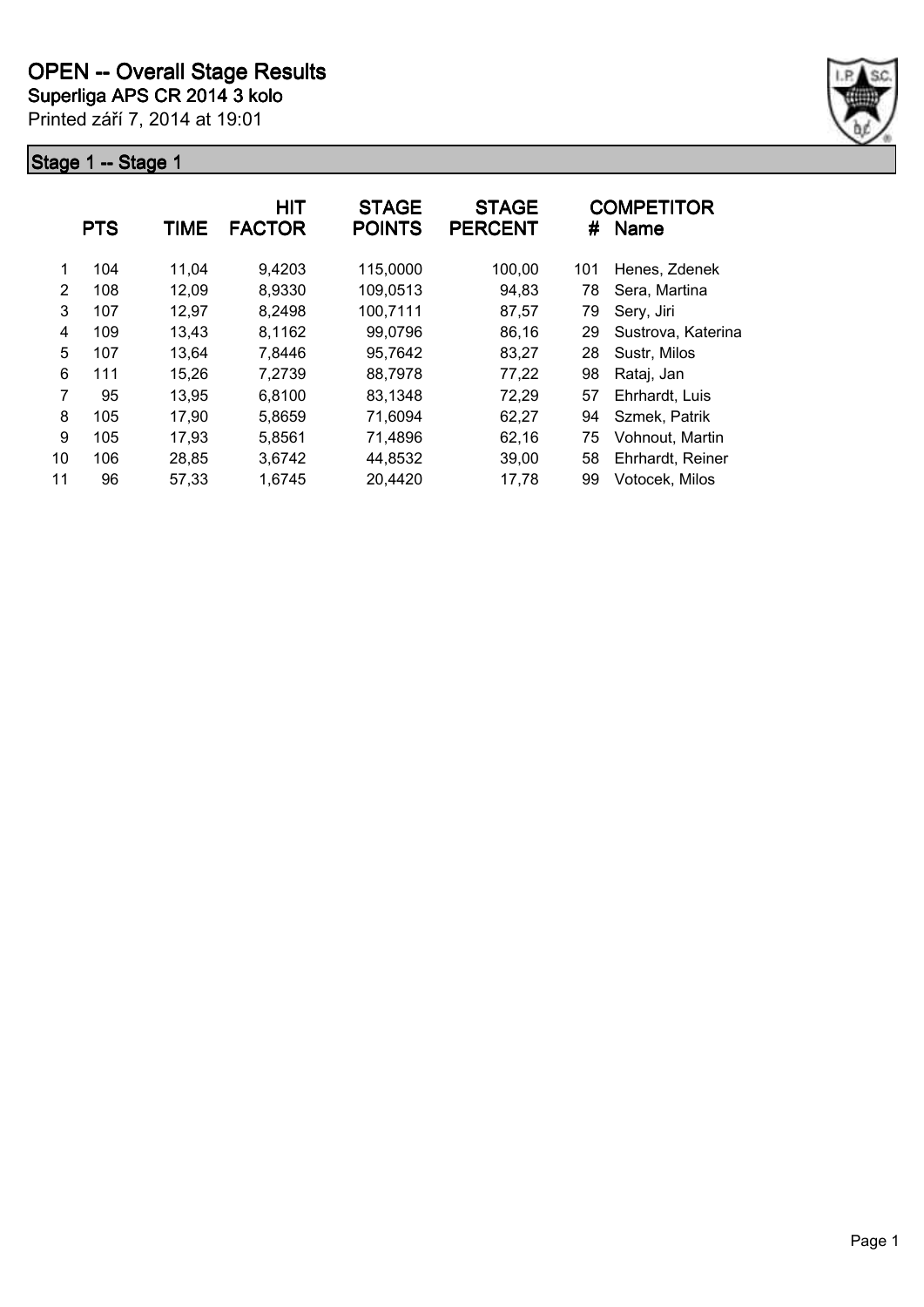

|                  | <b>PTS</b> | <b>TIME</b> | HIT<br><b>FACTOR</b> | <b>STAGE</b><br><b>POINTS</b> | <b>STAGE</b><br><b>PERCENT</b> | #              | <b>COMPETITOR</b><br>Name |
|------------------|------------|-------------|----------------------|-------------------------------|--------------------------------|----------------|---------------------------|
| 1                | 111        | 11,70       | 9,4872               | 115,0000                      | 100,00                         | 55             | Rakusan, Josef            |
| $\boldsymbol{2}$ | 106        | 12,71       | 8,3399               | 101,0930                      | 87,91                          | 88             | Podlesak, Roman           |
| 3                | 105        | 15,27       | 6,8762               | 83,3510                       | 72,48                          | 21             | Koblasa, Bohumil          |
| 4                | 105        | 15,63       | 6,7179               | 81,4312                       | 70,81                          | 71             | Liehne, Jan               |
| 5                | 111        | 16,65       | 6,6667               | 80,8108                       | 70,27                          | 93             | Wilk, Ivo                 |
| 6                | 90         | 13,92       | 6,4655               | 78,3726                       | 68,15                          | 102            | Vaclavik, Jaroslav        |
| $\overline{7}$   | 103        | 16,92       | 6,0875               | 73,7900                       | 64,17                          | 10             | Marik, Milan              |
| 8                | 86         | 14,39       | 5,9764               | 72,4433                       | 62,99                          | 63             | Hotra, Tomas              |
| $\boldsymbol{9}$ | 93         | 16,59       | 5,6058               | 67,9512                       | 59,09                          | 27             | Svoboda, Pavel            |
| 10               | 109        | 19,49       | 5,5926               | 67,7915                       | 58,95                          | 48             | Turkova, Eva              |
| 11               | 107        | 19,34       | 5,5326               | 67,0638                       | 58,32                          | 44             | Kratochvil, Milos         |
| 12               | 82         | 15,68       | 5,2296               | 63,3911                       | 55,12                          | $\mathbf{1}$   | Benes, Stanislav          |
| 13               | 107        | 20,47       | 5,2272               | 63,3617                       | 55,10                          | 40             | Vomacka, Jaromir          |
| 14               | 108        | 20,67       | 5,2250               | 63,3350                       | 55,07                          | 16             | Kuchta, Miroslav          |
| 15               | 103        | 19,99       | 5,1526               | 62,4576                       | 54,31                          | 39             | Volesak, Jan              |
| 16               | 94         | 18,39       | 5,1115               | 61,9593                       | 53,88                          | 47             | Soustar, Ivo              |
| 17               | 79         | 15,54       | 5,0837               | 61,6221                       | 53,58                          | 32             | Dvorak, Petr              |
| 18               | 88         | 17,32       | 5,0808               | 61,5879                       | 53,55                          | 30             | Broz, Jiri                |
| 19               | 97         | 19,28       | 5,0311               | 60,9853                       | 53,03                          | 43             | Frinta, Petr              |
| 20               | 81         | 16,26       | 4,9815               | 60,3845                       | 52,51                          | 17             | Prostredni, Jakub         |
| 21               | 76         | 15,30       | 4,9673               | 60,2120                       | 52,36                          | 67             | Valasik, Petr             |
| 22               | 92         | 18,79       | 4,8962               | 59,3501                       | 51,61                          | 100            | Simek, Frantisek          |
| 23               | 103        | 21,76       | 4,7335               | 57,3772                       | 49,89                          | 15             | Hradek, Martin            |
| 24               | 95         | 20,25       | 4,6914               | 56,8669                       | 49,45                          | 96             | Janouch, Pavel            |
| 25               | 91         | 19,50       | 4,6667               | 56,5676                       | 49,19                          | 42             | Batek, Jaroslav           |
| 26               | 82         | 17,88       | 4,5861               | 55,5913                       | 48,34                          | 3              | Habasko, Miloslav         |
| 27               | 106        | 23,34       | 4,5416               | 55,0511                       | 47,87                          | 90             | Stahl, Robert             |
| 28               | 78         | 19,64       | 3,9715               | 48,1409                       | 41,86                          | $\overline{2}$ | Cerny, Vaclav             |
| 29               | 88         | 22,33       | 3,9409               | 47,7699                       | 41,54                          | 73             | Liehne, Irena             |
| 30               | 105        | 27,74       | 3,7851               | 45,8821                       | 39,90                          | 41             | Zeman, Marcel             |
| 31               | 89         | 24,07       | 3,6975               | 44,8203                       | 38,97                          | 14             | Synek, Petr               |
| 32               | 49         | 20,84       | 2,3512               | 28,5009                       | 24,78                          | 5              | Horky, Tomas              |
| 33               | 57         | 25,99       | 2,1932               | 26,5845                       | 23,12                          | $\overline{7}$ | Kasal, Zdenek             |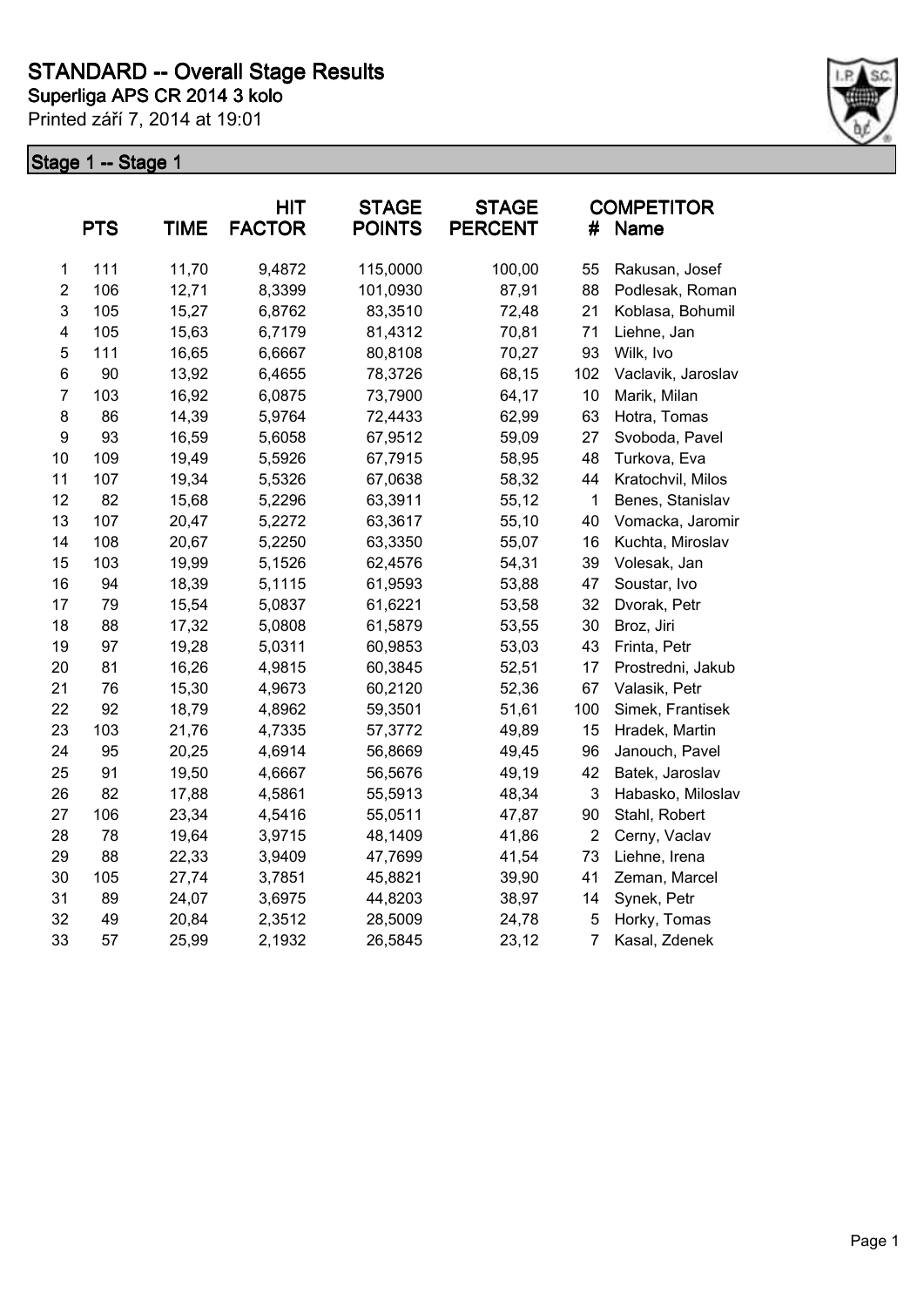

|                | <b>PTS</b> | <b>TIME</b> | <b>HIT</b><br><b>FACTOR</b> | <b>STAGE</b><br><b>POINTS</b> | <b>STAGE</b><br><b>PERCENT</b> | #  | <b>COMPETITOR</b><br>Name |
|----------------|------------|-------------|-----------------------------|-------------------------------|--------------------------------|----|---------------------------|
| 1              | 111        | 13,43       | 8,2651                      | 115,0000                      | 100,00                         | 72 | Liehne, Zdenek            |
| $\overline{2}$ | 95         | 13,55       | 7,0111                      | 97,5518                       | 84,83                          | 4  | Hakala, Jiri              |
| 3              | 105        | 15,38       | 6,8270                      | 94,9913                       | 82,60                          | 83 | Stepan, Michal            |
| 4              | 105        | 15,41       | 6,8138                      | 94,8064                       | 82,44                          | 95 | Sedy, Roman               |
| 5              | 94         | 13,87       | 6,7772                      | 94,2980                       | 82,00                          | 92 | Vinduska, Vaclav          |
| 6              | 97         | 14,74       | 6,5807                      | 91,5641                       | 79,62                          | 36 | Smutny, Petr              |
| 7              | 113        | 17,58       | 6,4278                      | 89,4356                       | 77,77                          | 85 | Heglas, Jakub             |
| 8              | 105        | 17,00       | 6,1765                      | 85,9392                       | 74,73                          | 69 | Cervinka, Leos            |
| 9              | 90         | 15,05       | 5,9801                      | 83,2064                       | 72,35                          | 91 | Rek, Boris                |
| 10             | 95         | 17,41       | 5,4566                      | 75,9234                       | 66,02                          | 34 | Manolevski, Michael       |
| 11             | 93         | 17,35       | 5,3602                      | 74,5820                       | 64,85                          | 64 | Kostak, Jan               |
| 12             | 94         | 18,86       | 4,9841                      | 69,3485                       | 60,30                          | 35 | Rosenberg, Tomas          |
| 13             | 101        | 21,40       | 4,7196                      | 65,6687                       | 57,10                          | 6  | Horky, Pavel              |
| 14             | 97         | 21,23       | 4,5690                      | 63,5730                       | 55,28                          | 82 | Schwarz, Florian          |
| 15             | 97         | 21,65       | 4,4804                      | 62,3397                       | 54,21                          | 37 | Soucek, Jan               |
| 16             | 88         | 19,70       | 4,4670                      | 62,1537                       | 54,05                          | 33 | Krcal, Jan                |
| 17             | 93         | 21,66       | 4,2936                      | 59,7414                       | 51,95                          | 23 | Kovarik, Milan            |
| 18             | 80         | 18,92       | 4,2283                      | 58,8328                       | 51,16                          | 45 | Kysela, Milos             |
| 19             | 103        | 26,06       | 3,9524                      | 54,9938                       | 47,82                          | 46 | Mucka, Karel              |
| 20             | 40         | 26,42       | 1,5140                      | 21,0658                       | 18,32                          | 62 | Reiter, Doris             |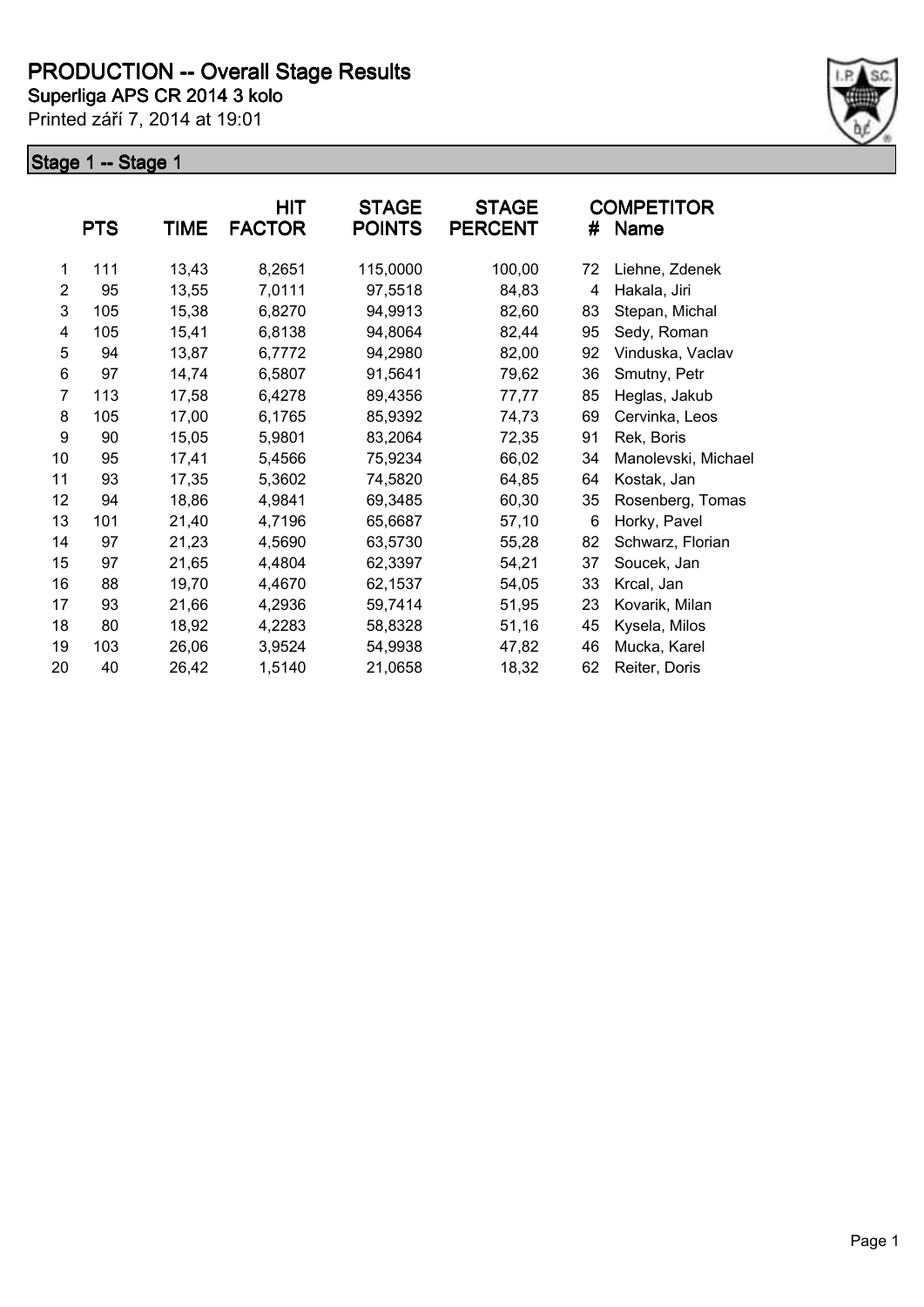|              | <b>PTS</b> |                | HIT<br>TIME FACTOR | <b>STAGE</b><br><b>POINTS</b> | <b>STAGE</b><br><b>PERCENT</b> | <b>COMPETITOR</b><br># Name          |
|--------------|------------|----------------|--------------------|-------------------------------|--------------------------------|--------------------------------------|
| $\mathbf{1}$ | 106<br>-87 | 21.81<br>23.24 | 4.8602<br>3.7435   | 115,0000<br>88,5790           | 100.00<br>77.03                | 38 Stransky, Viktor<br>9 Marek, Jiri |

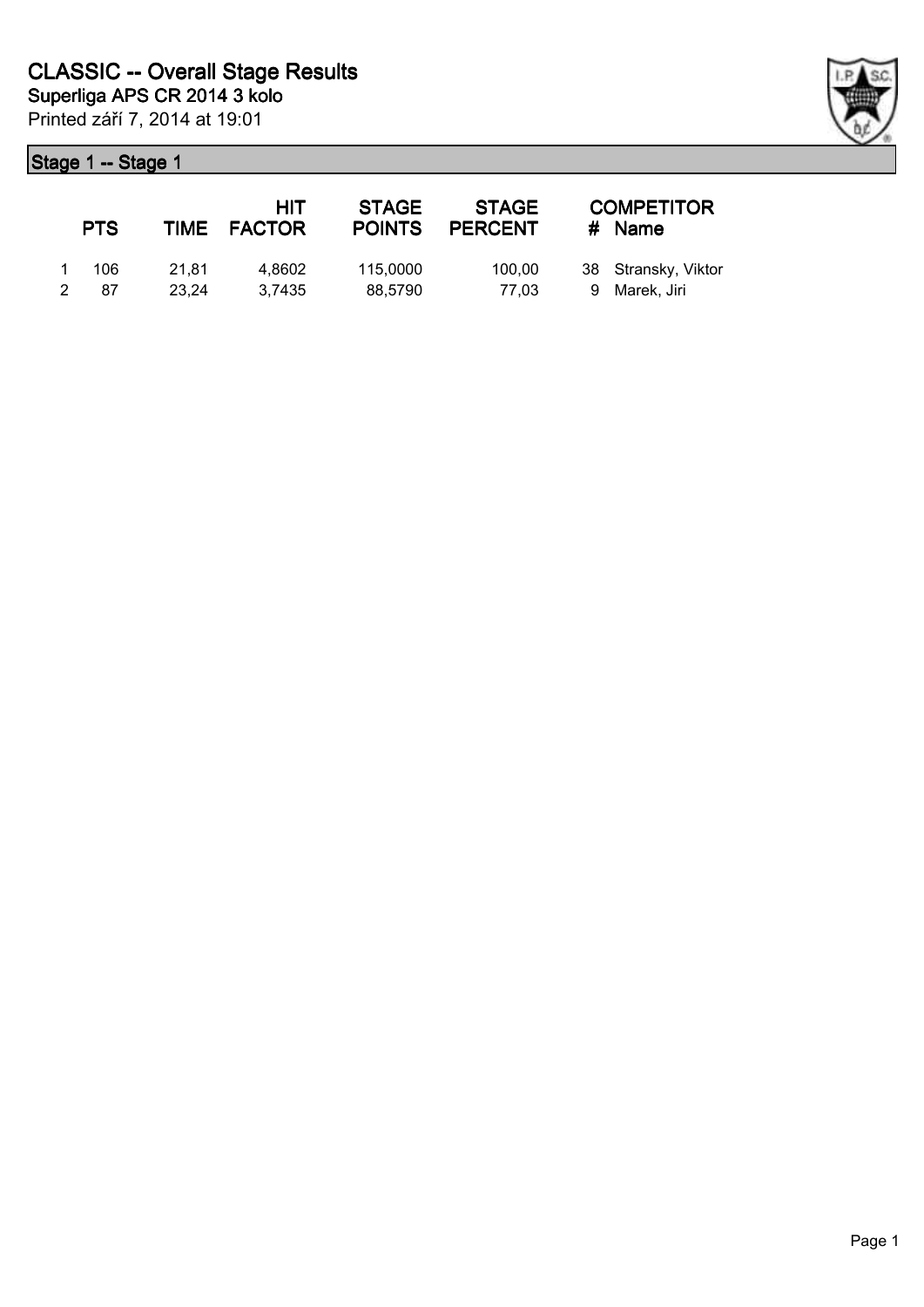

|   | <b>PTS</b> | TIME  | HIT<br><b>FACTOR</b> | <b>STAGE</b><br><b>POINTS</b> | <b>STAGE</b><br><b>PERCENT</b> | #   | <b>COMPETITOR</b><br><b>Name</b> |
|---|------------|-------|----------------------|-------------------------------|--------------------------------|-----|----------------------------------|
| 1 | 100        | 19,85 | 5,0378               | 115,0000                      | 100,00                         | 24  | Nemecek. Zdenek                  |
| 2 | 93         | 20,91 | 4,4476               | 101,5283                      | 88,29                          | 61  | Reiter, Gerald                   |
| 3 | 106        | 24,42 | 4,3407               | 99,0874                       | 86,16                          | 59  | Kotrous, Pavel                   |
| 4 | 101        | 23,39 | 4,3181               | 98,5711                       | 85,71                          | 18  | Safranek, Lumir                  |
| 5 | 108        | 26,08 | 4,1411               | 94,5311                       | 82,20                          | 20  | Rossl, Karel                     |
| 6 | 107        | 26,14 | 4,0933               | 93,4408                       | 81,25                          | 56  | Barta, Ondrej                    |
|   | 112        | 29,19 | 3,8369               | 87,5875                       | 76,16                          | 26  | Potuckova, Ludmila               |
| 8 | 109        | 30,28 | 3,5997               | 82,1730                       | 71,45                          | 12  | Prepletany, Jan                  |
| 9 | 0          | 0.00  | 0,0000               | 0,0000                        | 0.00                           | 103 | Pojer, Lubos                     |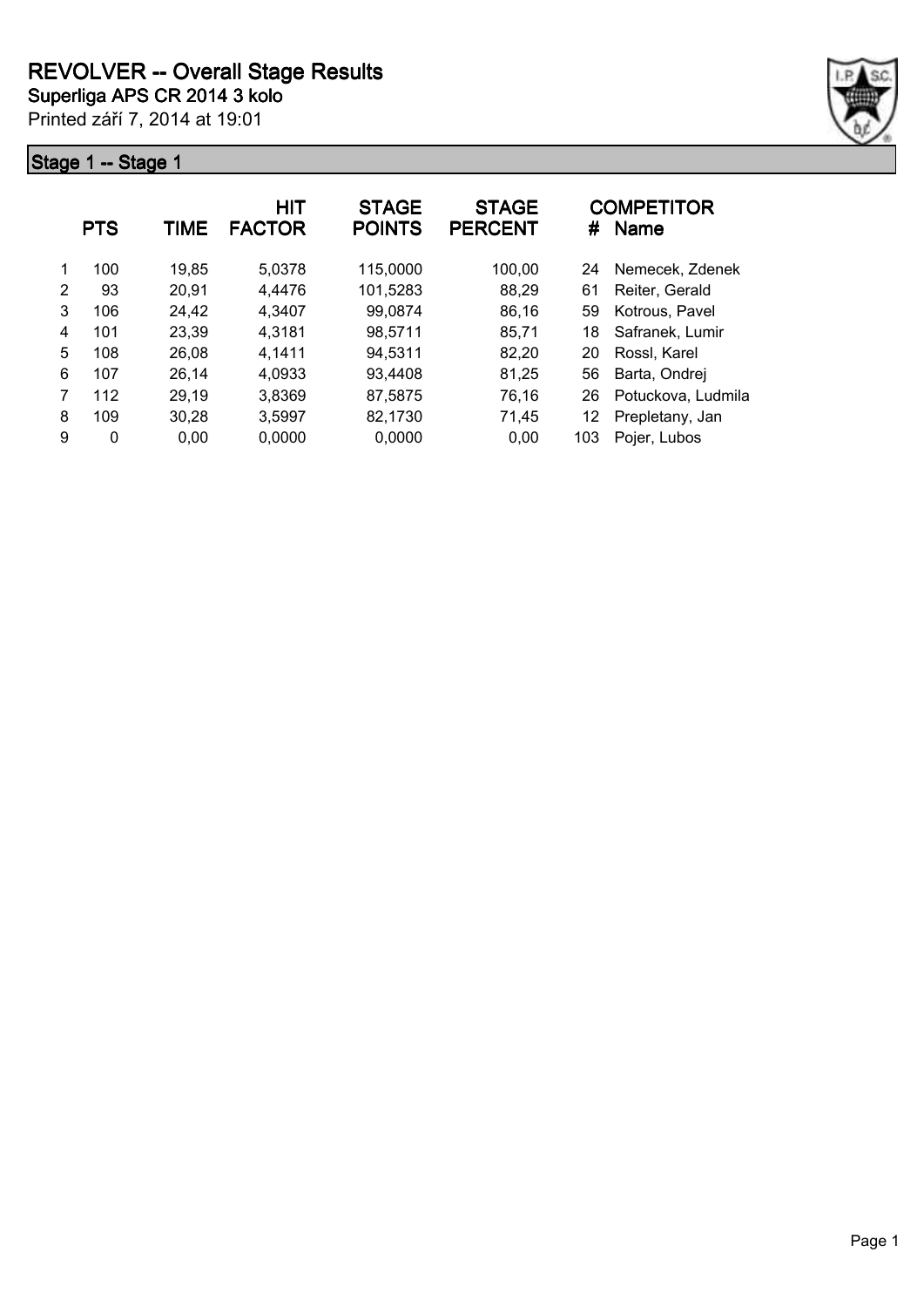

|    | <b>PTS</b> | TIME  | HIT<br><b>FACTOR</b> | <b>STAGE</b><br><b>POINTS</b> | <b>STAGE</b><br><b>PERCENT</b> | #   | <b>COMPETITOR</b><br><b>Name</b> |
|----|------------|-------|----------------------|-------------------------------|--------------------------------|-----|----------------------------------|
| 1  | 37         | 7,23  | 5,1176               | 40,0000                       | 100,00                         | 101 | Henes, Zdenek                    |
| 2  | 36         | 7,59  | 4,7431               | 37,0730                       | 92,68                          | 94  | Szmek, Patrik                    |
| 3  | 37         | 7,98  | 4,6366               | 36,2406                       | 90,60                          | 78  | Sera, Martina                    |
| 4  | 38         | 8,47  | 4,4864               | 35,0668                       | 87,67                          | 79  | Sery, Jiri                       |
| 5  | 38         | 9,06  | 4,1943               | 32,7832                       | 81,96                          | 57  | Ehrhardt, Luis                   |
| 6  | 34         | 8,23  | 4,1312               | 32,2906                       | 80,73                          | 98  | Rataj, Jan                       |
| 7  | 37         | 9,03  | 4,0975               | 32,0266                       | 80,07                          | 29  | Sustrova, Katerina               |
| 8  | 37         | 9,34  | 3,9615               | 30,9636                       | 77,41                          | 75  | Vohnout, Martin                  |
| 9  | 21         | 8.47  | 2,4793               | 19,3790                       | 48,45                          | 28  | Sustr, Milos                     |
| 10 | 40         | 23,12 | 1,7301               | 13,5229                       | 33,81                          | 58  | Ehrhardt, Reiner                 |
| 11 | 37         | 25,98 | 1,4242               | 11,1316                       | 27,83                          | 99  | Votocek, Milos                   |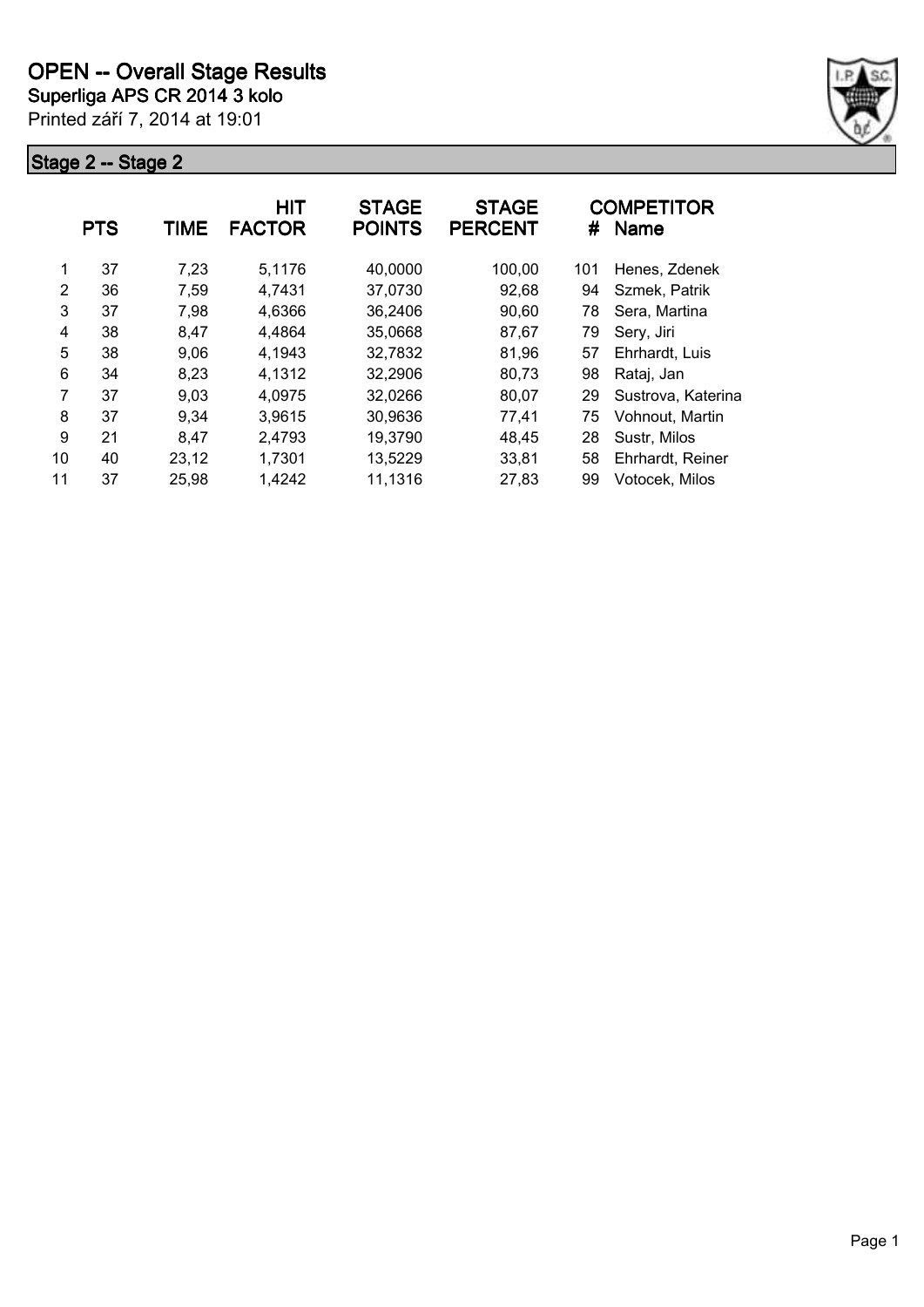

|                         | <b>PTS</b> | <b>TIME</b> | <b>HIT</b><br><b>FACTOR</b> | <b>STAGE</b><br><b>POINTS</b> | <b>STAGE</b><br><b>PERCENT</b> | #              | <b>COMPETITOR</b><br><b>Name</b> |
|-------------------------|------------|-------------|-----------------------------|-------------------------------|--------------------------------|----------------|----------------------------------|
| $\mathbf 1$             | 40         | 7,96        | 5,0251                      | 40,0000                       | 100,00                         | 102            | Vaclavik, Jaroslav               |
| $\boldsymbol{2}$        | 35         | 7,17        | 4,8815                      | 38,8563                       | 97,14                          | 55             | Rakusan, Josef                   |
| $\mathsf 3$             | 38         | 8,21        | 4,6285                      | 36,8429                       | 92,11                          | 32             | Dvorak, Petr                     |
| $\overline{\mathbf{4}}$ | 40         | 8,78        | 4,5558                      | 36,2642                       | 90,66                          | 63             | Hotra, Tomas                     |
| 5                       | 38         | 8,36        | 4,5455                      | 36,1818                       | 90,45                          | 88             | Podlesak, Roman                  |
| $\,6$                   | 34         | 7,94        | 4,2821                      | 34,0856                       | 85,21                          | 27             | Svoboda, Pavel                   |
| $\overline{7}$          | 36         | 8,47        | 4,2503                      | 33,8324                       | 84,58                          | 47             | Soustar, Ivo                     |
| 8                       | 38         | 9,03        | 4,2082                      | 33,4972                       | 83,74                          | 21             | Koblasa, Bohumil                 |
| 9                       | 40         | 9,61        | 4,1623                      | 33,1322                       | 82,83                          | 73             | Liehne, Irena                    |
| 10                      | 32         | 7,79        | 4,1078                      | 32,6983                       | 81,75                          | 3              | Habasko, Miloslav                |
| 11                      | 40         | 10,01       | 3,9960                      | 31,8082                       | 79,52                          | 39             | Volesak, Jan                     |
| 12                      | 37         | 9,31        | 3,9742                      | 31,6348                       | 79,09                          | 16             | Kuchta, Miroslav                 |
| 13                      | 37         | 9,37        | 3,9488                      | 31,4322                       | 78,58                          | 100            | Simek, Frantisek                 |
| 14                      | 35         | 9,02        | 3,8803                      | 30,8869                       | 77,22                          | 30             | Broz, Jiri                       |
| 15                      | 34         | 8,97        | 3,7904                      | 30,1717                       | 75,43                          | 43             | Frinta, Petr                     |
| 16                      | 38         | 10,42       | 3,6468                      | 29,0288                       | 72,57                          | 40             | Vomacka, Jaromir                 |
| 17                      | 30         | 8,25        | 3,6364                      | 28,9455                       | 72,36                          | 67             | Valasik, Petr                    |
| 18                      | 34         | 9,44        | 3,6017                      | 28,6695                       | 71,67                          | 90             | Stahl, Robert                    |
| 19                      | 30         | 8,42        | 3,5629                      | 28,3610                       | 70,90                          | 71             | Liehne, Jan                      |
| 20                      | 34         | 9,67        | 3,5160                      | 27,9876                       | 69,97                          | 5              | Horky, Tomas                     |
| 21                      | 38         | 10,89       | 3,4894                      | 27,7759                       | 69,44                          | 15             | Hradek, Martin                   |
| 22                      | 34         | 9,76        | 3,4836                      | 27,7295                       | 69,32                          | 10             | Marik, Milan                     |
| 23                      | 34         | 10,36       | 3,2819                      | 26,1236                       | 65,31                          | 48             | Turkova, Eva                     |
| 24                      | 26         | 8,28        | 3,1401                      | 24,9952                       | 62,49                          | 93             | Wilk, Ivo                        |
| 25                      | 30         | 9,63        | 3,1153                      | 24,7975                       | 61,99                          | 42             | Batek, Jaroslav                  |
| 26                      | 32         | 11,07       | 2,8907                      | 23,0099                       | 57,52                          | 41             | Zeman, Marcel                    |
| 27                      | 26         | 9,60        | 2,7083                      | 21,5583                       | 53,90                          | 17             | Prostredni, Jakub                |
| 28                      | 19         | 9,20        | 2,0652                      | 16,4391                       | 41,10                          | $\overline{2}$ | Cerny, Vaclav                    |
| 29                      | 20         | 14,32       | 1,3966                      | 11,1173                       | 27,79                          | $\overline{7}$ | Kasal, Zdenek                    |
| 30                      | 10         | 8,65        | 1,1561                      | 9,2023                        | 23,01                          | 44             | Kratochvil, Milos                |
| 31                      | 13         | 11,95       | 1,0879                      | 8,6594                        | 21,65                          | 14             | Synek, Petr                      |
| 32                      | 6          | 8,67        | 0,6920                      | 5,5087                        | 13,77                          | 1              | Benes, Stanislav                 |
| 33                      | 0          | 10,29       | 0,0000                      | 0,0000                        | 0,00                           | 96             | Janouch, Pavel                   |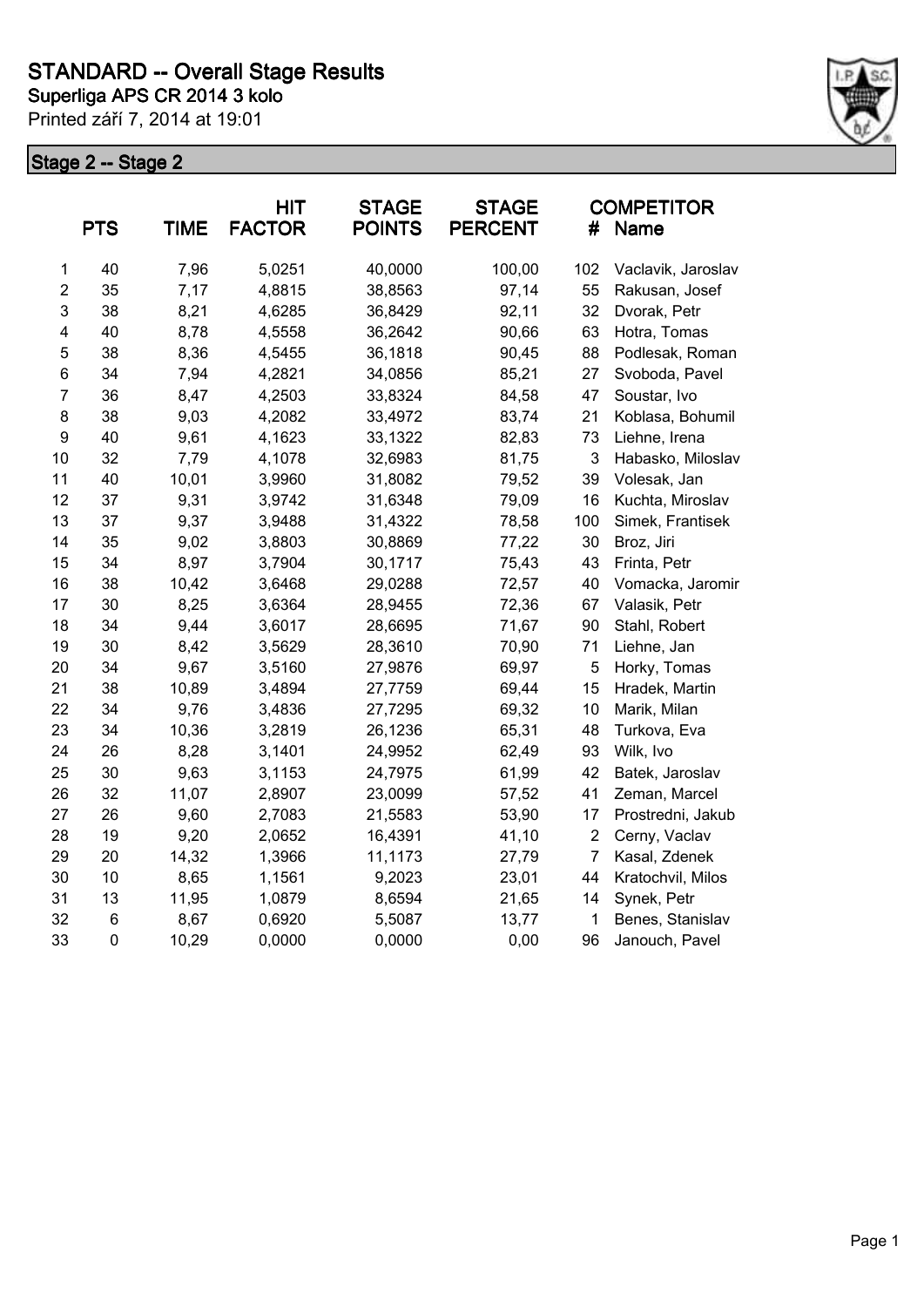

|                | <b>PTS</b> | <b>TIME</b> | HIT<br><b>FACTOR</b> | <b>STAGE</b><br><b>POINTS</b> | <b>STAGE</b><br><b>PERCENT</b> | #  | <b>COMPETITOR</b><br>Name |
|----------------|------------|-------------|----------------------|-------------------------------|--------------------------------|----|---------------------------|
| 1              | 36         | 7,54        | 4,7745               | 40,0000                       | 100,00                         | 92 | Vinduska, Vaclav          |
| $\overline{2}$ | 36         | 7,80        | 4,6154               | 38,6667                       | 96,67                          | 72 | Liehne, Zdenek            |
| 3              | 36         | 7,87        | 4,5743               | 38,3227                       | 95,81                          | 4  | Hakala, Jiri              |
| 4              | 36         | 8,13        | 4,4280               | 37,0972                       | 92,74                          | 83 | Stepan, Michal            |
| 5              | 38         | 8,82        | 4,3084               | 36,0947                       | 90,24                          | 69 | Cervinka, Leos            |
| 6              | 36         | 8,43        | 4,2705               | 35,7770                       | 89,44                          | 36 | Smutny, Petr              |
| 7              | 36         | 8,55        | 4,2105               | 35,2749                       | 88,19                          | 95 | Sedy, Roman               |
| 8              | 38         | 9,65        | 3,9378               | 32,9902                       | 82,48                          | 45 | Kysela, Milos             |
| 9              | 36         | 9,40        | 3,8298               | 32,0851                       | 80,21                          | 33 | Krcal, Jan                |
| 10             | 36         | 9,50        | 3,7895               | 31,7474                       | 79,37                          | 64 | Kostak, Jan               |
| 11             | 34         | 9,31        | 3,6520               | 30,5955                       | 76,49                          | 85 | Heglas, Jakub             |
| 12             | 36         | 10,21       | 3,5260               | 29,5397                       | 73,85                          | 35 | Rosenberg, Tomas          |
| 13             | 34         | 9,67        | 3,5160               | 29,4565                       | 73,64                          | 6  | Horky, Pavel              |
| 14             | 28         | 8,76        | 3,1963               | 26,7783                       | 66,95                          | 34 | Manolevski, Michael       |
| 15             | 38         | 12,15       | 3,1276               | 26,2021                       | 65,51                          | 23 | Kovarik, Milan            |
| 16             | 34         | 10,99       | 3,0937               | 25,9185                       | 64,80                          | 46 | Mucka, Karel              |
| 17             | 28         | 9,10        | 3,0769               | 25,7778                       | 64,44                          | 91 | Rek, Boris                |
| 18             | 32         | 12,26       | 2,6101               | 21,8670                       | 54,67                          | 62 | Reiter, Doris             |
| 19             | 19         | 10,60       | 1,7925               | 15,0168                       | 37,54                          | 37 | Soucek, Jan               |
| 20             | 15         | 8,75        | 1,7143               | 14,3619                       | 35,90                          | 82 | Schwarz, Florian          |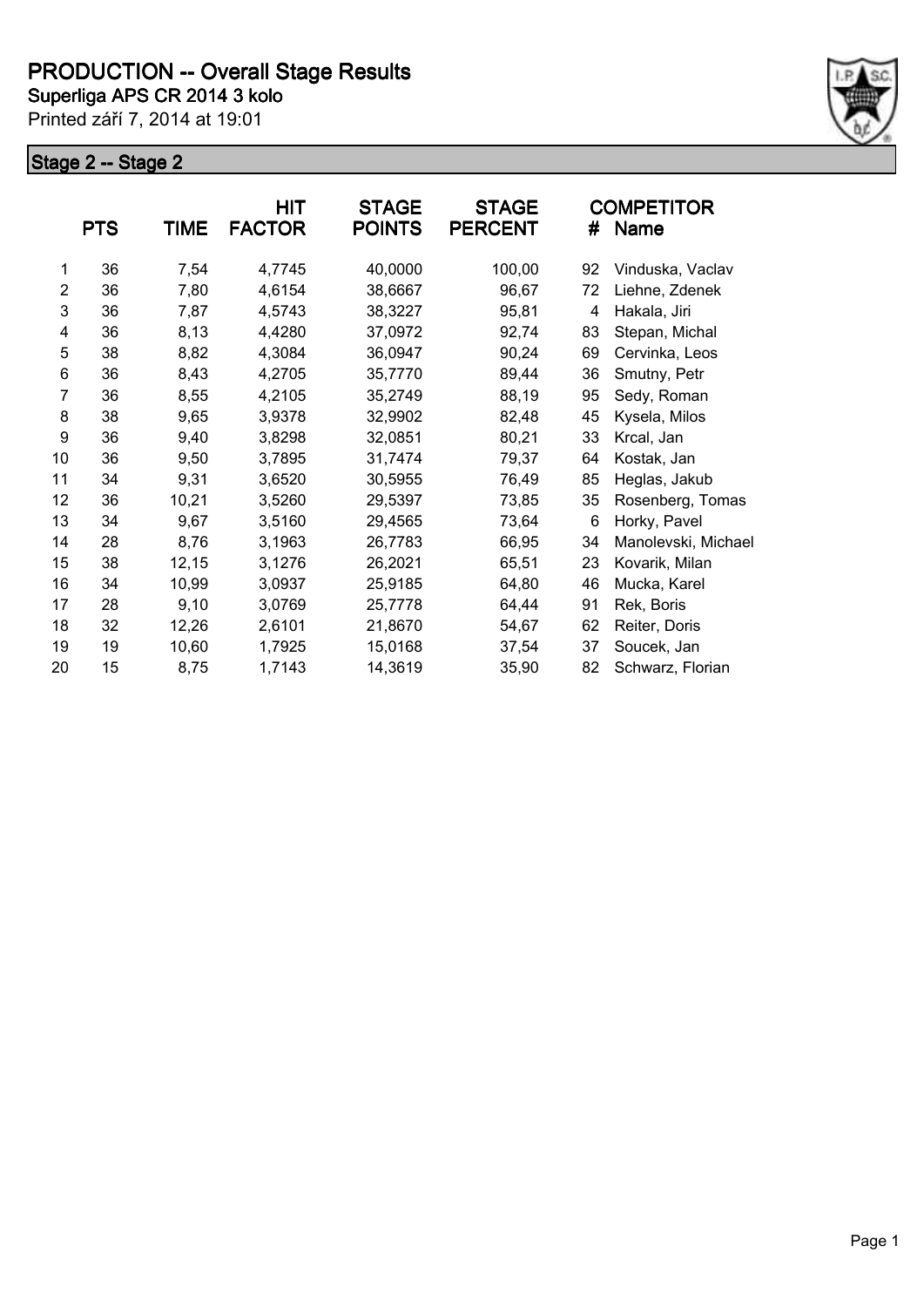| <b>PTS</b> |       | HIT<br>TIME FACTOR | <b>STAGE</b><br><b>POINTS</b> | <b>STAGE</b><br><b>PERCENT</b> | <b>COMPETITOR</b><br># Name |
|------------|-------|--------------------|-------------------------------|--------------------------------|-----------------------------|
| -38        | 13.21 | 2.8766             | 40,0000                       | 100.00                         | 9 Marek, Jiri               |
| 21         | 10.13 | 2.0731             | 28,8263                       | 72.07                          | 38 Stransky, Viktor         |

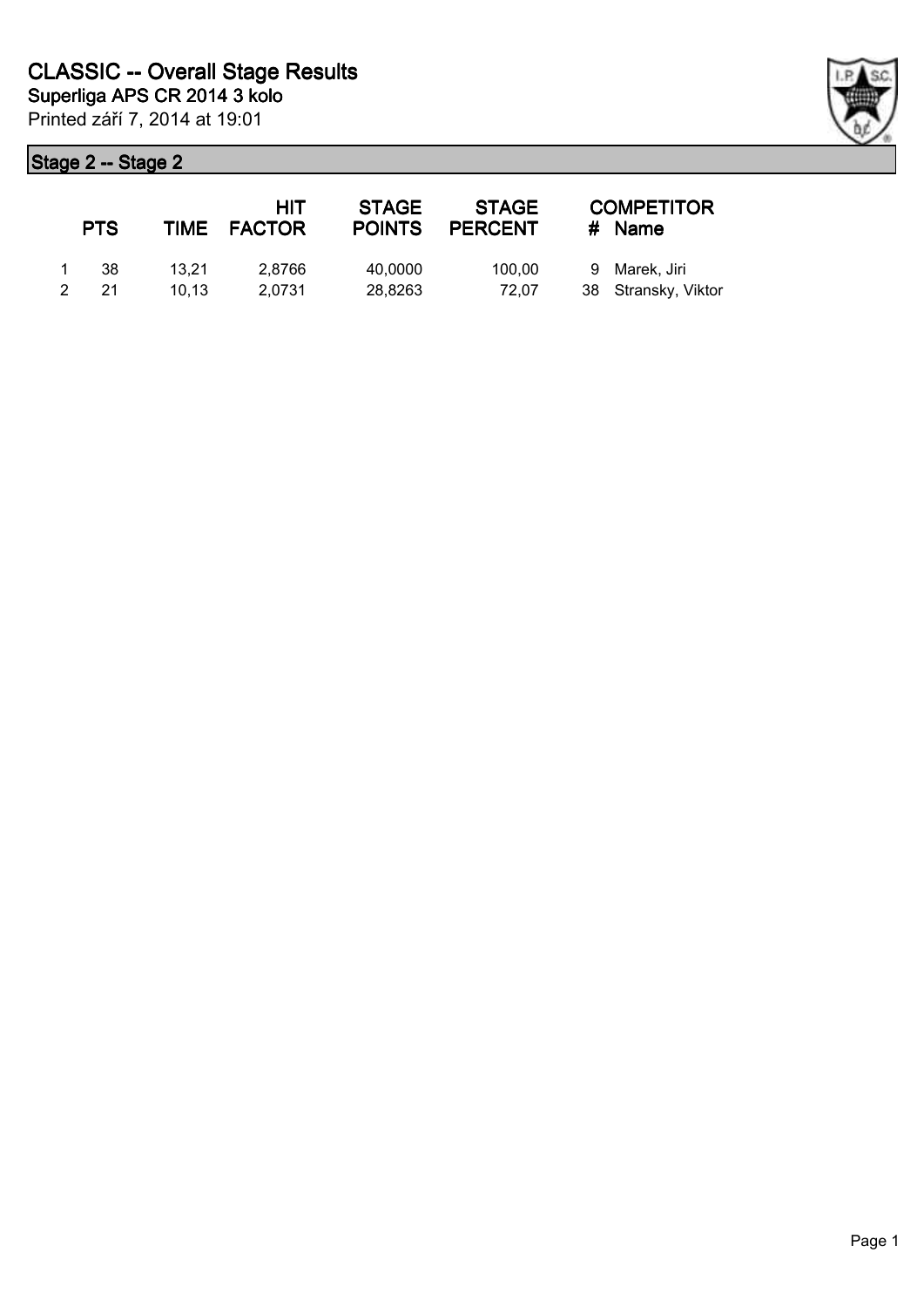

|   | <b>PTS</b> | TIME  | HIT<br><b>FACTOR</b> | <b>STAGE</b><br><b>POINTS</b> | <b>STAGE</b><br><b>PERCENT</b> | #   | <b>COMPETITOR</b><br><b>Name</b> |
|---|------------|-------|----------------------|-------------------------------|--------------------------------|-----|----------------------------------|
| 1 | 38         | 10,50 | 3,6190               | 40,0000                       | 100,00                         | 24  | Nemecek, Zdenek                  |
| 2 | 38         | 11,81 | 3,2176               | 35,5631                       | 88,91                          | 59  | Kotrous, Pavel                   |
| 3 | 39         | 12,89 | 3,0256               | 33,4409                       | 83,60                          | 20  | Rossl, Karel                     |
| 4 | 40         | 13,36 | 2,9940               | 33,0917                       | 82,73                          | 56  | Barta, Ondrej                    |
| 5 | 39         | 13,03 | 2,9931               | 33,0816                       | 82,70                          | 26  | Potuckova, Ludmila               |
| 6 | 38         | 12,89 | 2,9480               | 32,5834                       | 81,46                          | 12  | Prepletany, Jan                  |
| 7 | 37         | 12,72 | 2,9088               | 32,1500                       | 80,37                          | 61  | Reiter, Gerald                   |
| 8 | 39         | 13,49 | 2,8910               | 31,9535                       | 79,88                          | 18  | Safranek, Lumir                  |
| 9 | 0          | 0,00  | 0,0000               | 0,0000                        | 0,00                           | 103 | Pojer, Lubos                     |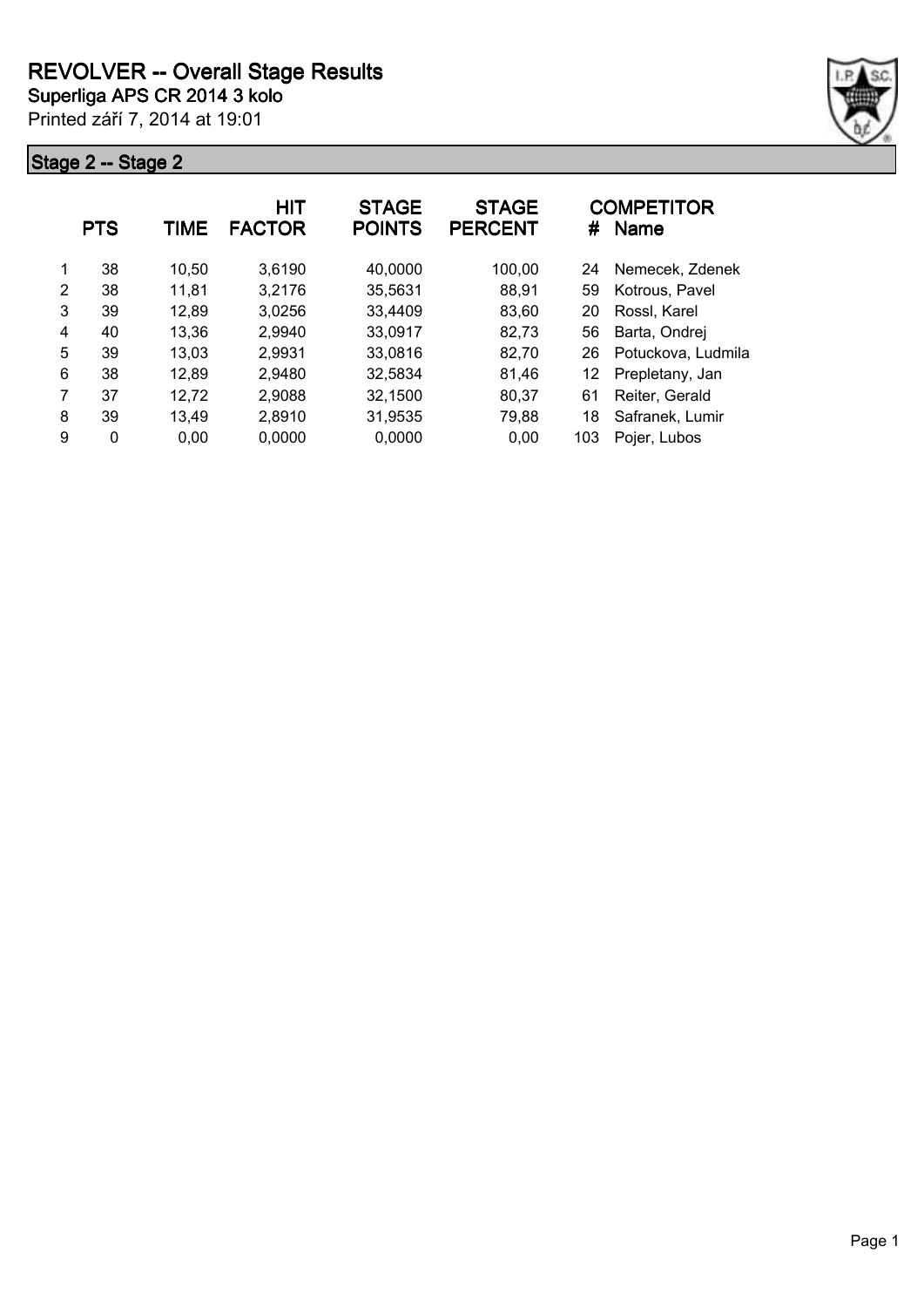

|                | <b>PTS</b> | TIME  | <b>HIT</b><br><b>FACTOR</b> | <b>STAGE</b><br><b>POINTS</b> | <b>STAGE</b><br><b>PERCENT</b> | #   | <b>COMPETITOR</b><br><b>Name</b> |
|----------------|------------|-------|-----------------------------|-------------------------------|--------------------------------|-----|----------------------------------|
| 1              | 91         | 11,04 | 8.2428                      | 100,0000                      | 100,00                         | 101 | Henes, Zdenek                    |
| 2              | 98         | 12,13 | 8,0791                      | 98,0151                       | 98,02                          | 29  | Sustrova, Katerina               |
| 3              | 96         | 12,76 | 7,5235                      | 91,2742                       | 91,27                          | 79  | Sery, Jiri                       |
| 4              | 92         | 12,64 | 7,2785                      | 88,3016                       | 88,30                          | 78  | Sera, Martina                    |
| 5              | 95         | 13,29 | 7,1482                      | 86,7214                       | 86,72                          | 28  | Sustr, Milos                     |
| 6              | 96         | 13,62 | 7,0485                      | 85,5110                       | 85,51                          | 57  | Ehrhardt, Luis                   |
| $\overline{7}$ | 94         | 14,46 | 6,5007                      | 78,8655                       | 78,87                          | 94  | Szmek, Patrik                    |
| 8              | 92         | 15,30 | 6,0131                      | 72,9498                       | 72,95                          | 98  | Rataj, Jan                       |
| 9              | 96         | 17,33 | 5,5395                      | 67,2048                       | 67,20                          | 75  | Vohnout, Martin                  |
| 10             | 94         | 18,71 | 5,0241                      | 60,9511                       | 60,95                          | 99  | Votocek, Milos                   |
| 11             | 96         | 19,60 | 4,8980                      | 59,4214                       | 59,42                          | 58  | Ehrhardt, Reiner                 |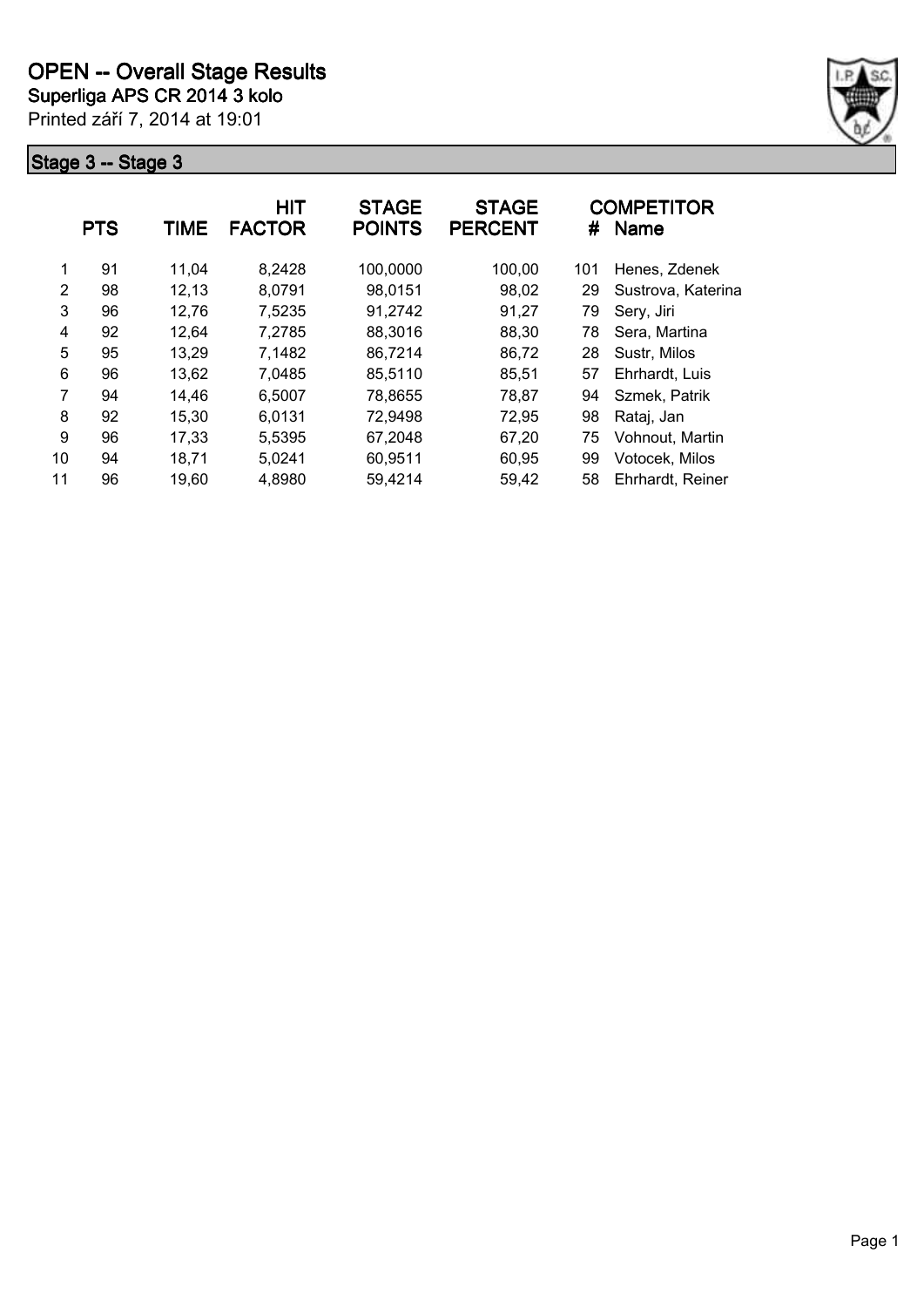

|                         | <b>PTS</b> | <b>TIME</b> | HIT<br><b>FACTOR</b> | <b>STAGE</b><br><b>POINTS</b> | <b>STAGE</b><br><b>PERCENT</b> | #              | <b>COMPETITOR</b><br><b>Name</b> |
|-------------------------|------------|-------------|----------------------|-------------------------------|--------------------------------|----------------|----------------------------------|
| $\mathbf 1$             | 91         | 11,40       | 7,9825               | 100,0000                      | 100,00                         | 55             | Rakusan, Josef                   |
| $\overline{c}$          | 95         | 13,02       | 7,2965               | 91,4063                       | 91,41                          | 102            | Vaclavik, Jaroslav               |
| 3                       | 94         | 13,28       | 7,0783               | 88,6734                       | 88,67                          | 88             | Podlesak, Roman                  |
| $\overline{\mathbf{4}}$ | 92         | 13,07       | 7,0390               | 88,1811                       | 88,18                          | 71             | Liehne, Jan                      |
| 5                       | 98         | 14,08       | 6,9602               | 87,1941                       | 87,19                          | 32             | Dvorak, Petr                     |
| $\,6$                   | 96         | 13,86       | 6,9264               | 86,7704                       | 86,77                          | 63             | Hotra, Tomas                     |
| $\overline{7}$          | 98         | 15,01       | 6,5290               | 81,7916                       | 81,79                          | 47             | Soustar, Ivo                     |
| 8                       | 98         | 15,17       | 6,4601               | 80,9290                       | 80,93                          | 93             | Wilk, Ivo                        |
| 9                       | 91         | 14,20       | 6,4085               | 80,2817                       | 80,28                          | 30             | Broz, Jiri                       |
| 10                      | 86         | 13,47       | 6,3846               | 79,9824                       | 79,98                          | 3              | Habasko, Miloslav                |
| 11                      | 90         | 14,20       | 6,3380               | 79,3995                       | 79,40                          | 27             | Svoboda, Pavel                   |
| 12                      | 94         | 15,12       | 6,2169               | 77,8824                       | 77,88                          | $\overline{2}$ | Cerny, Vaclav                    |
| 13                      | 91         | 15,31       | 5,9438               | 74,4611                       | 74,46                          | 21             | Koblasa, Bohumil                 |
| 14                      | 87         | 14,93       | 5,8272               | 73,0000                       | 73,00                          | 100            | Simek, Frantisek                 |
| 15                      | 88         | 15,16       | 5,8047               | 72,7188                       | 72,72                          | 41             | Zeman, Marcel                    |
| 16                      | 94         | 16,23       | 5,7917               | 72,5559                       | 72,56                          | 44             | Kratochvil, Milos                |
| 17                      | 74         | 13,75       | 5,3818               | 67,4206                       | 67,42                          | 17             | Prostredni, Jakub                |
| 18                      | 90         | 16,77       | 5,3667               | 67,2315                       | 67,23                          | 48             | Turkova, Eva                     |
| 19                      | 86         | 16,12       | 5,3350               | 66,8339                       | 66,83                          | 39             | Volesak, Jan                     |
| 20                      | 88         | 16,65       | 5,2853               | 66,2113                       | 66,21                          | 73             | Liehne, Irena                    |
| 21                      | 75         | 14,20       | 5,2817               | 66,1662                       | 66,17                          | 10             | Marik, Milan                     |
| 22                      | 94         | 17,82       | 5,2750               | 66,0821                       | 66,08                          | 40             | Vomacka, Jaromir                 |
| 23                      | 92         | 18,18       | 5,0605               | 63,3953                       | 63,40                          | 16             | Kuchta, Miroslav                 |
| 24                      | 76         | 15,03       | 5,0566               | 63,3458                       | 63,35                          | 1              | Benes, Stanislav                 |
| 25                      | 98         | 19,85       | 4,9370               | 61,8485                       | 61,85                          | 15             | Hradek, Martin                   |
| 26                      | 88         | 18,11       | 4,8592               | 60,8734                       | 60,87                          | 42             | Batek, Jaroslav                  |
| 27                      | 86         | 18,69       | 4,6014               | 57,6438                       | 57,64                          | 5              | Horky, Tomas                     |
| 28                      | 73         | 16,82       | 4,3401               | 54,3701                       | 54,37                          | 67             | Valasik, Petr                    |
| 29                      | 84         | 19,83       | 4,2360               | 53,0665                       | 53,07                          | 90             | Stahl, Robert                    |
| 30                      | 86         | 20,66       | 4,1626               | 52,1473                       | 52,15                          | 96             | Janouch, Pavel                   |
| 31                      | 78         | 19,26       | 4,0498               | 50,7343                       | 50,73                          | 43             | Frinta, Petr                     |
| 32                      | 70         | 17,80       | 3,9326               | 49,2653                       | 49,27                          | 7              | Kasal, Zdenek                    |
| 33                      | 59         | 18,31       | 3,2223               | 40,3671                       | 40,37                          | 14             | Synek, Petr                      |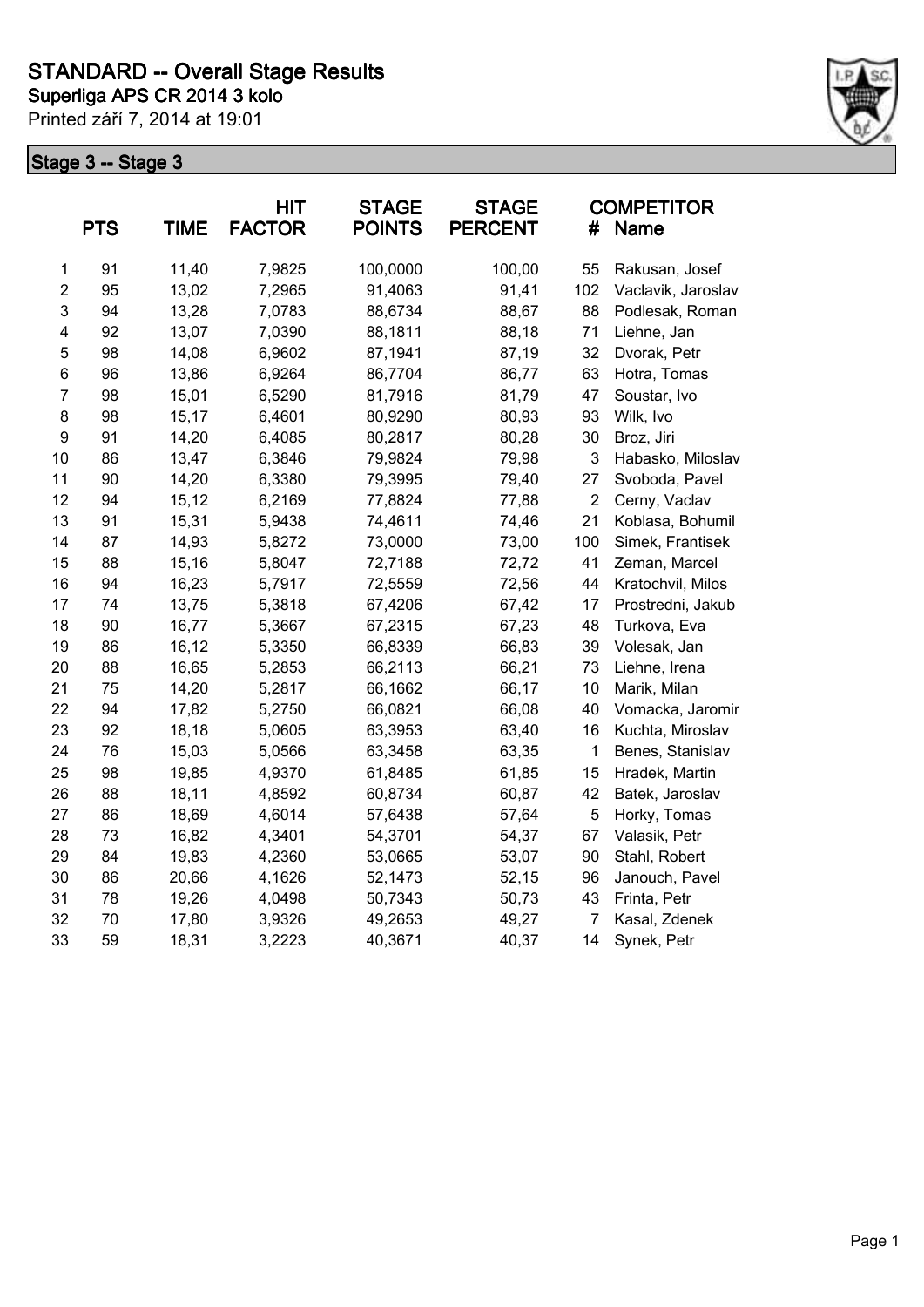

|                | <b>PTS</b> | <b>TIME</b> | <b>HIT</b><br><b>FACTOR</b> | <b>STAGE</b><br><b>POINTS</b> | <b>STAGE</b><br><b>PERCENT</b> | #  | <b>COMPETITOR</b><br><b>Name</b> |
|----------------|------------|-------------|-----------------------------|-------------------------------|--------------------------------|----|----------------------------------|
| 1              | 98         | 12,63       | 7,7593                      | 100,0000                      | 100,00                         | 72 | Liehne, Zdenek                   |
| $\overline{2}$ | 98         | 13,43       | 7,2971                      | 94,0432                       | 94,04                          | 83 | Stepan, Michal                   |
| 3              | 98         | 14,33       | 6,8388                      | 88,1368                       | 88,14                          | 36 | Smutny, Petr                     |
| 4              | 96         | 14,04       | 6,8376                      | 88,1214                       | 88,12                          | 34 | Manolevski, Michael              |
| 5              | 94         | 13,92       | 6,7529                      | 87,0294                       | 87,03                          | 92 | Vinduska, Vaclav                 |
| 6              | 86         | 13,57       | 6,3375                      | 81,6763                       | 81,68                          | 4  | Hakala, Jiri                     |
| 7              | 90         | 14,68       | 6,1308                      | 79,0121                       | 79,01                          | 95 | Sedy, Roman                      |
| 8              | 100        | 16,39       | 6,1013                      | 78,6318                       | 78,63                          | 69 | Cervinka, Leos                   |
| 9              | 90         | 14,90       | 6,0403                      | 77,8455                       | 77,85                          | 85 | Heglas, Jakub                    |
| 10             | 94         | 17,23       | 5,4556                      | 70,3104                       | 70,31                          | 35 | Rosenberg, Tomas                 |
| 11             | 86         | 15,98       | 5,3817                      | 69,3584                       | 69,36                          | 91 | Rek, Boris                       |
| 12             | 88         | 16,37       | 5,3757                      | 69,2805                       | 69,28                          | 45 | Kysela, Milos                    |
| 13             | 88         | 16,61       | 5,2980                      | 68,2795                       | 68,28                          | 82 | Schwarz, Florian                 |
| 14             | 86         | 17,97       | 4,7858                      | 61,6776                       | 61,68                          | 37 | Soucek, Jan                      |
| 15             | 96         | 20,11       | 4,7737                      | 61,5229                       | 61,52                          | 6  | Horky, Pavel                     |
| 16             | 98         | 21,89       | 4,4769                      | 57,6976                       | 57,70                          | 33 | Krcal, Jan                       |
| 17             | 67         | 15,93       | 4,2059                      | 54,2046                       | 54,20                          | 64 | Kostak, Jan                      |
| 18             | 82         | 20,61       | 3,9787                      | 51,2759                       | 51,28                          | 46 | Mucka, Karel                     |
| 19             | 69         | 20,99       | 3,2873                      | 42,3657                       | 42,37                          | 23 | Kovarik, Milan                   |
| 20             | 65         | 24,84       | 2,6167                      | 33,7240                       | 33,72                          | 62 | Reiter, Doris                    |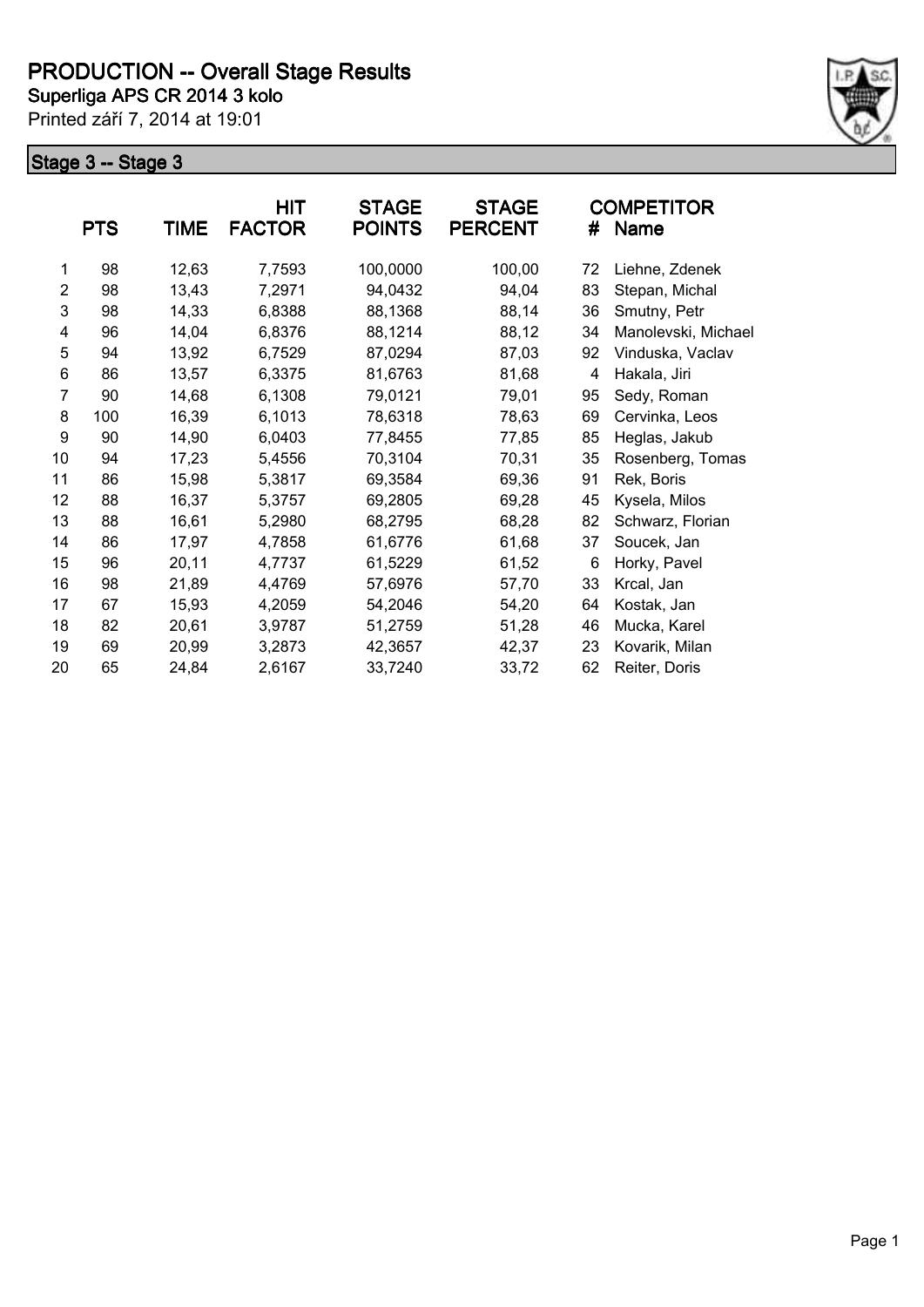| <b>PTS</b> |                | HIT<br>TIME FACTOR | <b>STAGE</b><br><b>POINTS</b> | <b>STAGE</b><br><b>PERCENT</b> | <b>COMPETITOR</b><br># Name          |
|------------|----------------|--------------------|-------------------------------|--------------------------------|--------------------------------------|
| 92<br>76   | 19.13<br>20.87 | 4.8092<br>3.6416   | 100,0000<br>75,7213           | 100.00<br>75.72                | 38 Stransky, Viktor<br>9 Marek, Jiri |

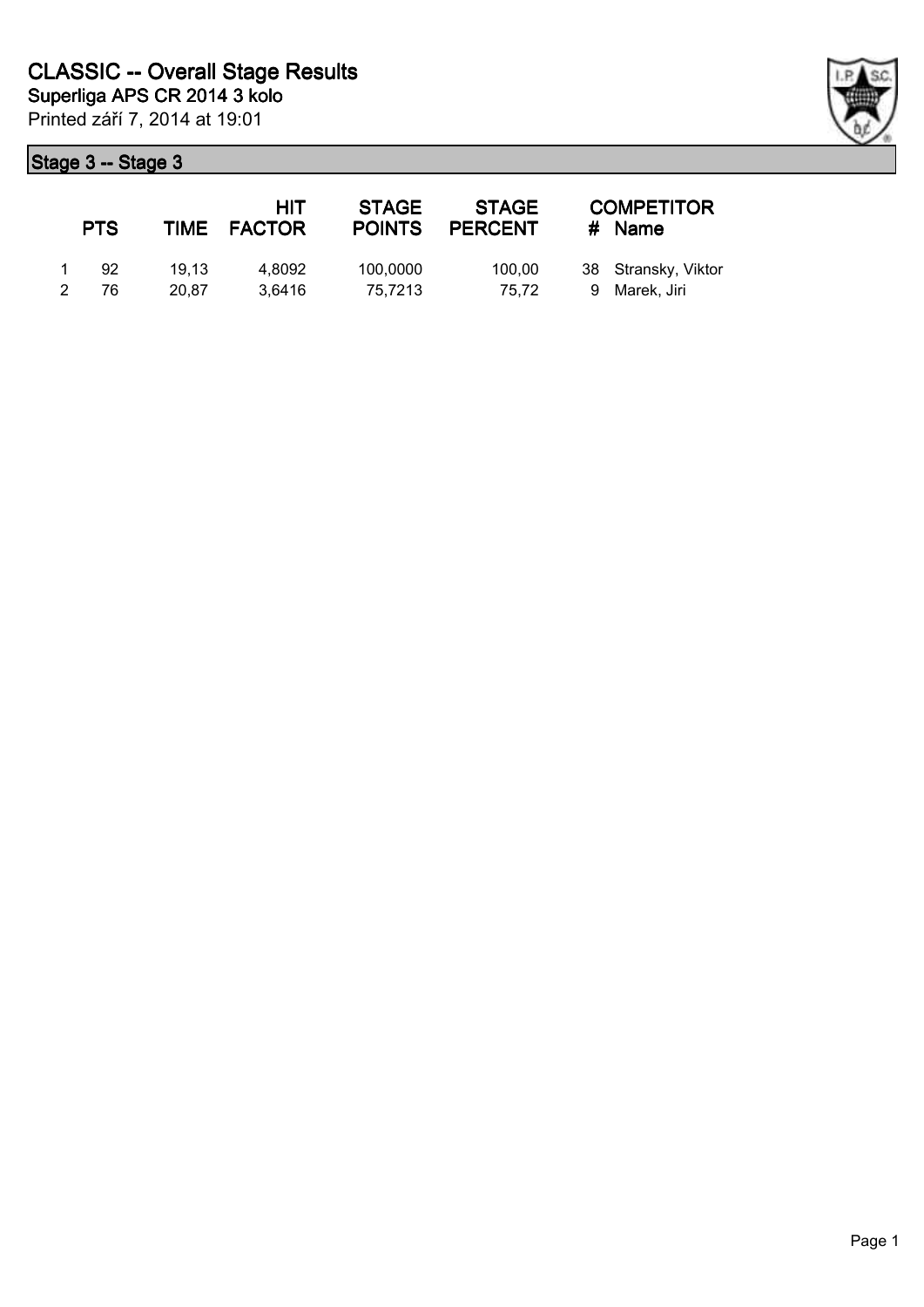

|   | <b>PTS</b> | TIME  | <b>HIT</b><br><b>FACTOR</b> | <b>STAGE</b><br><b>POINTS</b> | <b>STAGE</b><br><b>PERCENT</b> | #   | <b>COMPETITOR</b><br><b>Name</b> |
|---|------------|-------|-----------------------------|-------------------------------|--------------------------------|-----|----------------------------------|
| 1 | 96         | 17,60 | 5.4545                      | 100,0000                      | 100,00                         | 24  | Nemecek, Zdenek                  |
| 2 | 99         | 18,58 | 5,3283                      | 97,6857                       | 97,69                          | 61  | Reiter, Gerald                   |
| 3 | 96         | 19,91 | 4,8217                      | 88,3978                       | 88.40                          | 18  | Safranek, Lumir                  |
| 4 | 94         | 22,33 | 4,2096                      | 77,1757                       | 77,18                          | 59  | Kotrous, Pavel                   |
| 5 | 83         | 20,84 | 3,9827                      | 73,0166                       | 73,02                          | 20  | Rossl, Karel                     |
| 6 | 96         | 24,19 | 3,9686                      | 72,7573                       | 72,76                          | 26  | Potuckova, Ludmila               |
| 7 | 90         | 24,73 | 3,6393                      | 66,7206                       | 66,72                          | 56  | Barta, Ondrej                    |
| 8 | 86         | 29,32 | 2,9332                      | 53,7744                       | 53,77                          | 12  | Prepletany, Jan                  |
| 9 | 0          | 0,00  | 0,0000                      | 0,0000                        | 0.00                           | 103 | Pojer, Lubos                     |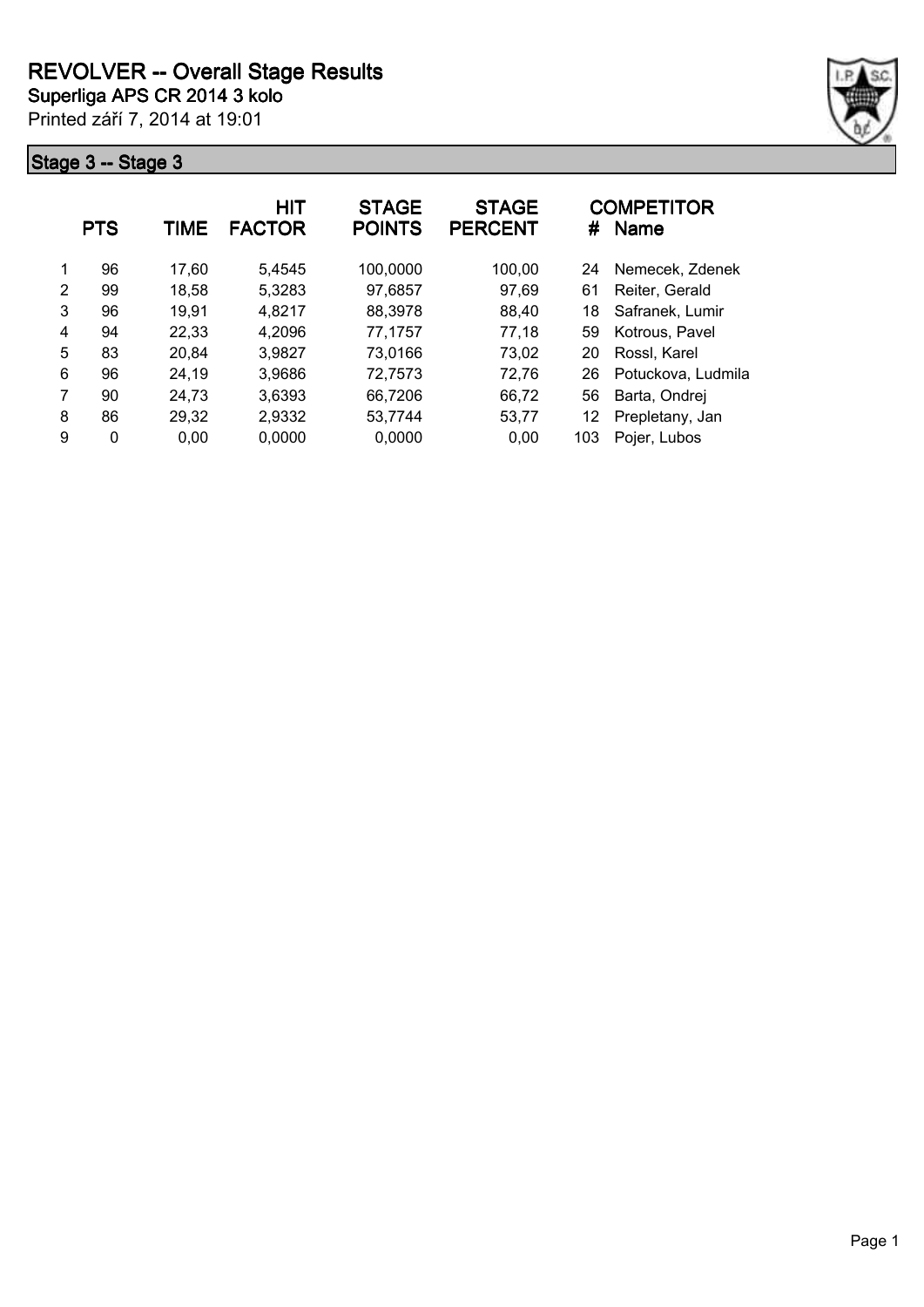

|    | <b>PTS</b> | TIME  | HIT<br><b>FACTOR</b> | <b>STAGE</b><br><b>POINTS</b> | <b>STAGE</b><br><b>PERCENT</b> | #   | <b>COMPETITOR</b><br><b>Name</b> |
|----|------------|-------|----------------------|-------------------------------|--------------------------------|-----|----------------------------------|
| 1  | 73         | 9,60  | 7,6042               | 75,0000                       | 100,00                         | 57  | Ehrhardt, Luis                   |
| 2  | 70         | 9,43  | 7,4231               | 73,2143                       | 97,62                          | 101 | Henes, Zdenek                    |
| 3  | 70         | 9,80  | 7,1429               | 70,4501                       | 93,93                          | 98  | Rataj, Jan                       |
| 4  | 66         | 10,36 | 6,3707               | 62,8339                       | 83,78                          | 78  | Sera, Martina                    |
| 5  | 66         | 11,25 | 5,8667               | 57,8630                       | 77,15                          | 29  | Sustrova, Katerina               |
| 6  | 71         | 13,95 | 5,0896               | 50,1989                       | 66,93                          | 75  | Vohnout, Martin                  |
| 7  | 48         | 11,04 | 4,3478               | 42,8827                       | 57,18                          | 94  | Szmek, Patrik                    |
| 8  | 51         | 11,79 | 4,3257               | 42,6644                       | 56,89                          | 99  | Votocek, Milos                   |
| 9  | 53         | 13,33 | 3.9760               | 39,2153                       | 52,29                          | 79  | Sery, Jiri                       |
| 10 | 39         | 11,05 | 3,5294               | 34,8106                       | 46,41                          | 28  | Sustr, Milos                     |
| 11 | 69         | 20,30 | 3,3990               | 33,5245                       | 44,70                          | 58  | Ehrhardt, Reiner                 |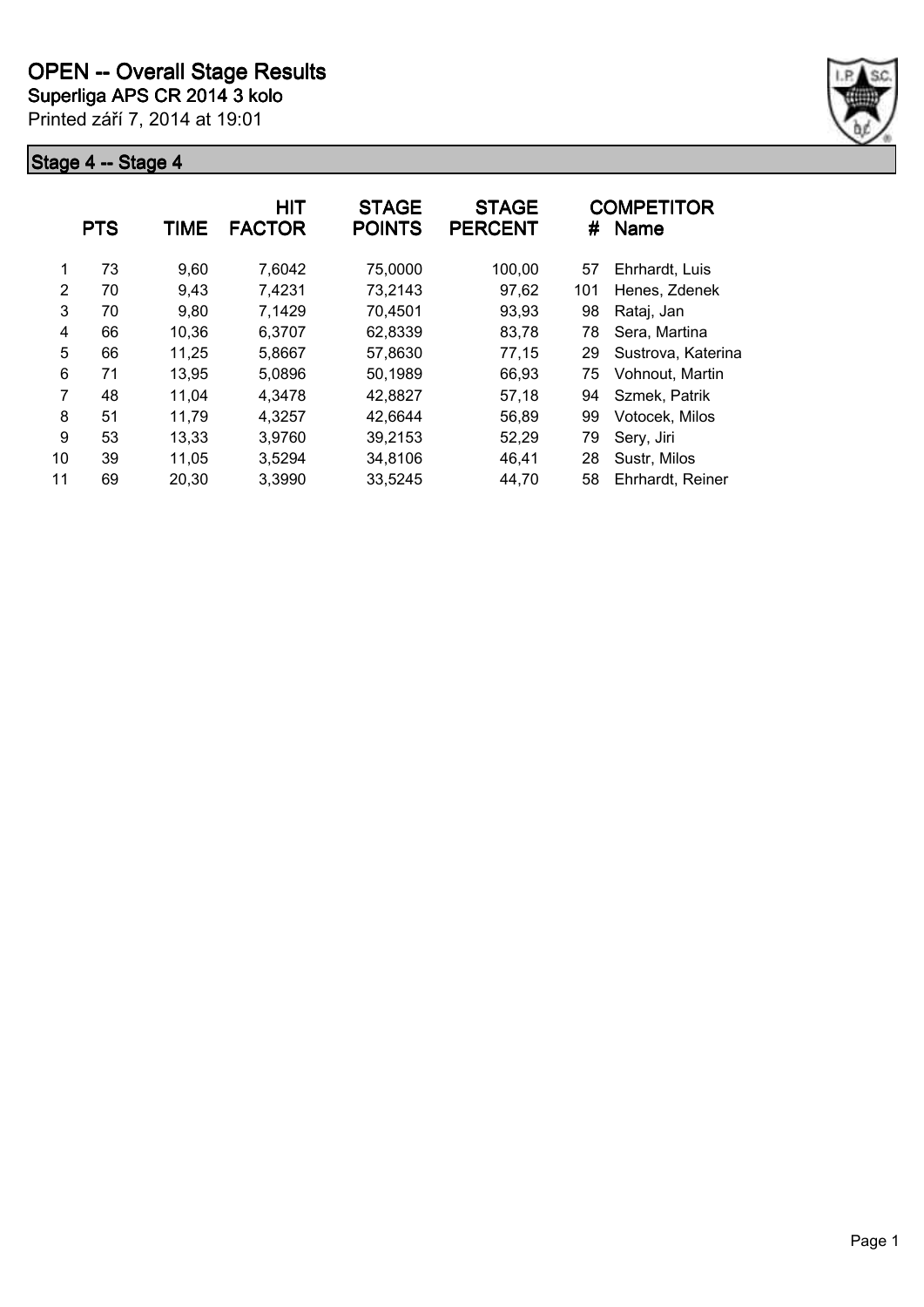

|                | <b>PTS</b>  | <b>TIME</b> | HIT<br><b>FACTOR</b> | <b>STAGE</b><br><b>POINTS</b> | <b>STAGE</b><br><b>PERCENT</b> | #              | <b>COMPETITOR</b><br><b>Name</b> |
|----------------|-------------|-------------|----------------------|-------------------------------|--------------------------------|----------------|----------------------------------|
| 1              | 72          | 10,06       | 7,1571               | 75,0000                       | 100,00                         | 88             | Podlesak, Roman                  |
| $\overline{2}$ | 69          | 10,91       | 6,3245               | 66,2752                       | 88,37                          | 55             | Rakusan, Josef                   |
| 3              | 63          | 10,73       | 5,8714               | 61,5273                       | 82,04                          | 71             | Liehne, Jan                      |
| 4              | 69          | 12,12       | 5,6931               | 59,6586                       | 79,54                          | 10             | Marik, Milan                     |
| 5              | 58          | 10,71       | 5,4155               | 56,7499                       | 75,67                          | 21             | Koblasa, Bohumil                 |
| 6              | 57          | 10,65       | 5,3521               | 56,0857                       | 74,78                          | 44             | Kratochvil, Milos                |
| $\overline{7}$ | 72          | 13,51       | 5,3294               | 55,8475                       | 74,46                          | 47             | Soustar, Ivo                     |
| 8              | 61          | 12,02       | 5,0749               | 53,1805                       | 70,91                          | 93             | Wilk, Ivo                        |
| 9              | 63          | 12,45       | 5,0602               | 53,0271                       | 70,70                          | 27             | Svoboda, Pavel                   |
| 10             | 70          | 13,95       | 5,0179               | 52,5836                       | 70,11                          | 96             | Janouch, Pavel                   |
| 11             | 53          | 10,97       | 4,8314               | 50,6286                       | 67,50                          | 102            | Vaclavik, Jaroslav               |
| 12             | 53          | 11,28       | 4,6986               | 49,2372                       | 65,65                          | 17             | Prostredni, Jakub                |
| 13             | 65          | 14,16       | 4,5904               | 48,1035                       | 64,14                          | 5              | Horky, Tomas                     |
| 14             | 70          | 15,27       | 4,5842               | 48,0381                       | 64,05                          | 90             | Stahl, Robert                    |
| 15             | 65          | 14,64       | 4,4399               | 46,5264                       | 62,04                          | 48             | Turkova, Eva                     |
| 16             | 61          | 14,41       | 4,2332               | 44,3601                       | 59,15                          | 73             | Liehne, Irena                    |
| 17             | 69          | 16,90       | 4,0828               | 42,7848                       | 57,05                          | 40             | Vomacka, Jaromir                 |
| 18             | 66          | 16,28       | 4,0541               | 42,4831                       | 56,64                          | 100            | Simek, Frantisek                 |
| 19             | 57          | 14,20       | 4,0141               | 42,0643                       | 56,09                          | $\overline{7}$ | Kasal, Zdenek                    |
| 20             | 61          | 15,22       | 4,0079               | 41,9993                       | 56,00                          | 42             | Batek, Jaroslav                  |
| 21             | 52          | 13,19       | 3,9424               | 41,3129                       | 55,08                          | 30             | Broz, Jiri                       |
| 22             | 49          | 12,47       | 3,9294               | 41,1772                       | 54,90                          | 43             | Frinta, Petr                     |
| 23             | 43          | 11,05       | 3,8914               | 40,7787                       | 54,37                          | 1              | Benes, Stanislav                 |
| 24             | 56          | 14,94       | 3,7483               | 39,2793                       | 52,37                          | 16             | Kuchta, Miroslav                 |
| 25             | 44          | 12,71       | 3,4618               | 36,2772                       | 48,37                          | 63             | Hotra, Tomas                     |
| 26             | 46          | 13,38       | 3,4380               | 36,0270                       | 48,04                          | 41             | Zeman, Marcel                    |
| 27             | 38          | 11,71       | 3,2451               | 34,0058                       | 45,34                          | 3              | Habasko, Miloslav                |
| 28             | 46          | 14,36       | 3,2033               | 33,5684                       | 44,76                          | 15             | Hradek, Martin                   |
| 29             | 50          | 16,17       | 3,0921               | 32,4031                       | 43,20                          | $\overline{2}$ | Cerny, Vaclav                    |
| 30             | 39          | 14,17       | 2,7523               | 28,8417                       | 38,46                          | 39             | Volesak, Jan                     |
| 31             | 29          | 13,06       | 2,2205               | 23,2692                       | 31,03                          | 67             | Valasik, Petr                    |
| 32             | 33          | 15,14       | 2,1797               | 22,8410                       | 30,45                          | 14             | Synek, Petr                      |
| 33             | $\mathbf 0$ | 26,78       | 0,0000               | 0,0000                        | 0,00                           | 32             | Dvorak, Petr                     |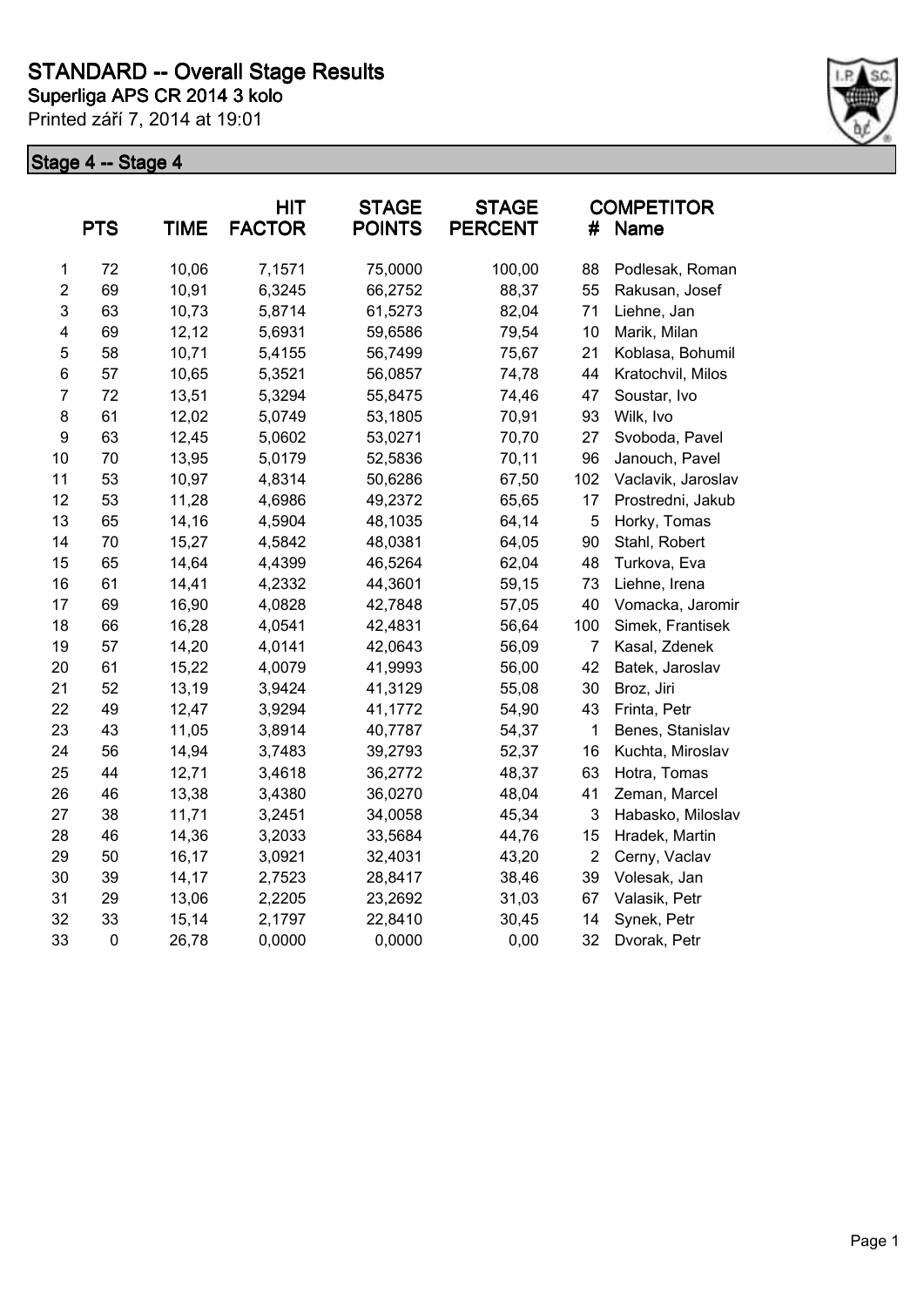

|                 | <b>PTS</b> | <b>TIME</b> | <b>HIT</b><br><b>FACTOR</b> | <b>STAGE</b><br><b>POINTS</b> | <b>STAGE</b><br><b>PERCENT</b> | #  | <b>COMPETITOR</b><br>Name |
|-----------------|------------|-------------|-----------------------------|-------------------------------|--------------------------------|----|---------------------------|
| 1               | 65         | 9,55        | 6,8063                      | 75,0000                       | 100,00                         | 92 | Vinduska, Vaclav          |
| $\overline{2}$  | 69         | 10,76       | 6,4126                      | 70,6624                       | 94,22                          | 36 | Smutny, Petr              |
| 3               | 63         | 10,61       | 5,9378                      | 65,4299                       | 87,24                          | 83 | Stepan, Michal            |
| 4               | 54         | 9,77        | 5,5271                      | 60,9047                       | 81,21                          | 72 | Liehne, Zdenek            |
| 5               | 55         | 11,98       | 4,5910                      | 50,5891                       | 67,45                          | 6  | Horky, Pavel              |
| 6               | 63         | 13,94       | 4,5194                      | 49,8000                       | 66,40                          | 95 | Sedy, Roman               |
| 7               | 50         | 11,30       | 4,4248                      | 48,7577                       | 65,01                          | 85 | Heglas, Jakub             |
| 8               | 67         | 15,80       | 4,2405                      | 46,7271                       | 62,30                          | 91 | Rek, Boris                |
| 9               | 40         | 9,98        | 4,0080                      | 44,1653                       | 58,89                          | 4  | Hakala, Jiri              |
| 10 <sup>1</sup> | 63         | 15,97       | 3,9449                      | 43,4697                       | 57,96                          | 35 | Rosenberg, Tomas          |
| 11              | 57         | 14,46       | 3,9419                      | 43,4368                       | 57,92                          | 34 | Manolevski, Michael       |
| 12              | 71         | 18,24       | 3,8925                      | 42,8928                       | 57,19                          | 46 | Mucka, Karel              |
| 13              | 37         | 10,30       | 3,5922                      | 39,5836                       | 52,78                          | 69 | Cervinka, Leos            |
| 14              | 48         | 13,67       | 3,5113                      | 38,6922                       | 51,59                          | 82 | Schwarz, Florian          |
| 15              | 51         | 15,11       | 3,3752                      | 37,1926                       | 49,59                          | 33 | Krcal, Jan                |
| 16              | 56         | 17,11       | 3,2729                      | 36,0653                       | 48,09                          | 37 | Soucek, Jan               |
| 17              | 42         | 15,12       | 2,7778                      | 30,6090                       | 40,81                          | 45 | Kysela, Milos             |
| 18              | 44         | 17,15       | 2,5656                      | 28,2709                       | 37,69                          | 23 | Kovarik, Milan            |
| 19              | 50         | 21,90       | 2,2831                      | 25,1581                       | 33,54                          | 62 | Reiter, Doris             |
| 20              | 19         | 11,92       | 1,5940                      | 17,5642                       | 23,42                          | 64 | Kostak, Jan               |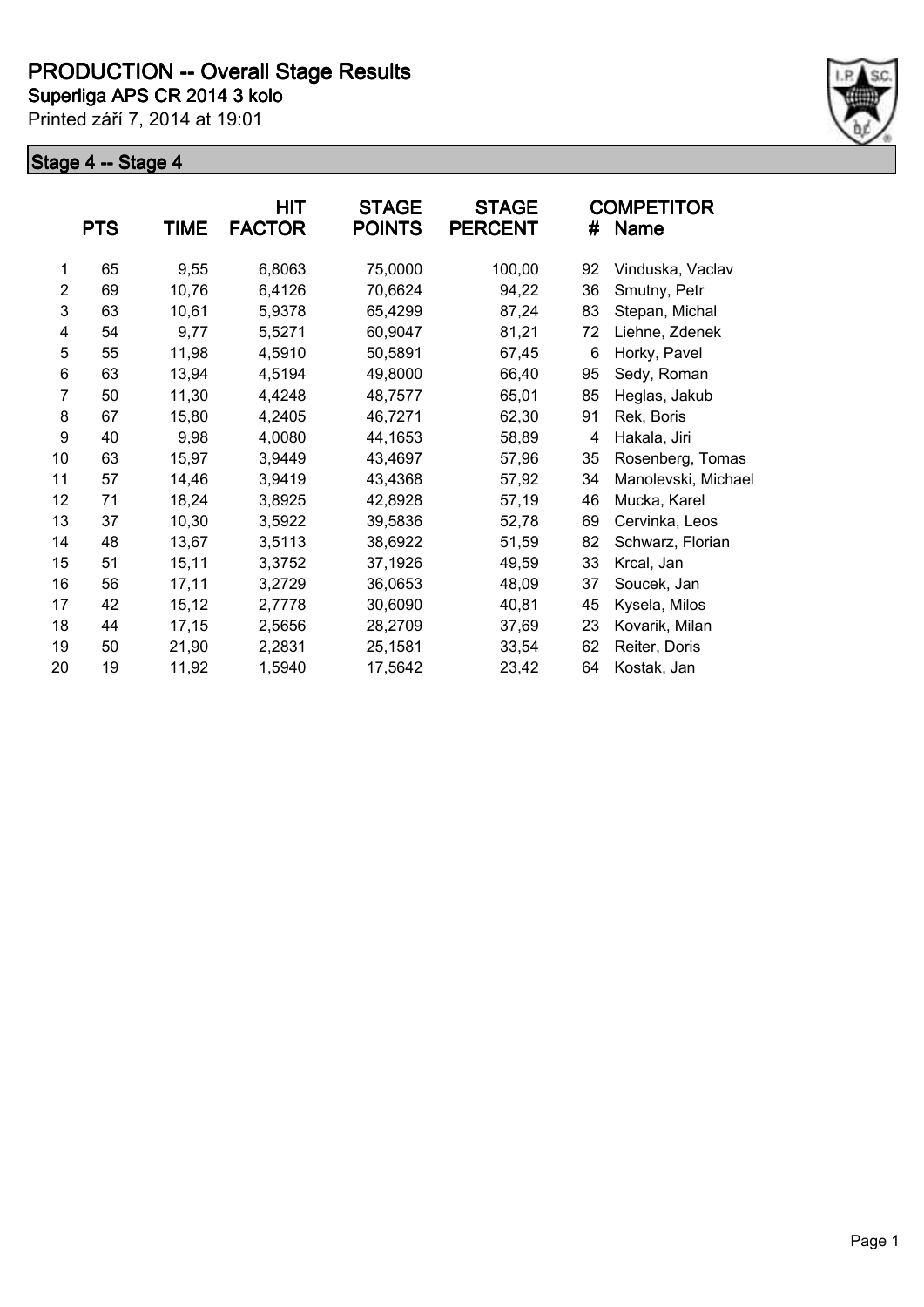| <b>PTS</b> |                | HIT<br>TIME FACTOR | <b>STAGE</b><br><b>POINTS</b> | <b>STAGE</b><br><b>PERCENT</b> | <b>COMPETITOR</b><br># Name          |
|------------|----------------|--------------------|-------------------------------|--------------------------------|--------------------------------------|
| 1 57<br>33 | 14.47<br>14.62 | 3.9392<br>2.2572   | 75,0000<br>42.9756            | 100.00<br>57.30                | 38 Stransky, Viktor<br>9 Marek, Jiri |

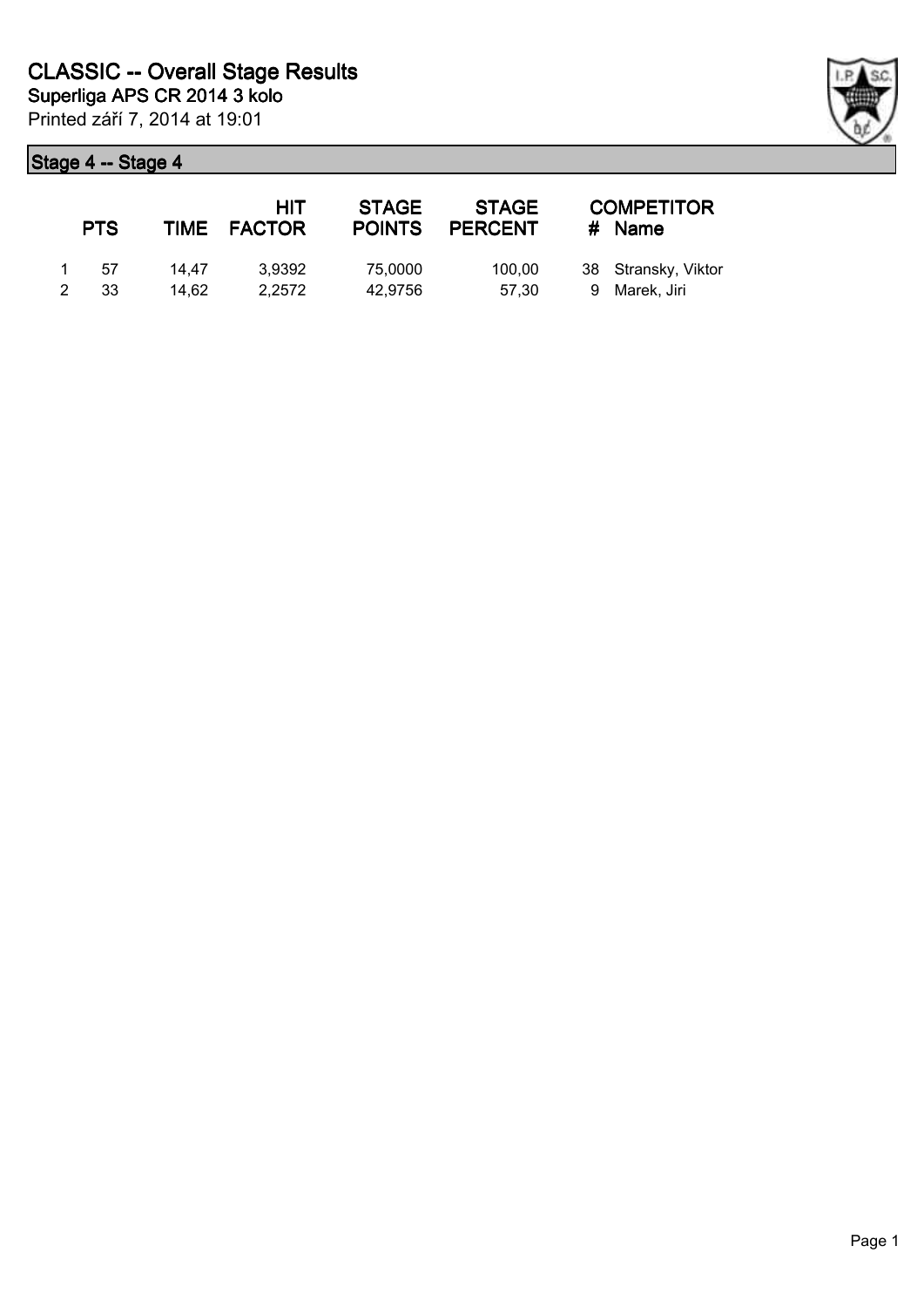

|   | <b>PTS</b> | TIME  | <b>HIT</b><br><b>FACTOR</b> | <b>STAGE</b><br><b>POINTS</b> | <b>STAGE</b><br><b>PERCENT</b> | #   | <b>COMPETITOR</b><br><b>Name</b> |
|---|------------|-------|-----------------------------|-------------------------------|--------------------------------|-----|----------------------------------|
| 1 | 70         | 15,24 | 4,5932                      | 75,0000                       | 100,00                         | 61  | Reiter, Gerald                   |
| 2 | 72         | 18,96 | 3,7975                      | 62,0072                       | 82,68                          | 59  | Kotrous, Pavel                   |
| 3 | 71         | 21,38 | 3,3209                      | 54,2249                       | 72,30                          | 20  | Rossl, Karel                     |
| 4 | 51         | 15,82 | 3,2238                      | 52,6395                       | 70,19                          | 24  | Nemecek, Zdenek                  |
| 5 | 65         | 20,51 | 3,1692                      | 51,7483                       | 69,00                          | 18  | Safranek, Lumir                  |
| 6 | 57         | 20,36 | 2,7996                      | 45,7136                       | 60,95                          | 26  | Potuckova, Ludmila               |
| 7 | 70         | 25,52 | 2,7429                      | 44,7884                       | 59.72                          | 12  | Prepletany, Jan                  |
| 8 | 20         | 19,29 | 1,0368                      | 16,9296                       | 22,57                          | 56  | Barta, Ondrej                    |
| 9 | 0          | 0,00  | 0,0000                      | 0,0000                        | 0.00                           | 103 | Pojer, Lubos                     |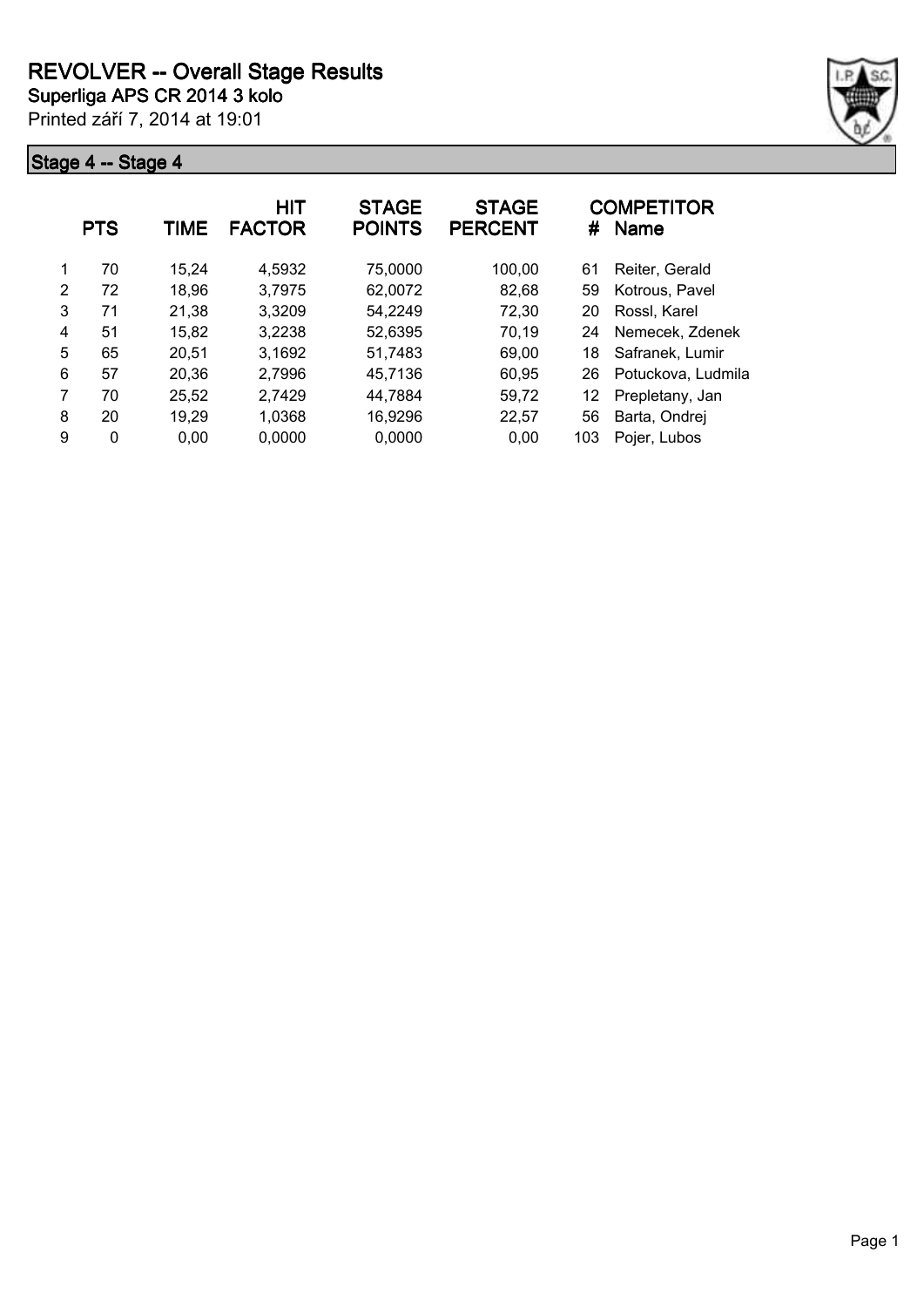

|    | <b>PTS</b> | TIME  | <b>HIT</b><br><b>FACTOR</b> | <b>STAGE</b><br><b>POINTS</b> | <b>STAGE</b><br><b>PERCENT</b> | #   | <b>COMPETITOR</b><br><b>Name</b> |
|----|------------|-------|-----------------------------|-------------------------------|--------------------------------|-----|----------------------------------|
| 1  | 142        | 13,23 | 10,7332                     | 150,0000                      | 100,00                         | 101 | Henes, Zdenek                    |
| 2  | 139        | 15,69 | 8,8591                      | 123,8097                      | 82,54                          | 79  | Sery, Jiri                       |
| 3  | 143        | 16,34 | 8,7515                      | 122,3057                      | 81,54                          | 28  | Sustr, Milos                     |
| 4  | 140        | 16,03 | 8,7336                      | 122,0555                      | 81,37                          | 78  | Sera, Martina                    |
| 5  | 134        | 15,80 | 8,4810                      | 118,5251                      | 79,02                          | 98  | Rataj, Jan                       |
| 6  | 144        | 18,36 | 7,8431                      | 109,6106                      | 73,07                          | 29  | Sustrova, Katerina               |
| 7  | 146        | 21,25 | 6,8706                      | 96,0189                       | 64,01                          | 57  | Ehrhardt, Luis                   |
| 8  | 125        | 21,85 | 5,7208                      | 79,9505                       | 53,30                          | 94  | Szmek, Patrik                    |
| 9  | 141        | 25,14 | 5,6086                      | 78,3820                       | 52,25                          | 75  | Vohnout, Martin                  |
| 10 | 128        | 26,76 | 4,7833                      | 66,8477                       | 44,57                          | 99  | Votocek, Milos                   |
| 11 | 138        | 39.56 | 3,4884                      | 48,7512                       | 32,50                          | 58  | Ehrhardt, Reiner                 |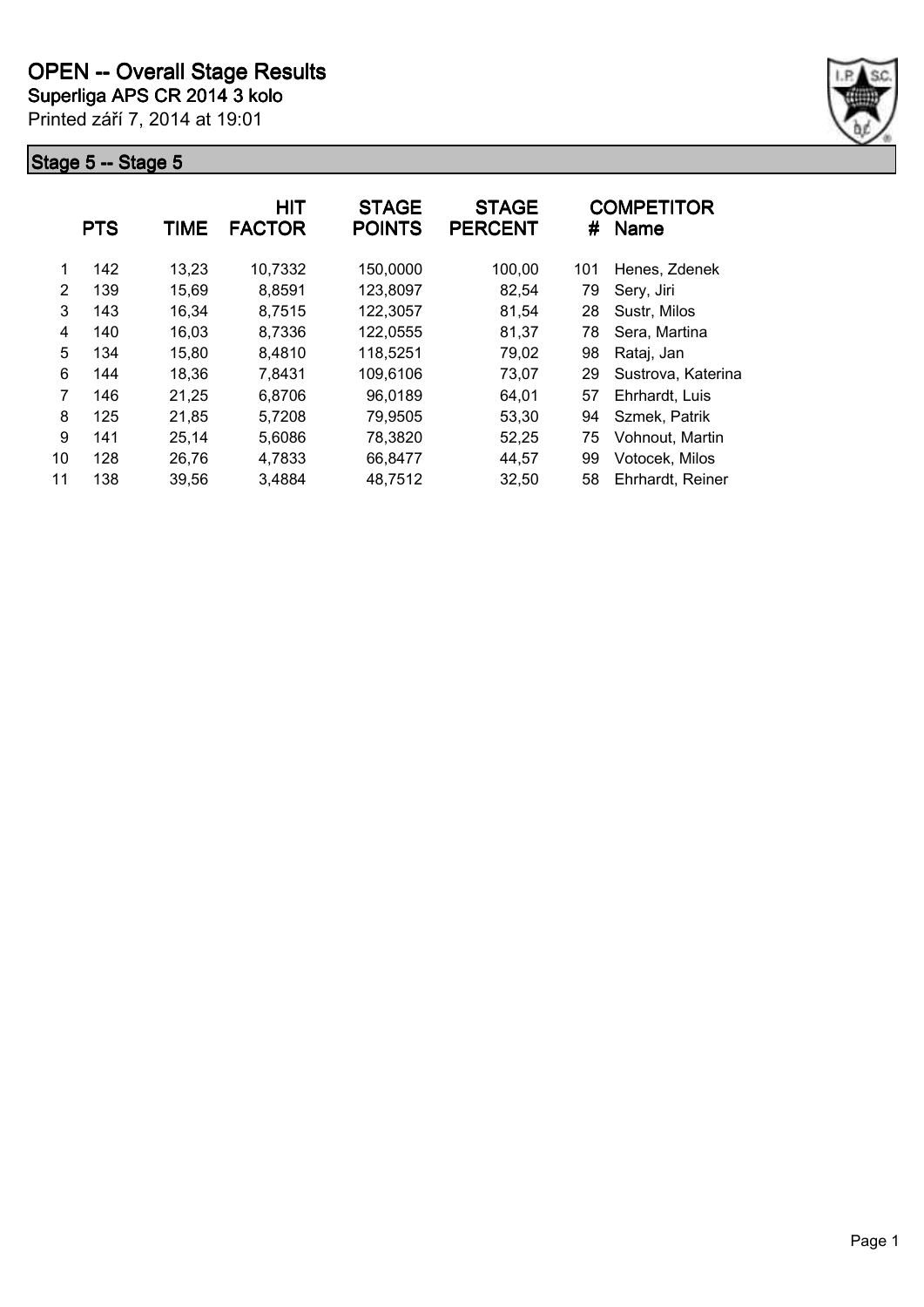

|                | <b>PTS</b> | <b>TIME</b> | <b>HIT</b><br><b>FACTOR</b> | <b>STAGE</b><br><b>POINTS</b> | <b>STAGE</b><br><b>PERCENT</b> | #              | <b>COMPETITOR</b><br>Name |
|----------------|------------|-------------|-----------------------------|-------------------------------|--------------------------------|----------------|---------------------------|
| $\mathbf 1$    | 147        | 16,94       | 8,6777                      | 150,0000                      | 100,00                         | 55             | Rakusan, Josef            |
| $\overline{2}$ | 144        | 17,12       | 8,4112                      | 145,3939                      | 96,93                          | 88             | Podlesak, Roman           |
| $\mathsf 3$    | 136        | 16,29       | 8,3487                      | 144,3129                      | 96,21                          | 71             | Liehne, Jan               |
| 4              | 146        | 19,42       | 7,5180                      | 129,9544                      | 86,64                          | 32             | Dvorak, Petr              |
| 5              | 140        | 18,99       | 7,3723                      | 127,4355                      | 84,96                          | 63             | Hotra, Tomas              |
| 6              | 135        | 18,43       | 7,3250                      | 126,6181                      | 84,41                          | 30             | Broz, Jiri                |
| $\overline{7}$ | 128        | 17,49       | 7,3185                      | 126,5049                      | 84,34                          | 3              | Habasko, Miloslav         |
| 8              | 140        | 19,35       | 7,2351                      | 125,0646                      | 83,38                          | 67             | Valasik, Petr             |
| 9              | 141        | 19,83       | 7,1104                      | 122,9090                      | 81,94                          | 21             | Koblasa, Bohumil          |
| 10             | 130        | 18,79       | 6,9186                      | 119,5925                      | 79,73                          | 10             | Marik, Milan              |
| 11             | 144        | 20,92       | 6,8834                      | 118,9839                      | 79,32                          | 73             | Liehne, Irena             |
| 12             | 138        | 20,21       | 6,8283                      | 118,0321                      | 78,69                          | 93             | Wilk, Ivo                 |
| 13             | 109        | 16,62       | 6,5584                      | 113,3660                      | 75,58                          | 102            | Vaclavik, Jaroslav        |
| 14             | 130        | 20,00       | 6,5000                      | 112,3571                      | 74,90                          | 43             | Frinta, Petr              |
| 15             | 136        | 21,18       | 6,4212                      | 110,9942                      | 74,00                          | 17             | Prostredni, Jakub         |
| 16             | 125        | 19,51       | 6,4070                      | 110,7491                      | 73,83                          | 41             | Zeman, Marcel             |
| 17             | 136        | 22,04       | 6,1706                      | 106,6632                      | 71,11                          | 48             | Turkova, Eva              |
| 18             | 142        | 23,16       | 6,1313                      | 105,9832                      | 70,66                          | 40             | Vomacka, Jaromir          |
| 19             | 142        | 23,23       | 6,1128                      | 105,6639                      | 70,44                          | 100            | Simek, Frantisek          |
| 20             | 128        | 21,36       | 5,9925                      | 103,5848                      | 69,06                          | 42             | Batek, Jaroslav           |
| 21             | 127        | 21,32       | 5,9568                      | 102,9684                      | 68,65                          | 47             | Soustar, Ivo              |
| 22             | 130        | 22,69       | 5,7294                      | 99,0367                       | 66,02                          | 27             | Svoboda, Pavel            |
| 23             | 136        | 23,92       | 5,6856                      | 98,2800                       | 65,52                          | 5              | Horky, Tomas              |
| 24             | 129        | 23,28       | 5,5412                      | 95,7842                       | 63,86                          | 39             | Volesak, Jan              |
| 25             | 139        | 25,80       | 5,3876                      | 93,1285                       | 62,09                          | 90             | Stahl, Robert             |
| 26             | 102        | 19,12       | 5,3347                      | 92,2146                       | 61,48                          | 44             | Kratochvil, Milos         |
| 27             | 142        | 26,62       | 5,3343                      | 92,2078                       | 61,47                          | 16             | Kuchta, Miroslav          |
| 28             | 127        | 26,22       | 4,8436                      | 83,7256                       | 55,82                          | 15             | Hradek, Martin            |
| 29             | 102        | 23,55       | 4,3312                      | 74,8681                       | 49,91                          | $\mathbf{1}$   | Benes, Stanislav          |
| 30             | 134        | 31,15       | 4,3018                      | 74,3591                       | 49,57                          | 96             | Janouch, Pavel            |
| 31             | 124        | 28,99       | 4,2773                      | 73,9368                       | 49,29                          | 14             | Synek, Petr               |
| 32             | 128        | 34,55       | 3,7048                      | 64,0397                       | 42,69                          | $\overline{c}$ | Cerny, Vaclav             |
| 33             | 80         | 29,18       | 2,7416                      | 47,3906                       | 31,59                          | $\overline{7}$ | Kasal, Zdenek             |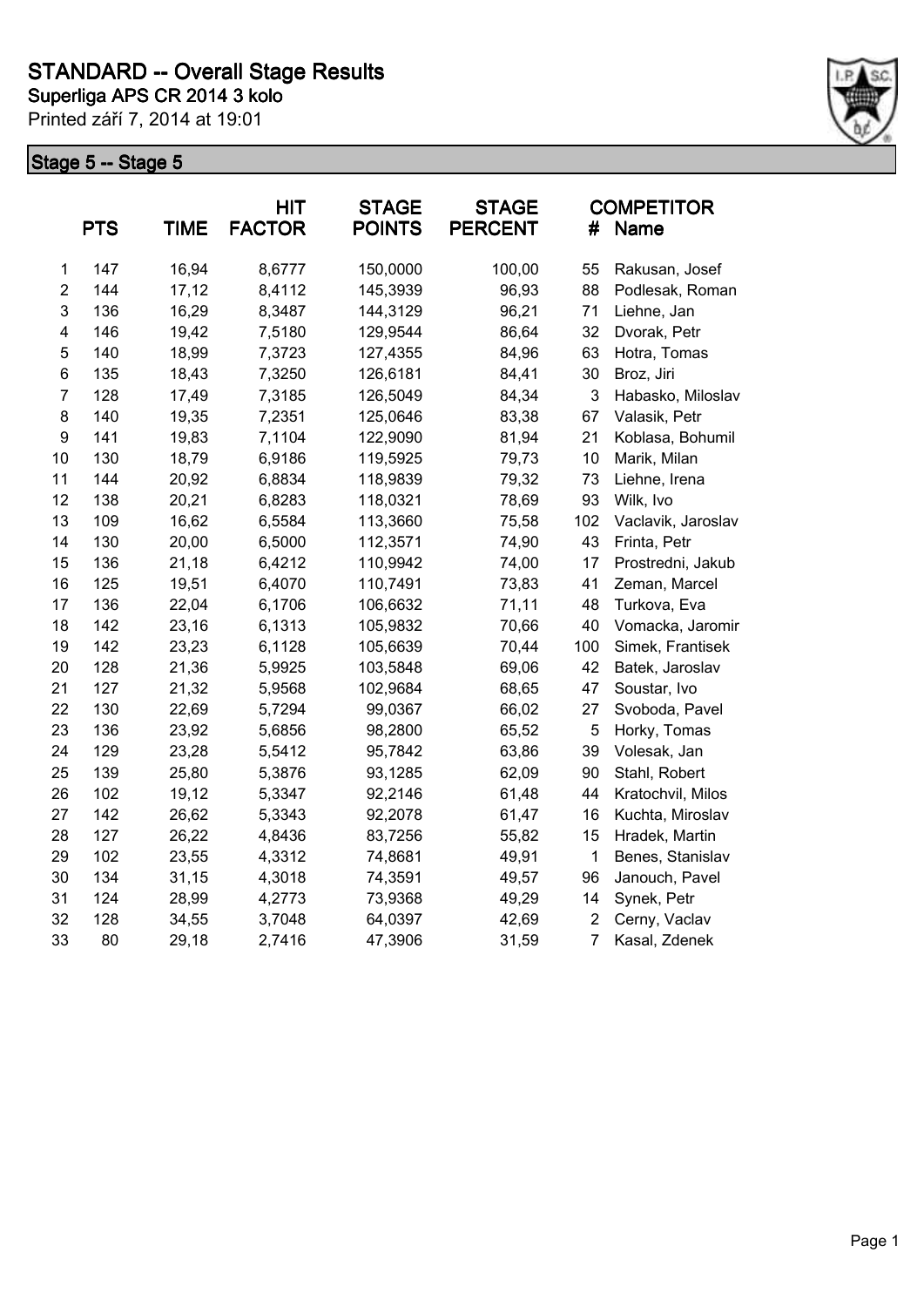

|    | <b>PTS</b> | <b>TIME</b> | <b>HIT</b><br><b>FACTOR</b> | <b>STAGE</b><br><b>POINTS</b> | <b>STAGE</b><br><b>PERCENT</b> | #  | <b>COMPETITOR</b><br>Name |
|----|------------|-------------|-----------------------------|-------------------------------|--------------------------------|----|---------------------------|
|    |            |             |                             |                               |                                |    |                           |
| 1  | 140        | 16,19       | 8,6473                      | 150,0000                      | 100,00                         | 83 | Stepan, Michal            |
| 2  | 144        | 17,03       | 8,4557                      | 146,6756                      | 97,78                          | 92 | Vinduska, Vaclav          |
| 3  | 142        | 17,22       | 8,2462                      | 143,0426                      | 95,36                          | 72 | Liehne, Zdenek            |
| 4  | 140        | 18,92       | 7,3996                      | 128,3562                      | 85,57                          | 95 | Sedy, Roman               |
| 5  | 142        | 19,89       | 7,1393                      | 123,8408                      | 82,56                          | 4  | Hakala, Jiri              |
| 6  | 138        | 19,98       | 6,9069                      | 119,8102                      | 79,87                          | 69 | Cervinka, Leos            |
| 7  | 119        | 18,13       | 6,5637                      | 113,8569                      | 75,90                          | 36 | Smutny, Petr              |
| 8  | 128        | 20,50       | 6,2439                      | 108,3094                      | 72,21                          | 34 | Manolevski, Michael       |
| 9  | 140        | 22,47       | 6,2305                      | 108,0774                      | 72,05                          | 33 | Krcal, Jan                |
| 10 | 142        | 23,65       | 6,0042                      | 104,1519                      | 69,43                          | 35 | Rosenberg, Tomas          |
| 11 | 132        | 23,25       | 5,6774                      | 98,4829                       | 65,66                          | 64 | Kostak, Jan               |
| 12 | 132        | 23,75       | 5,5579                      | 96,4096                       | 64,27                          | 85 | Heglas, Jakub             |
| 13 | 136        | 25,21       | 5,3947                      | 93,5785                       | 62,39                          | 82 | Schwarz, Florian          |
| 14 | 124        | 24,12       | 5,1410                      | 89,1773                       | 59,45                          | 37 | Soucek, Jan               |
| 15 | 144        | 28,49       | 5,0544                      | 87,6759                       | 58,45                          | 62 | Reiter, Doris             |
| 16 | 128        | 28,40       | 4,5070                      | 78,1811                       | 52,12                          | 45 | Kysela, Milos             |
| 17 | 140        | 31,20       | 4,4872                      | 77,8365                       | 51,89                          | 6  | Horky, Pavel              |
| 18 | 122        | 31,36       | 3,8903                      | 67,4829                       | 44,99                          | 23 | Kovarik, Milan            |
| 19 | 117        | 30,45       | 3,8424                      | 66,6513                       | 44,43                          | 91 | Rek, Boris                |
| 20 | 121        | 32,33       | 3,7427                      | 64,9217                       | 43,28                          | 46 | Mucka, Karel              |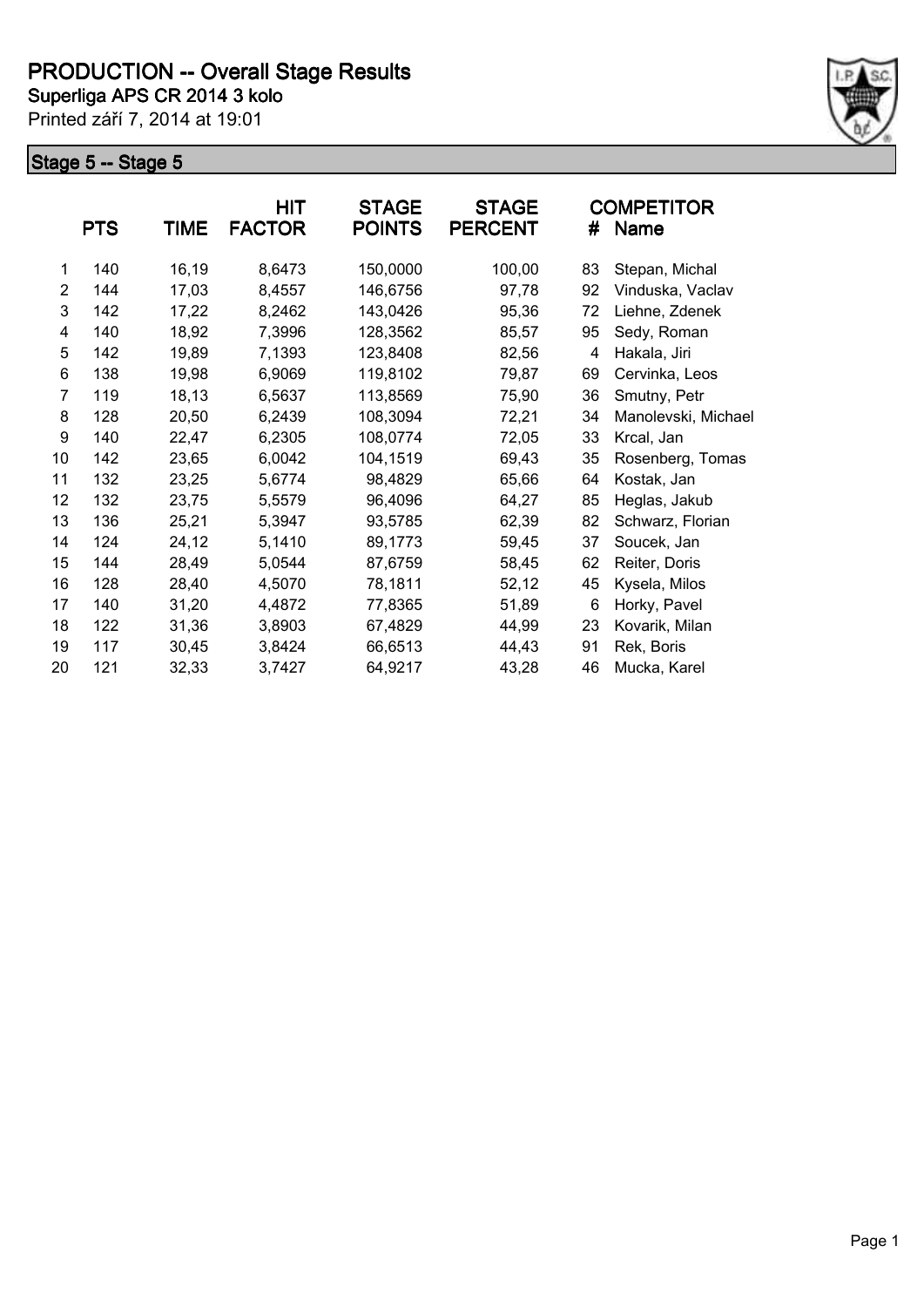|               | <b>PTS</b>     |                | HIT<br>TIME FACTOR | <b>STAGE</b><br><b>POINTS</b> | <b>STAGE</b><br><b>PERCENT</b> | <b>COMPETITOR</b><br># Name          |
|---------------|----------------|----------------|--------------------|-------------------------------|--------------------------------|--------------------------------------|
| $\mathcal{P}$ | 1 147<br>- 124 | 24.49<br>28.52 | 6.0024<br>4.3478   | 150,0000<br>108,6513          | 100.00<br>72.43                | 38 Stransky, Viktor<br>9 Marek, Jiri |

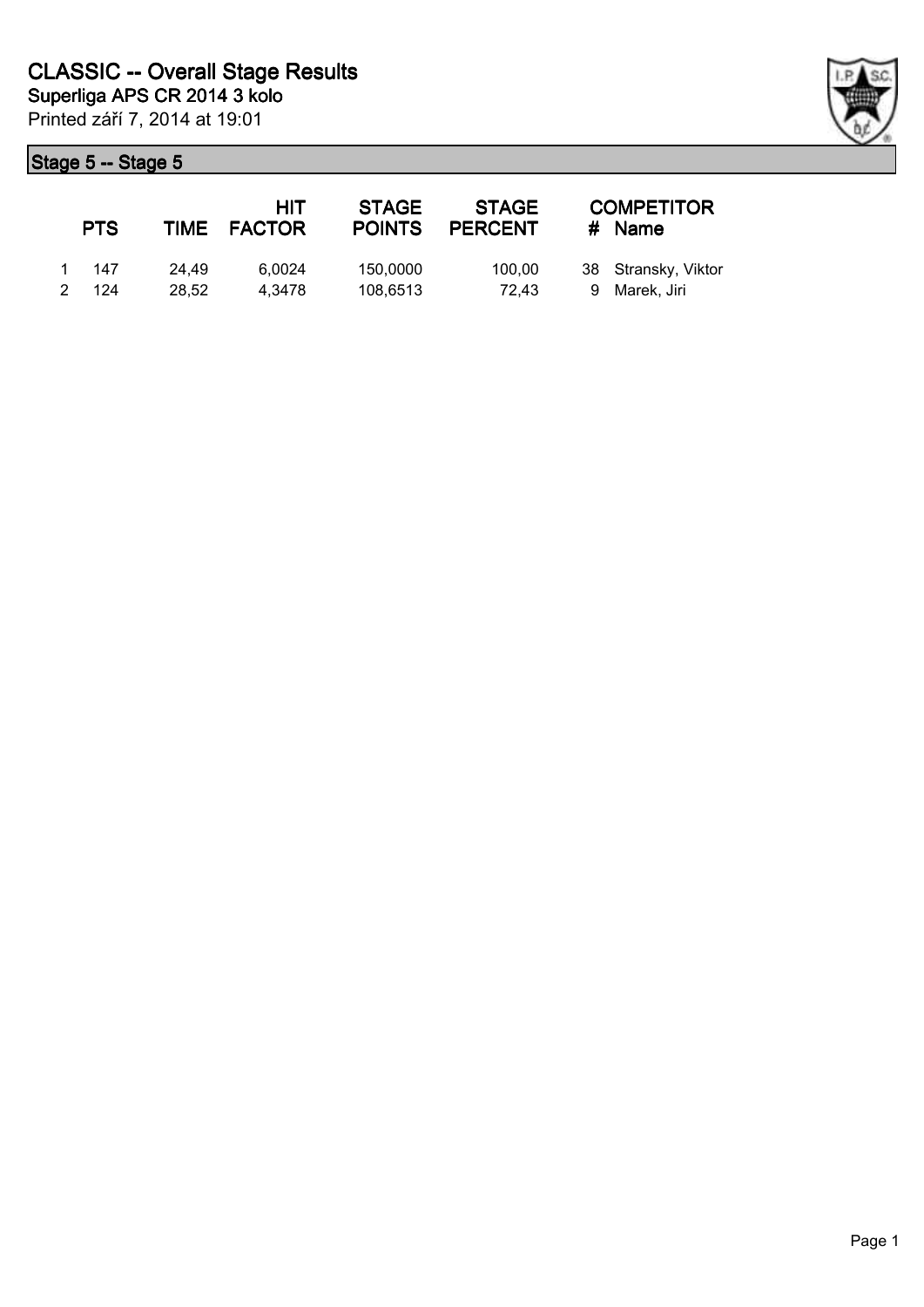

|   | <b>PTS</b> | TIME  | HIT<br><b>FACTOR</b> | <b>STAGE</b><br><b>POINTS</b> | <b>STAGE</b><br><b>PERCENT</b> | #   | <b>COMPETITOR</b><br><b>Name</b> |
|---|------------|-------|----------------------|-------------------------------|--------------------------------|-----|----------------------------------|
|   | 146        | 25,69 | 5,6831               | 150,0000                      | 100,00                         | 61  | Reiter, Gerald                   |
| 2 | 114        | 22,12 | 5.1537               | 136,0261                      | 90,68                          | 24  | Nemecek, Zdenek                  |
| 3 | 150        | 29,48 | 5,0882               | 134,2970                      | 89,53                          | 59  | Kotrous, Pavel                   |
| 4 | 144        | 28,54 | 5,0455               | 133,1714                      | 88,78                          | 18  | Safranek, Lumir                  |
| 5 | 144        | 28,82 | 4,9965               | 131,8776                      | 87,92                          | 20  | Rossl, Karel                     |
| 6 | 144        | 32,01 | 4,4986               | 118,7352                      | 79,16                          | 56  | Barta, Ondrej                    |
|   | 149        | 35,20 | 4,2330               | 111,7239                      | 74,48                          | 26  | Potuckova, Ludmila               |
| 8 | 148        | 36,32 | 4,0749               | 107,5520                      | 71,70                          | 12  | Prepletany, Jan                  |
| 9 | 0          | 0.00  | 0,0000               | 0,0000                        | 0.00                           | 103 | Pojer, Lubos                     |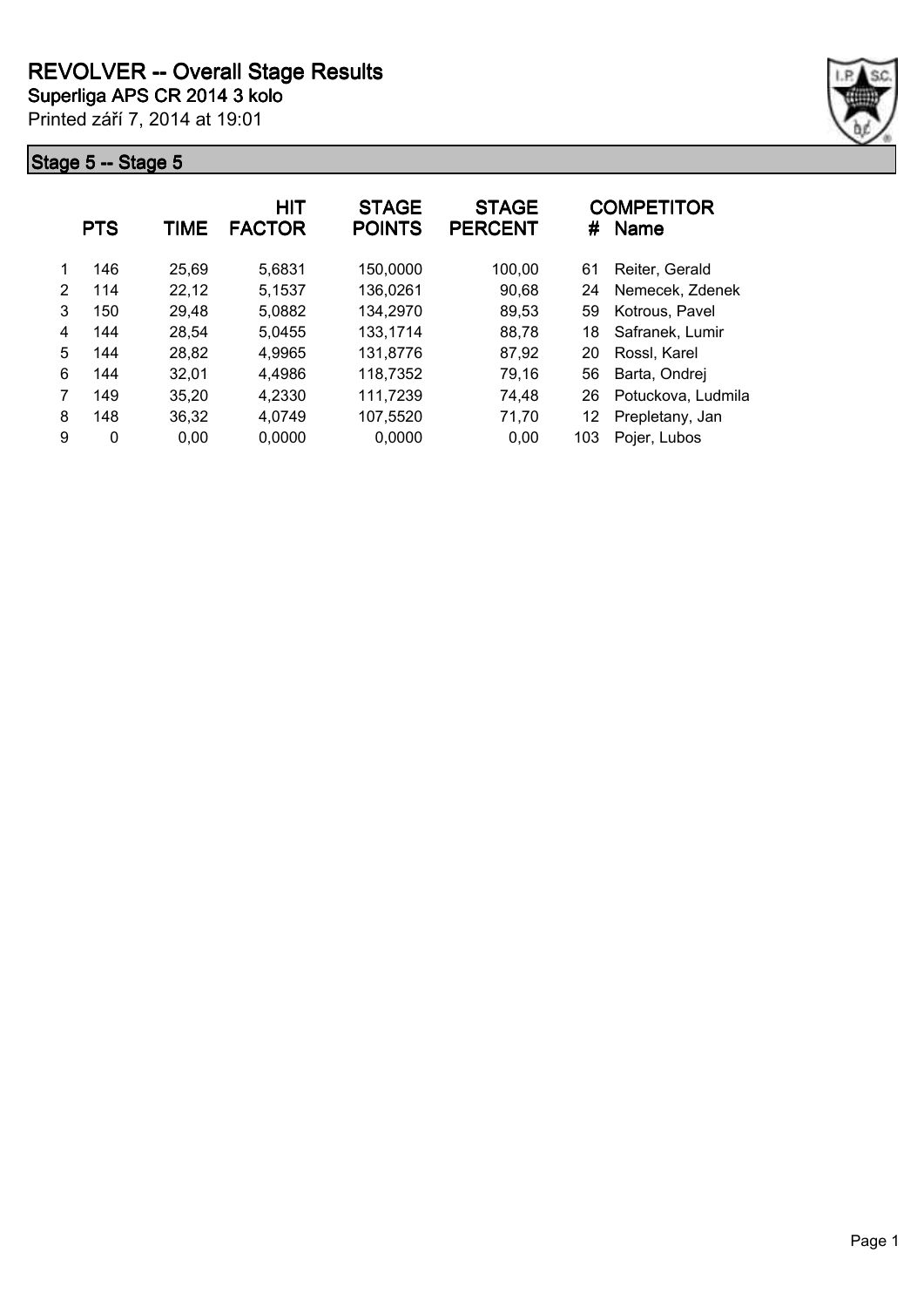

|    | <b>PTS</b> | TIME  | <b>HIT</b><br><b>FACTOR</b> | <b>STAGE</b><br><b>POINTS</b> | <b>STAGE</b><br><b>PERCENT</b> | #   | <b>COMPETITOR</b><br><b>Name</b> |
|----|------------|-------|-----------------------------|-------------------------------|--------------------------------|-----|----------------------------------|
| 1  | 55         | 8,07  | 6,8154                      | 60,0000                       | 100,00                         | 101 | Henes, Zdenek                    |
| 2  | 55         | 8,59  | 6,4028                      | 56,3679                       | 93,95                          | 78  | Sera, Martina                    |
| 3  | 55         | 8,64  | 6,3657                      | 56,0417                       | 93,40                          | 28  | Sustr, Milos                     |
| 4  | 58         | 9,51  | 6,0988                      | 53,6920                       | 89,49                          | 29  | Sustrova, Katerina               |
| 5  | 54         | 9,86  | 5.4767                      | 48,2146                       | 80,36                          | 98  | Rataj, Jan                       |
| 6  | 54         | 10,15 | 5,3202                      | 46,8371                       | 78,06                          | 79  | Sery, Jiri                       |
| 7  | 58         | 12,00 | 4,8333                      | 42,5509                       | 70,92                          | 57  | Ehrhardt, Luis                   |
| 8  | 57         | 12,45 | 4,5783                      | 40,3058                       | 67,18                          | 99  | Votocek, Milos                   |
| 9  | 54         | 12,11 | 4,4591                      | 39,2565                       | 65,43                          | 75  | Vohnout, Martin                  |
| 10 | 43         | 12,04 | 3,5714                      | 31,4416                       | 52,40                          | 94  | Szmek, Patrik                    |
| 11 | 56         | 17,02 | 3,2902                      | 28,9661                       | 48,28                          | 58  | Ehrhardt, Reiner                 |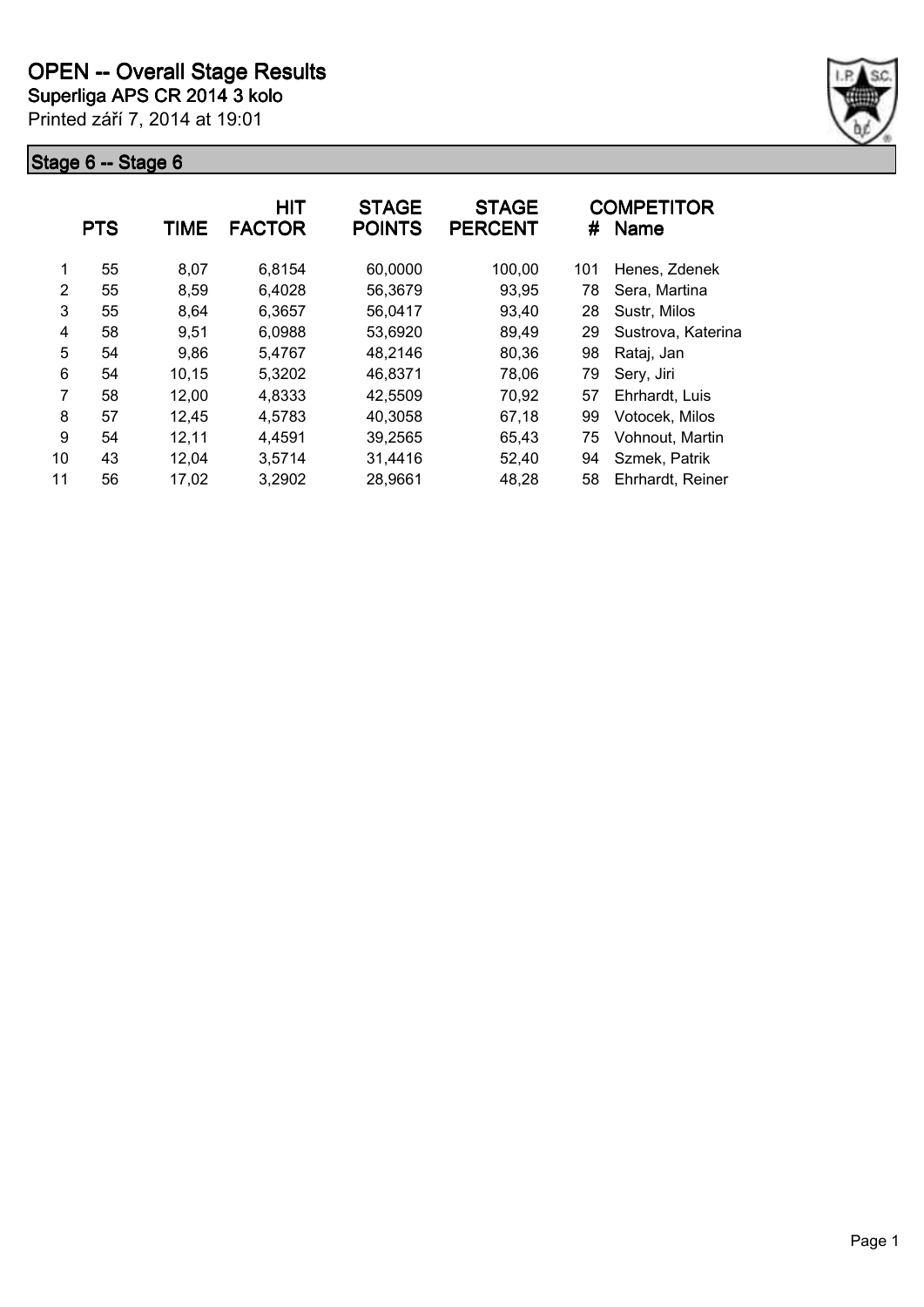

|                | <b>PTS</b> | <b>TIME</b> | <b>HIT</b><br><b>FACTOR</b> | <b>STAGE</b><br><b>POINTS</b> | <b>STAGE</b><br><b>PERCENT</b> | #              | <b>COMPETITOR</b><br><b>Name</b> |
|----------------|------------|-------------|-----------------------------|-------------------------------|--------------------------------|----------------|----------------------------------|
| 1              | 56         | 8,01        | 6,9913                      | 60,0000                       | 100,00                         | 55             | Rakusan, Josef                   |
| $\overline{2}$ | 56         | 9,77        | 5,7318                      | 49,1914                       | 81,99                          | 102            | Vaclavik, Jaroslav               |
| 3              | 52         | 9,61        | 5,4110                      | 46,4382                       | 77,40                          | 63             | Hotra, Tomas                     |
| 4              | 50         | 9,28        | 5,3879                      | 46,2400                       | 77,07                          | 3              | Habasko, Miloslav                |
| 5              | 50         | 9,29        | 5,3821                      | 46,1902                       | 76,98                          | 88             | Podlesak, Roman                  |
| 6              | 52         | 9,71        | 5,3553                      | 45,9600                       | 76,60                          | 71             | Liehne, Jan                      |
| $\overline{7}$ | 51         | 9,54        | 5,3459                      | 45,8794                       | 76,47                          | 32             | Dvorak, Petr                     |
| 8              | 55         | 10,74       | 5,1210                      | 43,9495                       | 73,25                          | 21             | Koblasa, Bohumil                 |
| 9              | 57         | 11,21       | 5,0847                      | 43,6380                       | 72,73                          | 47             | Soustar, Ivo                     |
| 10             | 58         | 11,54       | 5,0260                      | 43,1338                       | 71,89                          | 93             | Wilk, Ivo                        |
| 11             | 54         | 10,75       | 5,0233                      | 43,1103                       | 71,85                          | 27             | Svoboda, Pavel                   |
| 12             | 48         | 9,68        | 4,9587                      | 42,5561                       | 70,93                          | 17             | Prostredni, Jakub                |
| 13             | 52         | 10,71       | 4,8553                      | 41,6687                       | 69,45                          | 41             | Zeman, Marcel                    |
| 14             | 46         | 9,78        | 4,7035                      | 40,3659                       | 67,28                          | 10             | Marik, Milan                     |
| 15             | 54         | 11,78       | 4,5840                      | 39,3409                       | 65,57                          | 73             | Liehne, Irena                    |
| 16             | 50         | 10,92       | 4,5788                      | 39,2955                       | 65,49                          | 44             | Kratochvil, Milos                |
| 17             | 47         | 10,34       | 4,5455                      | 39,0097                       | 65,02                          | 30             | Broz, Jiri                       |
| 18             | 56         | 12,51       | 4,4764                      | 38,4173                       | 64,03                          | 48             | Turkova, Eva                     |
| 19             | 54         | 12,56       | 4,2994                      | 36,8977                       | 61,50                          | 40             | Vomacka, Jaromir                 |
| 20             | 52         | 12,34       | 4,2139                      | 36,1646                       | 60,27                          | 100            | Simek, Frantisek                 |
| 21             | 53         | 12,67       | 4,1831                      | 35,9000                       | 59,83                          | 16             | Kuchta, Miroslav                 |
| 22             | 50         | 12,36       | 4,0453                      | 34,7174                       | 57,86                          | 42             | Batek, Jaroslav                  |
| 23             | 52         | 13,35       | 3,8951                      | 33,4286                       | 55,71                          | 43             | Frinta, Petr                     |
| 24             | 54         | 14,17       | 3,8109                      | 32,7054                       | 54,51                          | 15             | Hradek, Martin                   |
| 25             | 46         | 12,12       | 3,7954                      | 32,5725                       | 54,29                          | 39             | Volesak, Jan                     |
| 26             | 39         | 10,59       | 3,6827                      | 31,6056                       | 52,68                          | $\overline{2}$ | Cerny, Vaclav                    |
| 27             | 46         | 12,75       | 3,6078                      | 30,9630                       | 51,61                          | 67             | Valasik, Petr                    |
| 28             | 51         | 14,76       | 3,4553                      | 29,6537                       | 49,42                          | 96             | Janouch, Pavel                   |
| 29             | 50         | 16,28       | 3,0713                      | 26,3579                       | 43,93                          | 90             | Stahl, Robert                    |
| 30             | 42         | 16,47       | 2,5501                      | 21,8852                       | 36,48                          | 14             | Synek, Petr                      |
| 31             | 27         | 11,55       | 2,3377                      | 20,0622                       | 33,44                          | 5              | Horky, Tomas                     |
| 32             | 54         | 25,13       | 2,1488                      | 18,4415                       | 30,74                          | 1              | Benes, Stanislav                 |
| 33             | 25         | 14,45       | 1,7301                      | 14,8480                       | 24,75                          | $\overline{7}$ | Kasal, Zdenek                    |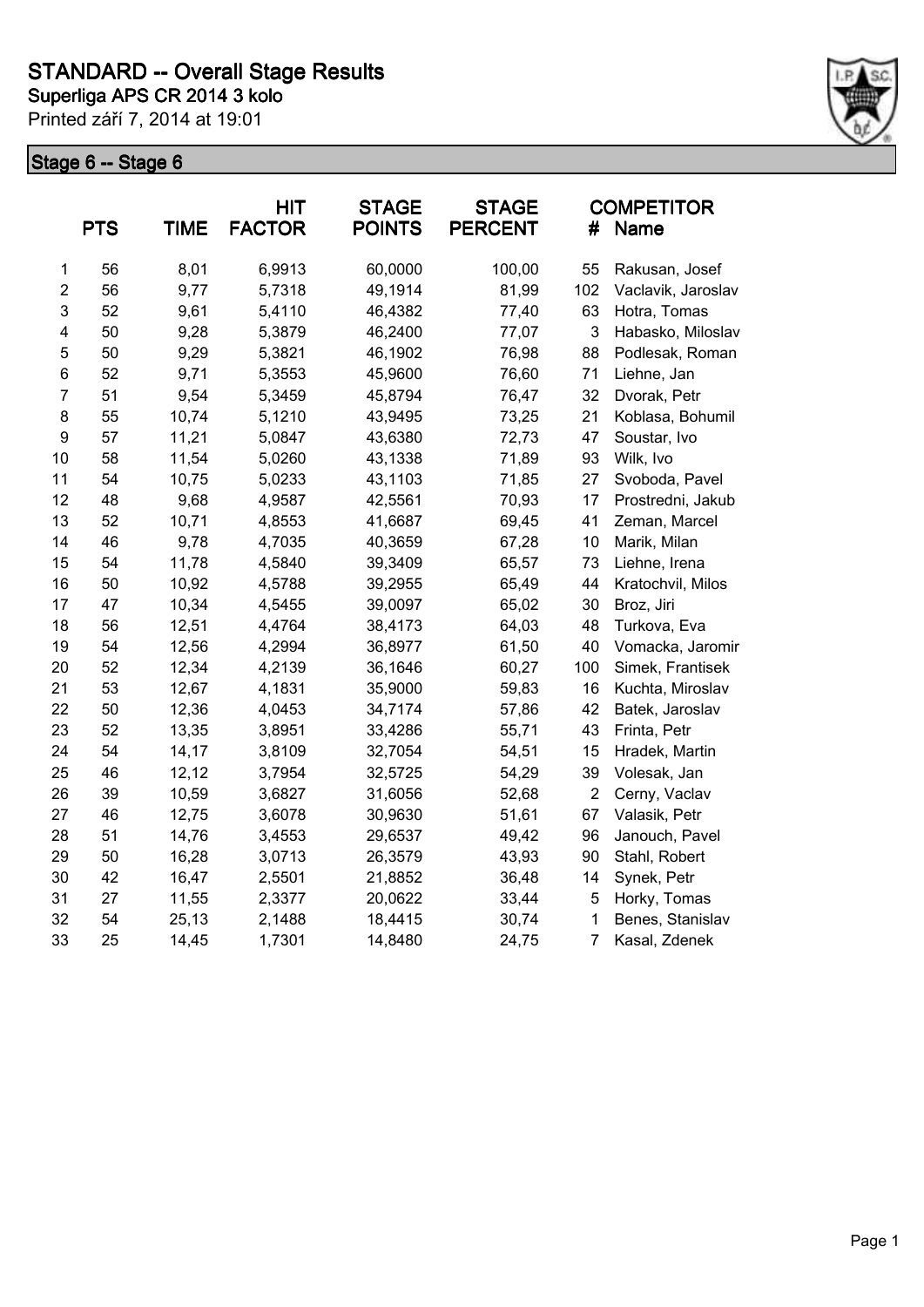

|                | <b>PTS</b> | <b>TIME</b> | <b>HIT</b><br><b>FACTOR</b> | <b>STAGE</b><br><b>POINTS</b> | <b>STAGE</b><br><b>PERCENT</b> | #  | <b>COMPETITOR</b><br>Name |
|----------------|------------|-------------|-----------------------------|-------------------------------|--------------------------------|----|---------------------------|
| 1              | 60         | 9,87        | 6,0790                      | 60,0000                       | 100,00                         | 36 | Smutny, Petr              |
| $\overline{2}$ | 58         | 9,77        | 5,9365                      | 58,5937                       | 97,66                          | 92 | Vinduska, Vaclav          |
| 3              | 54         | 9,52        | 5,6723                      | 55,9853                       | 93,31                          | 83 | Stepan, Michal            |
| 4              | 52         | 9,60        | 5,4167                      | 53,4625                       | 89,10                          | 85 | Heglas, Jakub             |
| 5              | 58         | 10,94       | 5,3016                      | 52,3272                       | 87,21                          | 91 | Rek, Boris                |
| 6              | 48         | 9,14        | 5,2516                      | 51,8337                       | 86,39                          | 72 | Liehne, Zdenek            |
| 7              | 52         | 10,00       | 5,2000                      | 51,3240                       | 85,54                          | 95 | Sedy, Roman               |
| 8              | 58         | 11,57       | 5,0130                      | 49,4780                       | 82,46                          | 35 | Rosenberg, Tomas          |
| 9              | 52         | 10,63       | 4,8918                      | 48,2822                       | 80,47                          | 34 | Manolevski, Michael       |
| 10             | 54         | 11,70       | 4,6154                      | 45,5538                       | 75,92                          | 82 | Schwarz, Florian          |
| 11             | 54         | 12,15       | 4,4444                      | 43,8667                       | 73,11                          | 64 | Kostak, Jan               |
| 12             | 48         | 11,25       | 4,2667                      | 42,1120                       | 70,19                          | 69 | Cervinka, Leos            |
| 13             | 48         | 11,30       | 4,2478                      | 41,9257                       | 69,88                          | 33 | Krcal, Jan                |
| 14             | 48         | 11,57       | 4,1487                      | 40,9473                       | 68,25                          | 6  | Horky, Pavel              |
| 15             | 50         | 12,30       | 4,0650                      | 40,1220                       | 66,87                          | 37 | Soucek, Jan               |
| 16             | 35         | 10,01       | 3,4965                      | 34,5105                       | 57,52                          | 4  | Hakala, Jiri              |
| 17             | 46         | 15,38       | 2,9909                      | 29,5202                       | 49,20                          | 62 | Reiter, Doris             |
| 18             | 33         | 11,70       | 2,8205                      | 27,8385                       | 46,40                          | 45 | Kysela, Milos             |
| 19             | 40         | 15,63       | 2,5592                      | 25,2591                       | 42,10                          | 46 | Mucka, Karel              |
| 20             | 27         | 12,92       | 2,0898                      | 20,6262                       | 34,38                          | 23 | Kovarik, Milan            |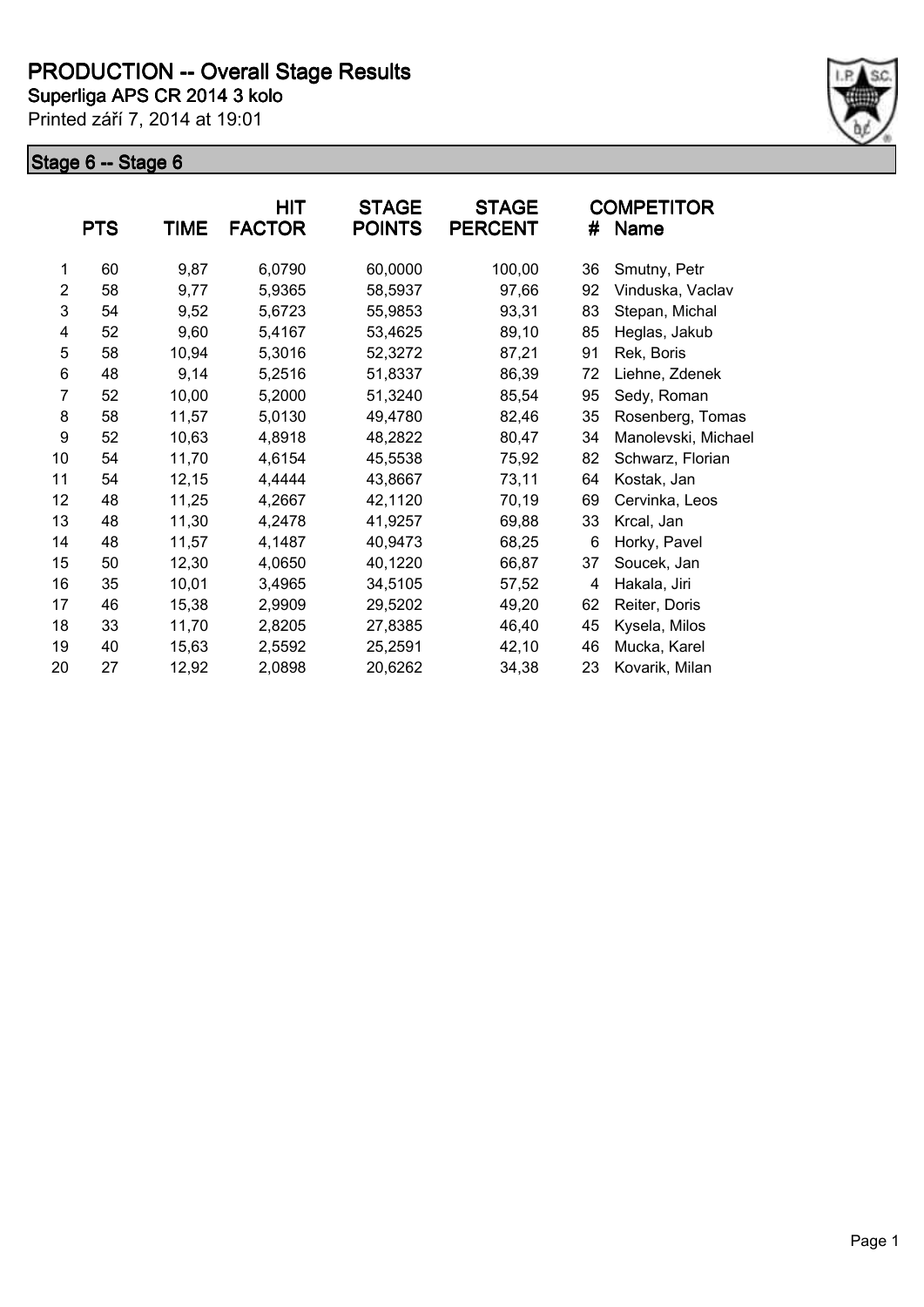| <b>PTS</b> |                | HIT<br>TIME FACTOR | <b>STAGE</b><br><b>POINTS</b> | <b>STAGE</b><br><b>PERCENT</b> | <b>COMPETITOR</b><br># Name          |
|------------|----------------|--------------------|-------------------------------|--------------------------------|--------------------------------------|
| 58<br>48   | 13.38<br>14.11 | 4.3348<br>3.4018   | 60,0000<br>47.0862            | 100.00<br>78.48                | 38 Stransky, Viktor<br>9 Marek, Jiri |

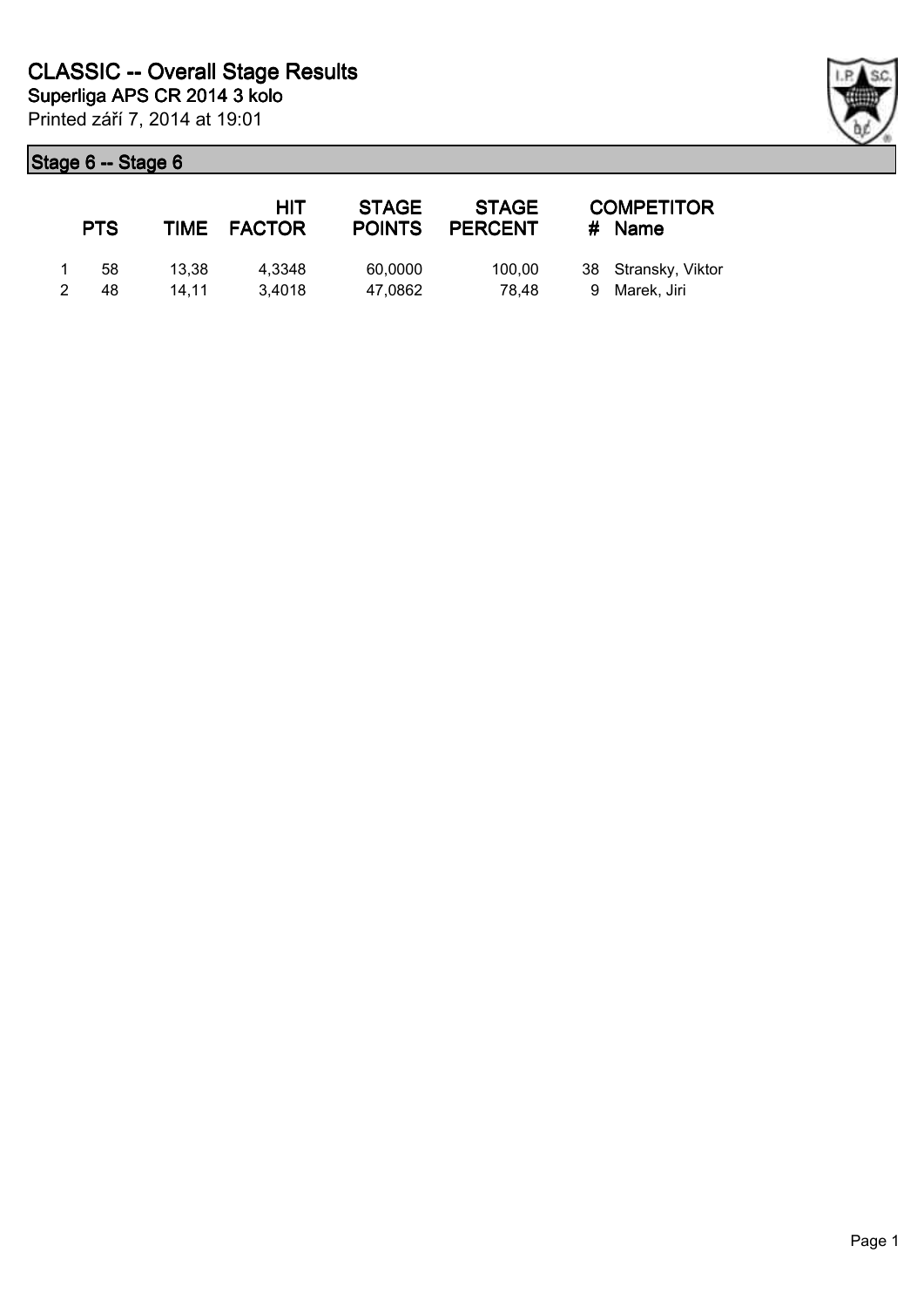

|   | <b>PTS</b> | TIME  | <b>HIT</b><br><b>FACTOR</b> | <b>STAGE</b><br><b>POINTS</b> | <b>STAGE</b><br><b>PERCENT</b> | #   | <b>COMPETITOR</b><br><b>Name</b> |
|---|------------|-------|-----------------------------|-------------------------------|--------------------------------|-----|----------------------------------|
| 1 | 59         | 11,52 | 5,1215                      | 60,0000                       | 100,00                         | 61  | Reiter, Gerald                   |
| 2 | 55         | 12.17 | 4,5193                      | 52,9449                       | 88,24                          | 24  | Nemecek, Zdenek                  |
| 3 | 58         | 13,74 | 4,2213                      | 49,4530                       | 82,42                          | 20  | Rossl, Karel                     |
| 4 | 58         | 13,80 | 4,2029                      | 49,2380                       | 82,06                          | 56  | Barta, Ondrej                    |
| 5 | 52         | 13,35 | 3,8951                      | 45,6325                       | 76,05                          | 18  | Safranek, Lumir                  |
| 6 | 51         | 13,11 | 3,8902                      | 45,5742                       | 75,96                          | 59  | Kotrous, Pavel                   |
| 7 | 57         | 17,19 | 3,3159                      | 38,8464                       | 64.74                          | 26  | Potuckova, Ludmila               |
| 8 | 55         | 16,69 | 3,2954                      | 38,6063                       | 64,34                          | 12  | Prepletany, Jan                  |
| 9 | 18         | 19.96 | 0,9018                      | 10,5649                       | 17,61                          | 103 | Pojer, Lubos                     |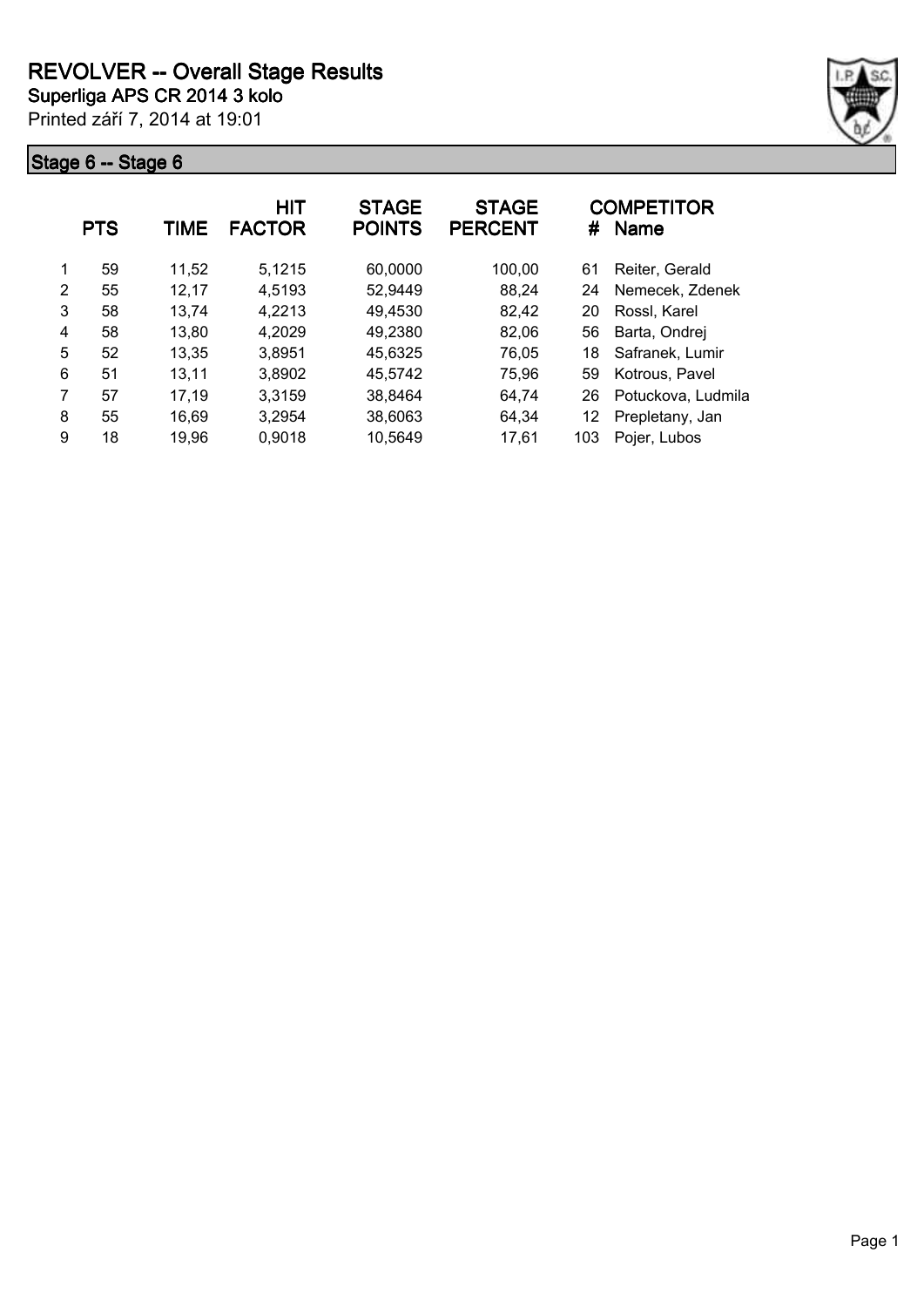

|    | <b>PTS</b> | TIME  | <b>HIT</b><br><b>FACTOR</b> | <b>STAGE</b><br><b>POINTS</b> | <b>STAGE</b><br><b>PERCENT</b> | #   | <b>COMPETITOR</b><br><b>Name</b> |
|----|------------|-------|-----------------------------|-------------------------------|--------------------------------|-----|----------------------------------|
| 1  | 72         | 7,09  | 10,1551                     | 80,0000                       | 100,00                         | 101 | Henes, Zdenek                    |
| 2  | 74         | 8,20  | 9,0244                      | 71,0921                       | 88,87                          | 78  | Sera, Martina                    |
| 3  | 76         | 8,66  | 8,7760                      | 69,1352                       | 86,42                          | 28  | Sustr, Milos                     |
| 4  | 79         | 9,06  | 8,7196                      | 68,6914                       | 85,86                          | 29  | Sustrova, Katerina               |
| 5  | 79         | 10,37 | 7,6181                      | 60,0139                       | 75,02                          | 98  | Rataj, Jan                       |
| 6  | 60         | 8,03  | 7,4720                      | 58,8626                       | 73,58                          | 79  | Sery, Jiri                       |
| 7  | 76         | 10,59 | 7,1766                      | 56,5355                       | 70,67                          | 94  | Szmek, Patrik                    |
| 8  | 78         | 13,00 | 6,0000                      | 47,2667                       | 59,08                          | 57  | Ehrhardt, Luis                   |
| 9  | 73         | 12,37 | 5,9014                      | 46,4897                       | 58,11                          | 75  | Vohnout, Martin                  |
| 10 | 77         | 13.66 | 5,6369                      | 44,4062                       | 55,51                          | 99  | Votocek, Milos                   |
| 11 | 80         | 28,66 | 2,7913                      | 21,9896                       | 27,49                          | 58  | Ehrhardt, Reiner                 |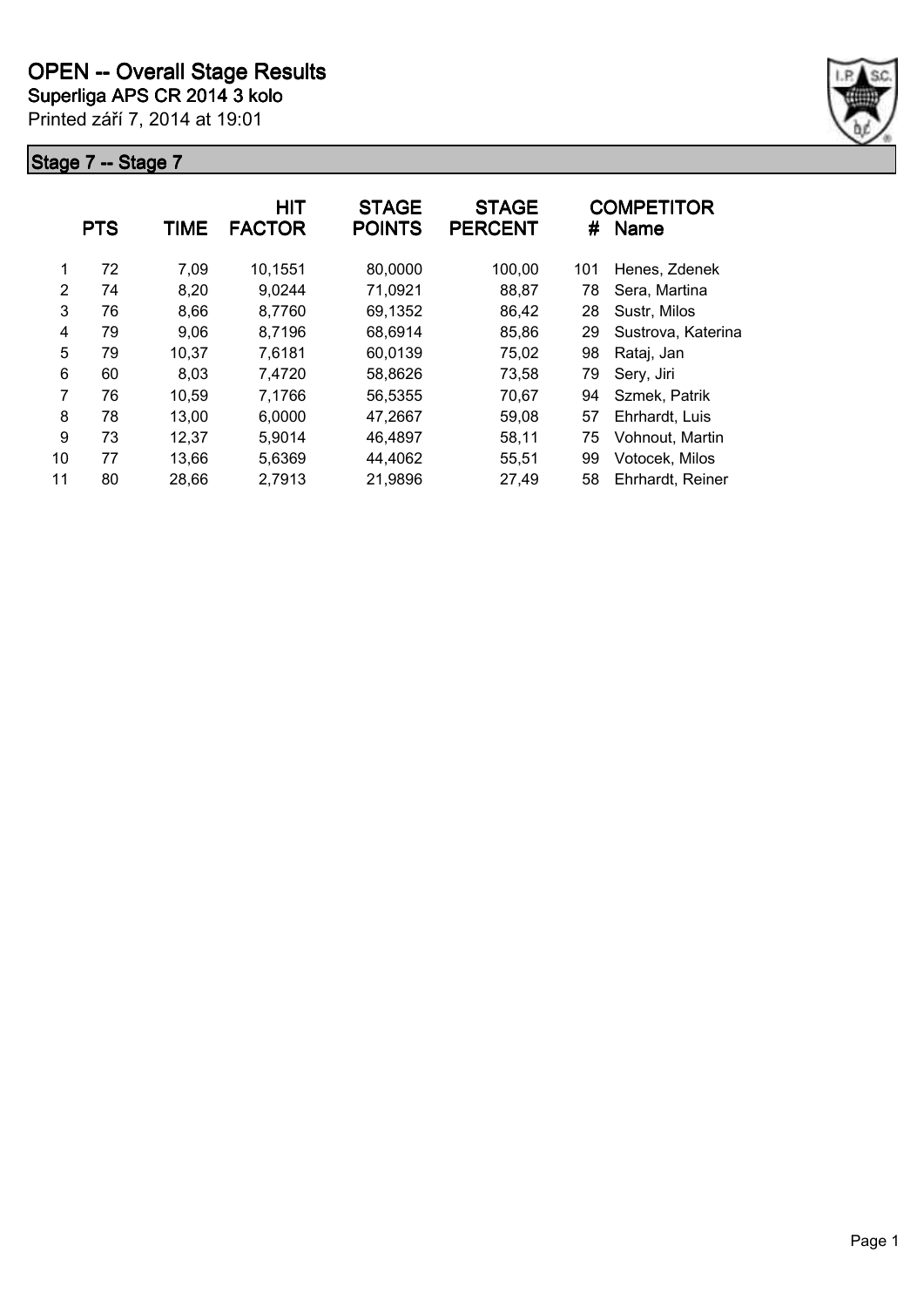

|                | <b>PTS</b> | <b>TIME</b> | HIT<br><b>FACTOR</b> | <b>STAGE</b><br><b>POINTS</b> | <b>STAGE</b><br><b>PERCENT</b> | #              | <b>COMPETITOR</b><br>Name |
|----------------|------------|-------------|----------------------|-------------------------------|--------------------------------|----------------|---------------------------|
| $\mathbf 1$    | 78         | 7,40        | 10,5405              | 80,0000                       | 100,00                         | 55             | Rakusan, Josef            |
| $\overline{2}$ | 74         | 7,79        | 9,4994               | 72,0977                       | 90,12                          | 3              | Habasko, Miloslav         |
| 3              | 76         | 8,58        | 8,8578               | 67,2285                       | 84,04                          | 10             | Marik, Milan              |
| 4              | 75         | 8,74        | 8,5812               | 65,1294                       | 81,41                          | 102            | Vaclavik, Jaroslav        |
| 5              | 78         | 9,35        | 8,3422               | 63,3155                       | 79,14                          | 21             | Koblasa, Bohumil          |
| 6              | 76         | 9,49        | 8,0084               | 60,7819                       | 75,98                          | 32             | Dvorak, Petr              |
| $\overline{7}$ | 72         | 9,39        | 7,6677               | 58,1961                       | 72,75                          | 71             | Liehne, Jan               |
| 8              | 74         | 9,93        | 7,4522               | 56,5600                       | 70,70                          | 27             | Svoboda, Pavel            |
| 9              | 78         | 10,85       | 7,1889               | 54,5622                       | 68,20                          | 47             | Soustar, Ivo              |
| 10             | 72         | 10,46       | 6,8834               | 52,2430                       | 65,30                          | 48             | Turkova, Eva              |
| 11             | 74         | 10,77       | 6,8709               | 52,1487                       | 65,19                          | 43             | Frinta, Petr              |
| 12             | 74         | 10,80       | 6,8519               | 52,0038                       | 65,00                          | 44             | Kratochvil, Milos         |
| 13             | 73         | 10,75       | 6,7907               | 51,5397                       | 64,42                          | 16             | Kuchta, Miroslav          |
| 14             | 74         | 10,97       | 6,7457               | 51,1979                       | 64,00                          | 88             | Podlesak, Roman           |
| 15             | 72         | 11,00       | 6,5455               | 49,6783                       | 62,10                          | 73             | Liehne, Irena             |
| 16             | 66         | 10,18       | 6,4833               | 49,2066                       | 61,51                          | 41             | Zeman, Marcel             |
| 17             | 63         | 9,86        | 6,3895               | 48,4943                       | 60,62                          | 93             | Wilk, Ivo                 |
| 18             | 74         | 12,32       | 6,0065               | 45,5877                       | 56,98                          | 40             | Vomacka, Jaromir          |
| 19             | 70         | 11,83       | 5,9172               | 44,9097                       | 56,14                          | 39             | Volesak, Jan              |
| 20             | 77         | 13,80       | 5,5797               | 42,3486                       | 52,94                          | 96             | Janouch, Pavel            |
| 21             | 57         | 10,59       | 5,3824               | 40,8513                       | 51,06                          | 100            | Simek, Frantisek          |
| 22             | 55         | 10,28       | 5,3502               | 40,6066                       | 50,76                          | 63             | Hotra, Tomas              |
| 23             | 78         | 14,74       | 5,2917               | 40,1628                       | 50,20                          | 15             | Hradek, Martin            |
| 24             | 53         | 10,07       | 5,2632               | 39,9460                       | 49,93                          | 30             | Broz, Jiri                |
| 25             | 66         | 12,76       | 5,1724               | 39,2573                       | 49,07                          | 42             | Batek, Jaroslav           |
| 26             | 53         | 11,37       | 4,6614               | 35,3788                       | 44,22                          | 1              | Benes, Stanislav          |
| 27             | 62         | 13,31       | 4,6582               | 35,3542                       | 44,19                          | $\overline{2}$ | Cerny, Vaclav             |
| 28             | 62         | 13,84       | 4,4798               | 34,0003                       | 42,50                          | 90             | Stahl, Robert             |
| 29             | 42         | 9,81        | 4,2813               | 32,4943                       | 40,62                          | 17             | Prostredni, Jakub         |
| 30             | 57         | 13,62       | 4,1850               | 31,7632                       | 39,70                          | 7              | Kasal, Zdenek             |
| 31             | 64         | 15,30       | 4,1830               | 31,7479                       | 39,68                          | 5              | Horky, Tomas              |
| 32             | 40         | 10,23       | 3,9101               | 29,6764                       | 37,10                          | 67             | Valasik, Petr             |
| 33             | 66         | 25,77       | 2,5611               | 19,4382                       | 24,30                          | 14             | Synek, Petr               |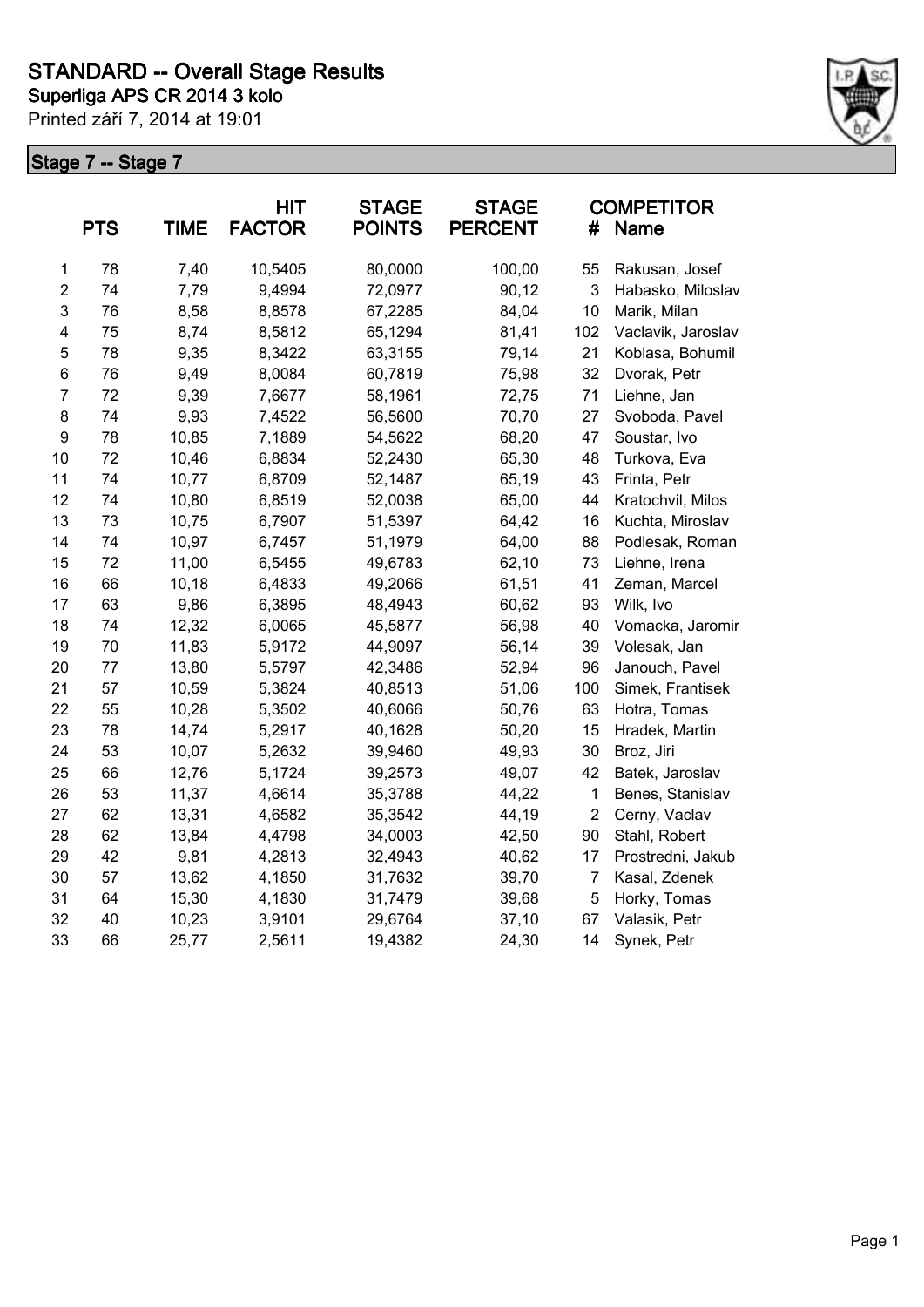

|                | <b>PTS</b> | <b>TIME</b> | <b>HIT</b><br><b>FACTOR</b> | <b>STAGE</b><br><b>POINTS</b> | <b>STAGE</b><br><b>PERCENT</b> | #  | <b>COMPETITOR</b><br><b>Name</b> |
|----------------|------------|-------------|-----------------------------|-------------------------------|--------------------------------|----|----------------------------------|
| 1              | 74         | 8,42        | 8,7886                      | 80,0000                       | 100,00                         | 92 | Vinduska, Vaclav                 |
| $\overline{2}$ | 74         | 8,74        | 8,4668                      | 77,0709                       | 96,34                          | 72 | Liehne, Zdenek                   |
| 3              | 76         | 9,18        | 8,2789                      | 75,3601                       | 94,20                          | 95 | Sedy, Roman                      |
| 4              | 78         | 9,65        | 8,0829                      | 73,5762                       | 91,97                          | 83 | Stepan, Michal                   |
| 5              | 78         | 10,43       | 7,4784                      | 68,0739                       | 85,09                          | 91 | Rek, Boris                       |
| 6              | 64         | 8,59        | 7,4505                      | 67,8199                       | 84,77                          | 4  | Hakala, Jiri                     |
| 7              | 76         | 10,25       | 7,4146                      | 67,4932                       | 84,37                          | 85 | Heglas, Jakub                    |
| 8              | 76         | 10,66       | 7,1295                      | 64,8973                       | 81,12                          | 34 | Manolevski, Michael              |
| 9              | 61         | 8,87        | 6,8771                      | 62,6003                       | 78,25                          | 36 | Smutny, Petr                     |
| 10             | 78         | 11,65       | 6,6953                      | 60,9451                       | 76,18                          | 69 | Cervinka, Leos                   |
| 11             | 72         | 11,03       | 6,5277                      | 59,4193                       | 74,27                          | 6  | Horky, Pavel                     |
| 12             | 74         | 11,94       | 6,1977                      | 56,4154                       | 70,52                          | 45 | Kysela, Milos                    |
| 13             | 70         | 11,43       | 6,1242                      | 55,7471                       | 69,68                          | 33 | Krcal, Jan                       |
| 14             | 72         | 12,20       | 5,9016                      | 53,7209                       | 67,15                          | 37 | Soucek, Jan                      |
| 15             | 74         | 12,75       | 5,8039                      | 52,8314                       | 66,04                          | 35 | Rosenberg, Tomas                 |
| 16             | 70         | 13,89       | 5,0396                      | 45,8740                       | 57,34                          | 82 | Schwarz, Florian                 |
| 17             | 55         | 11,22       | 4,9020                      | 44,6211                       | 55,78                          | 64 | Kostak, Jan                      |
| 18             | 76         | 17,17       | 4,4263                      | 40,2915                       | 50,36                          | 46 | Mucka, Karel                     |
| 19             | 60         | 16,59       | 3,6166                      | 32,9212                       | 41,15                          | 62 | Reiter, Doris                    |
| 20             | 25         | 14,12       | 1,7705                      | 16,1167                       | 20,15                          | 23 | Kovarik, Milan                   |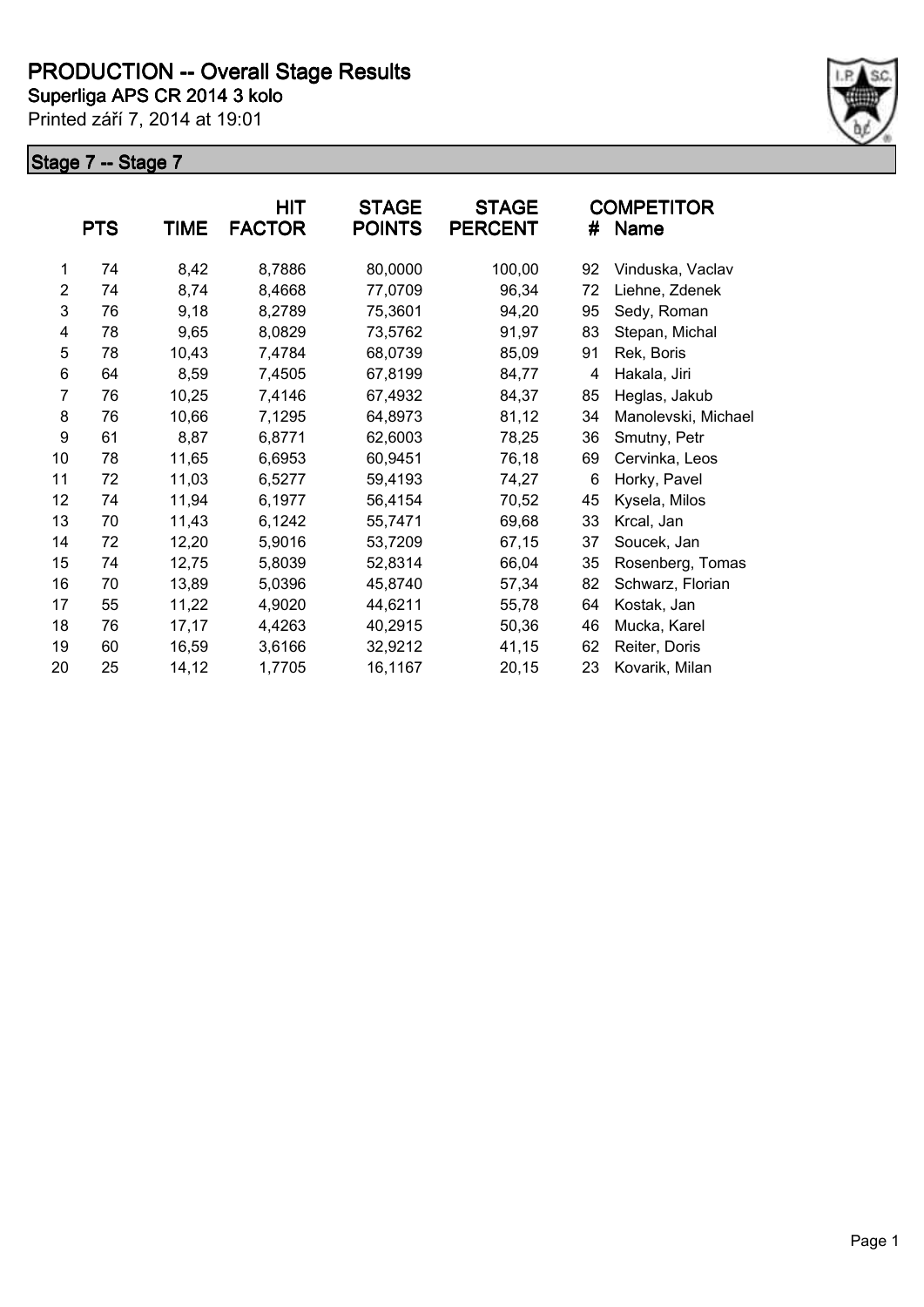| <b>PTS</b> |       | HIT<br>TIME FACTOR | <b>STAGE</b><br><b>POINTS</b> | <b>STAGE</b><br><b>PERCENT</b> | <b>COMPETITOR</b><br># Name |
|------------|-------|--------------------|-------------------------------|--------------------------------|-----------------------------|
| -76        | 13.51 | 5.6255             | 80,0000                       | 100.00                         | 38 Stransky, Viktor         |
| 66         | 12.82 | 5.1482             | 73,2129                       | 91.52                          | 9 Marek, Jiri               |

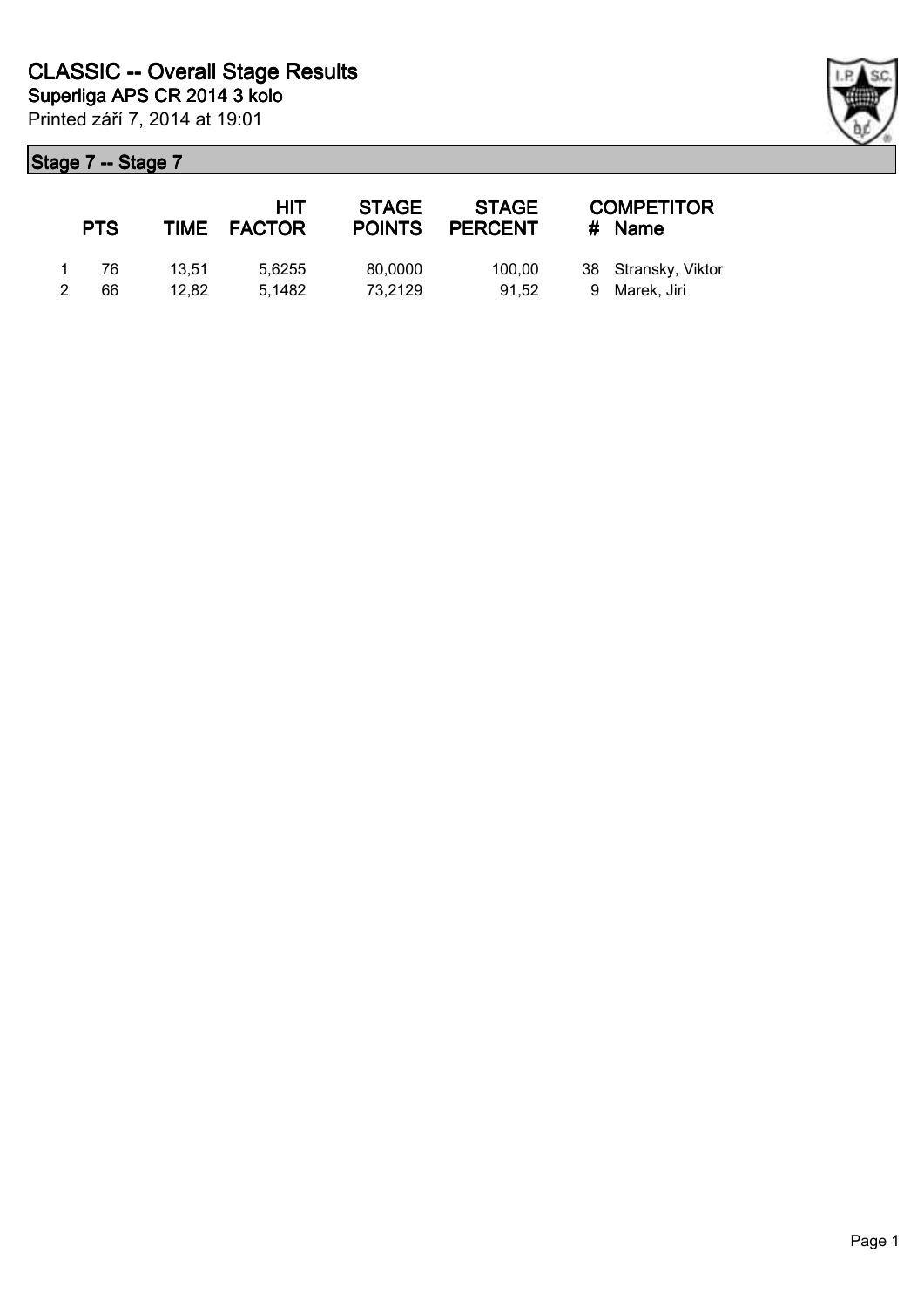

|   | <b>PTS</b> | TIME  | <b>HIT</b><br><b>FACTOR</b> | <b>STAGE</b><br><b>POINTS</b> | <b>STAGE</b><br><b>PERCENT</b> | #   | <b>COMPETITOR</b><br><b>Name</b> |
|---|------------|-------|-----------------------------|-------------------------------|--------------------------------|-----|----------------------------------|
| 1 | 78         | 13,78 | 5,6604                      | 80,0000                       | 100,00                         | 59  | Kotrous, Pavel                   |
| 2 | 61         | 11,54 | 5,2860                      | 74,7083                       | 93,39                          | 24  | Nemecek, Zdenek                  |
| 3 | 80         | 15,31 | 5,2253                      | 73,8515                       | 92,31                          | 61  | Reiter, Gerald                   |
| 4 | 72         | 14,98 | 4,8064                      | 67,9306                       | 84,91                          | 18  | Safranek, Lumir                  |
| 5 | 76         | 16,70 | 4,5509                      | 64,3194                       | 80,40                          | 20  | Rossl, Karel                     |
| 6 | 80         | 17,94 | 4,4593                      | 63,0249                       | 78,78                          | 26  | Potuckova, Ludmila               |
| 7 | 77         | 19,37 | 3,9752                      | 56,1831                       | 70,23                          | 12  | Prepletany, Jan                  |
| 8 | 72         | 20,81 | 3,4599                      | 48,8996                       | 61,12                          | 56  | Barta, Ondrej                    |
| 9 | 34         | 31.26 | 1,0877                      | 15,3721                       | 19,22                          | 103 | Pojer, Lubos                     |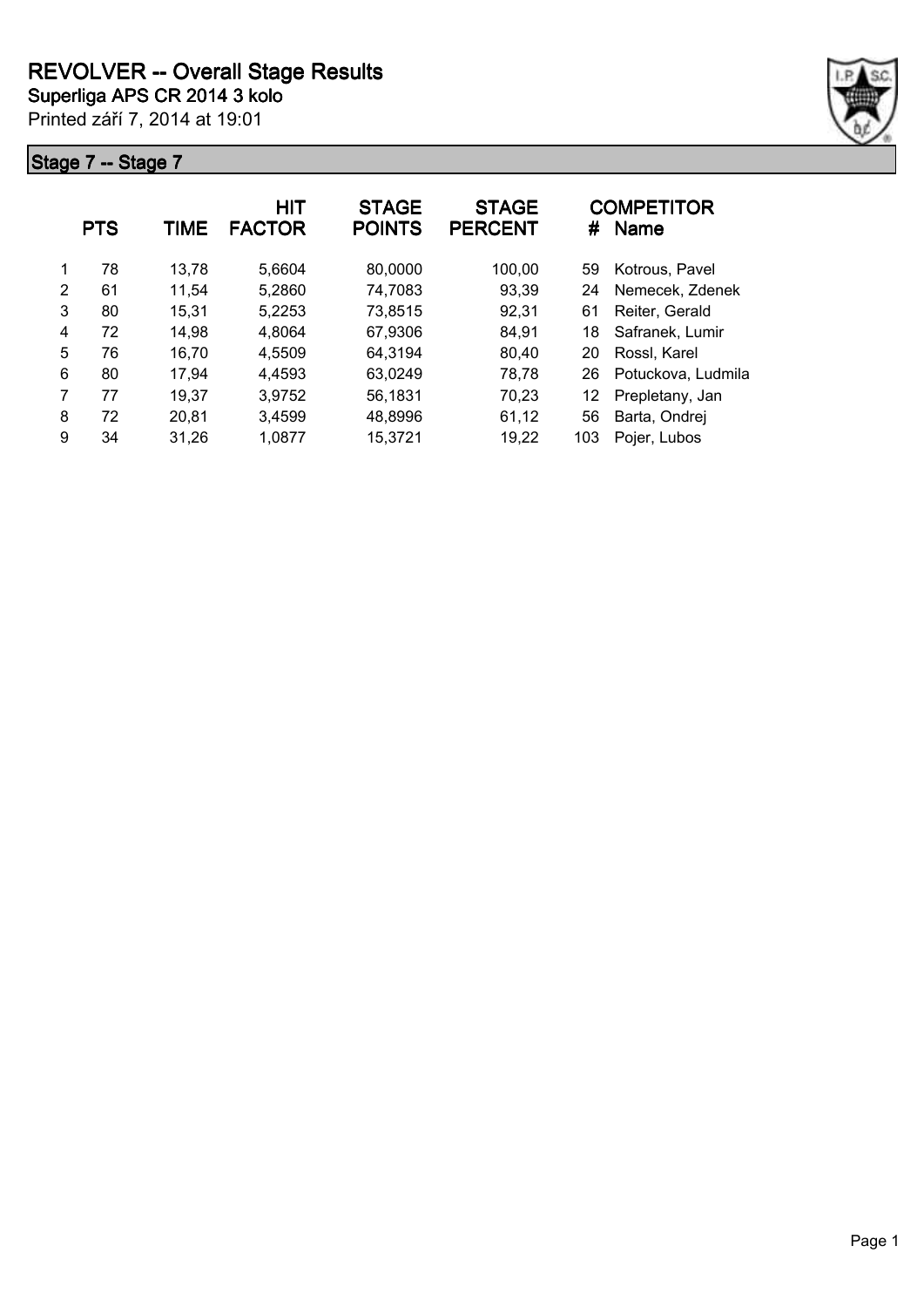

|    | <b>PTS</b> | <b>TIME</b> | <b>HIT</b><br><b>FACTOR</b> | <b>STAGE</b><br><b>POINTS</b> | <b>STAGE</b><br><b>PERCENT</b> | #   | <b>COMPETITOR</b><br><b>Name</b> |
|----|------------|-------------|-----------------------------|-------------------------------|--------------------------------|-----|----------------------------------|
| 1  | 59         | 6,58        | 8,9666                      | 60,0000                       | 100,00                         | 101 | Henes, Zdenek                    |
| 2  | 59         | 7,32        | 8,0601                      | 53,9344                       | 89,89                          | 79  | Sery, Jiri                       |
| 3  | 56         | 7.68        | 7,2917                      | 48,7924                       | 81,32                          | 78  | Sera, Martina                    |
| 4  | 57         | 7,96        | 7,1608                      | 47,9167                       | 79,86                          | 29  | Sustrova, Katerina               |
| 5  | 56         | 8,03        | 6,9738                      | 46,6657                       | 77,78                          | 57  | Ehrhardt, Luis                   |
| 6  | 58         | 8,41        | 6,8966                      | 46,1484                       | 76,91                          | 98  | Rataj, Jan                       |
| 7  | 58         | 9,38        | 6,1834                      | 41,3762                       | 68,96                          | 75  | Vohnout, Martin                  |
| 8  | 59         | 10,02       | 5,8882                      | 39,4012                       | 65,67                          | 28  | Sustr, Milos                     |
| 9  | 58         | 10,88       | 5,3309                      | 35,6717                       | 59,45                          | 94  | Szmek, Patrik                    |
| 10 | 59         | 12,40       | 4,7581                      | 31,8387                       | 53,06                          | 99  | Votocek, Milos                   |
| 11 | 60         | 17,96       | 3,3408                      | 22,3548                       | 37,26                          | 58  | Ehrhardt, Reiner                 |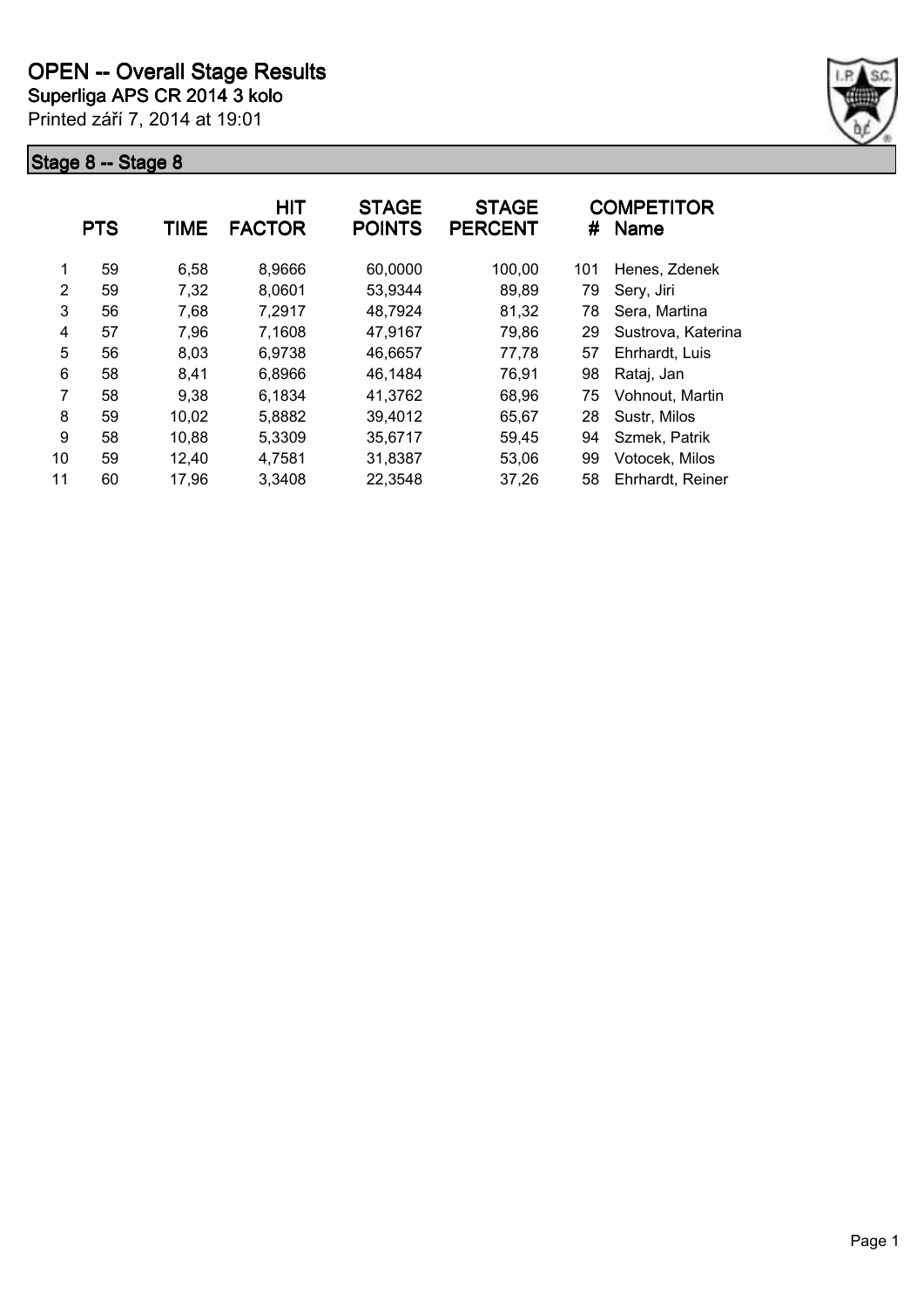

|                | <b>PTS</b> | <b>TIME</b> | <b>HIT</b><br><b>FACTOR</b> | <b>STAGE</b><br><b>POINTS</b> | <b>STAGE</b><br><b>PERCENT</b> | #              | <b>COMPETITOR</b><br>Name |
|----------------|------------|-------------|-----------------------------|-------------------------------|--------------------------------|----------------|---------------------------|
| 1              | 58         | 7,01        | 8,2739                      | 60,0000                       | 100,00                         | 102            | Vaclavik, Jaroslav        |
| $\overline{2}$ | 58         | 7,72        | 7,5130                      | 54,4819                       | 90,80                          | 63             | Hotra, Tomas              |
| 3              | 52         | 7,18        | 7,2423                      | 52,5195                       | 87,53                          | 71             | Liehne, Jan               |
| 4              | 44         | 6,25        | 7,0400                      | 51,0521                       | 85,09                          | 55             | Rakusan, Josef            |
| 5              | 60         | 8,71        | 6,8886                      | 49,9545                       | 83,26                          | 27             | Svoboda, Pavel            |
| 6              | 55         | 8,01        | 6,8664                      | 49,7934                       | 82,99                          | 88             | Podlesak, Roman           |
| $\overline{7}$ | 60         | 8,87        | 6,7644                      | 49,0534                       | 81,76                          | 41             | Zeman, Marcel             |
| 8              | 58         | 8,62        | 6,7285                      | 48,7935                       | 81,32                          | 93             | Wilk, Ivo                 |
| 9              | 57         | 8,50        | 6,7059                      | 48,6292                       | 81,05                          | 47             | Soustar, Ivo              |
| 10             | 58         | 8,67        | 6,6897                      | 48,5121                       | 80,85                          | 48             | Turkova, Eva              |
| 11             | 58         | 8,67        | 6,6897                      | 48,5121                       | 80,85                          | 32             | Dvorak, Petr              |
| 12             | 58         | 9,94        | 5,8350                      | 42,3139                       | 70,52                          | 39             | Volesak, Jan              |
| 13             | 58         | 9,96        | 5,8233                      | 42,2289                       | 70,38                          | $\overline{2}$ | Cerny, Vaclav             |
| 14             | 58         | 10,31       | 5,6256                      | 40,7953                       | 67,99                          | 67             | Valasik, Petr             |
| 15             | 54         | 9,60        | 5,6250                      | 40,7909                       | 67,98                          | 44             | Kratochvil, Milos         |
| 16             | 59         | 11,07       | 5,3297                      | 38,6497                       | 64,42                          | 16             | Kuchta, Miroslav          |
| 17             | 56         | 10,61       | 5,2780                      | 38,2749                       | 63,79                          | 42             | Batek, Jaroslav           |
| 18             | 57         | 11,13       | 5,1213                      | 37,1382                       | 61,90                          | 90             | Stahl, Robert             |
| 19             | 59         | 11,71       | 5,0384                      | 36,5373                       | 60,90                          | 21             | Koblasa, Bohumil          |
| 20             | 43         | 8,54        | 5,0351                      | 36,5134                       | 60,86                          | 30             | Broz, Jiri                |
| 21             | 60         | 12,29       | 4,8820                      | 35,4030                       | 59,01                          | 15             | Hradek, Martin            |
| 22             | 43         | 9,07        | 4,7409                      | 34,3797                       | 57,30                          | 43             | Frinta, Petr              |
| 23             | 48         | 10,15       | 4,7291                      | 34,2939                       | 57,16                          | 5              | Horky, Tomas              |
| 24             | 50         | 10,58       | 4,7259                      | 34,2709                       | 57,12                          | 17             | Prostredni, Jakub         |
| 25             | 58         | 13,08       | 4,4343                      | 32,1560                       | 53,59                          | 96             | Janouch, Pavel            |
| 26             | 52         | 12,02       | 4,3261                      | 31,3719                       | 52,29                          | 14             | Synek, Petr               |
| 27             | 33         | 7,72        | 4,2746                      | 30,9983                       | 51,66                          | 10             | Marik, Milan              |
| 28             | 49         | 12,31       | 3,9805                      | 28,8655                       | 48,11                          | 100            | Simek, Frantisek          |
| 29             | 59         | 15,47       | 3,8138                      | 27,6569                       | 46,09                          | 7              | Kasal, Zdenek             |
| 30             | 45         | 13,22       | 3,4039                      | 24,6844                       | 41,14                          | 40             | Vomacka, Jaromir          |
| 31             | 25         | 7,55        | 3,3113                      | 24,0123                       | 40,02                          | 3              | Habasko, Miloslav         |
| 32             | 28         | 8,96        | 3,1250                      | 22,6616                       | 37,77                          | 73             | Liehne, Irena             |
| 33             | 59         | 19,09       | 3,0906                      | 22,4123                       | 37,35                          | 1              | Benes, Stanislav          |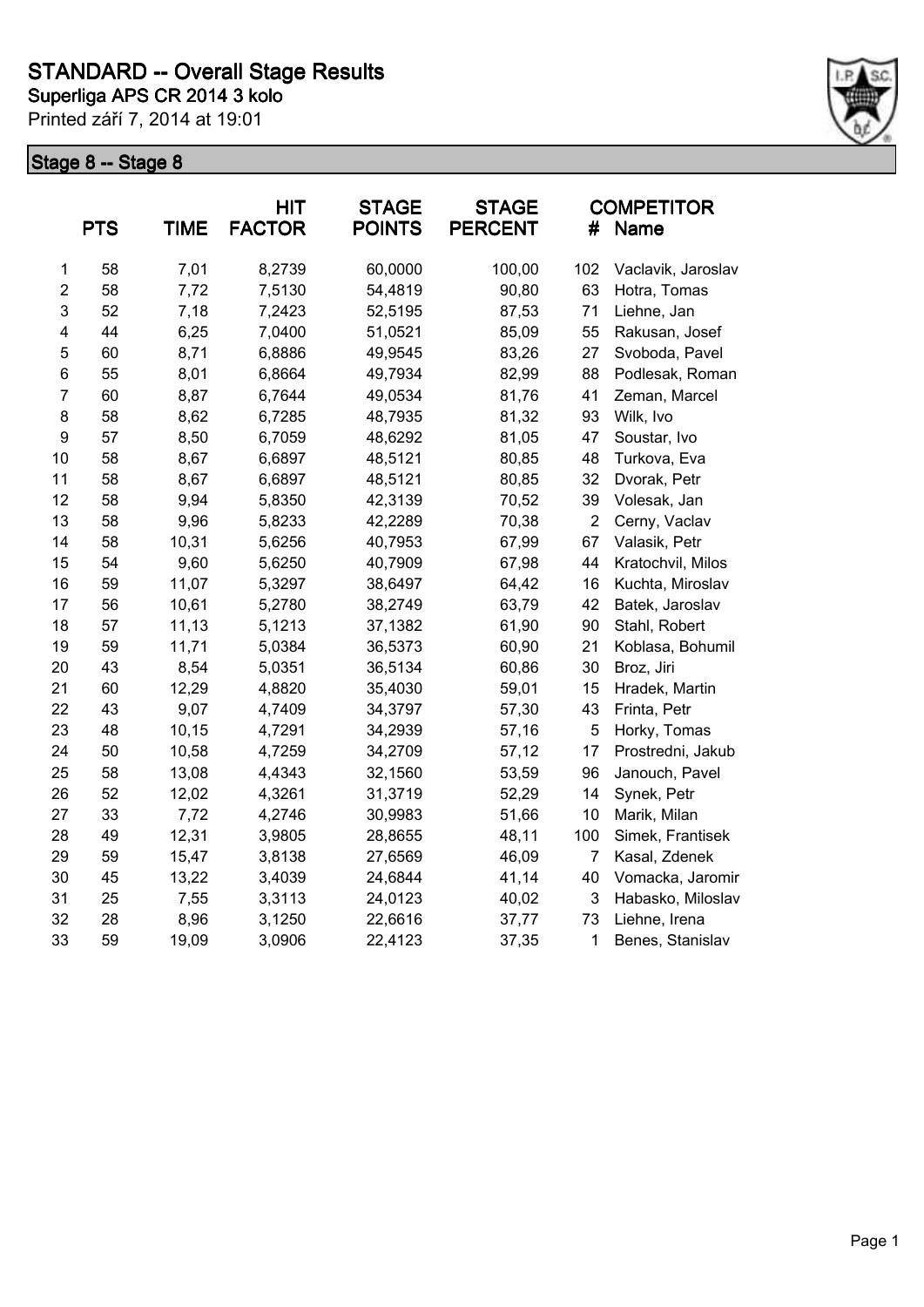

|                | <b>PTS</b> | <b>TIME</b> | <b>HIT</b><br><b>FACTOR</b> | <b>STAGE</b><br><b>POINTS</b> | <b>STAGE</b><br><b>PERCENT</b> | #  | <b>COMPETITOR</b><br><b>Name</b> |
|----------------|------------|-------------|-----------------------------|-------------------------------|--------------------------------|----|----------------------------------|
| 1              | 56         | 7,27        | 7,7029                      | 60,0000                       | 100,00                         | 92 | Vinduska, Vaclav                 |
| $\overline{2}$ | 56         | 7,32        | 7,6503                      | 59,5902                       | 99,32                          | 83 | Stepan, Michal                   |
| 3              | 52         | 6,87        | 7,5691                      | 58,9582                       | 98,26                          | 72 | Liehne, Zdenek                   |
| 4              | 54         | 8,04        | 6,7164                      | 52,3161                       | 87,19                          | 34 | Manolevski, Michael              |
| 5              | 54         | 8,26        | 6,5375                      | 50,9227                       | 84,87                          | 95 | Sedy, Roman                      |
| 6              | 50         | 8,82        | 5,6689                      | 44,1569                       | 73,59                          | 33 | Krcal, Jan                       |
| 7              | 60         | 10,62       | 5,6497                      | 44,0073                       | 73,35                          | 35 | Rosenberg, Tomas                 |
| 8              | 50         | 9,19        | 5,4407                      | 42,3791                       | 70,63                          | 64 | Kostak, Jan                      |
| 9              | 54         | 10,76       | 5,0186                      | 39,0912                       | 65,15                          | 36 | Smutny, Petr                     |
| 10             | 54         | 10,87       | 4,9678                      | 38,6956                       | 64,49                          | 69 | Cervinka, Leos                   |
| 11             | 56         | 11,30       | 4,9558                      | 38,6018                       | 64,34                          | 4  | Hakala, Jiri                     |
| 12             | 39         | 8,50        | 4,5882                      | 35,7391                       | 59,57                          | 85 | Heglas, Jakub                    |
| 13             | 52         | 11,78       | 4,4143                      | 34,3839                       | 57,31                          | 37 | Soucek, Jan                      |
| 14             | 41         | 9,71        | 4,2225                      | 32,8899                       | 54,82                          | 91 | Rek, Boris                       |
| 15             | 52         | 12,68       | 4,1009                      | 31,9434                       | 53,24                          | 23 | Kovarik, Milan                   |
| 16             | 56         | 14,18       | 3,9492                      | 30,7616                       | 51,27                          | 62 | Reiter, Doris                    |
| 17             | 41         | 11,03       | 3,7171                      | 28,9538                       | 48,26                          | 82 | Schwarz, Florian                 |
| 18             | 43         | 12,14       | 3,5420                      | 27,5897                       | 45,98                          | 46 | Mucka, Karel                     |
| 19             | 50         | 14,40       | 3,4722                      | 27,0461                       | 45,08                          | 6  | Horky, Pavel                     |
| 20             | 33         | 9,79        | 3,3708                      | 26,2560                       | 43,76                          | 45 | Kysela, Milos                    |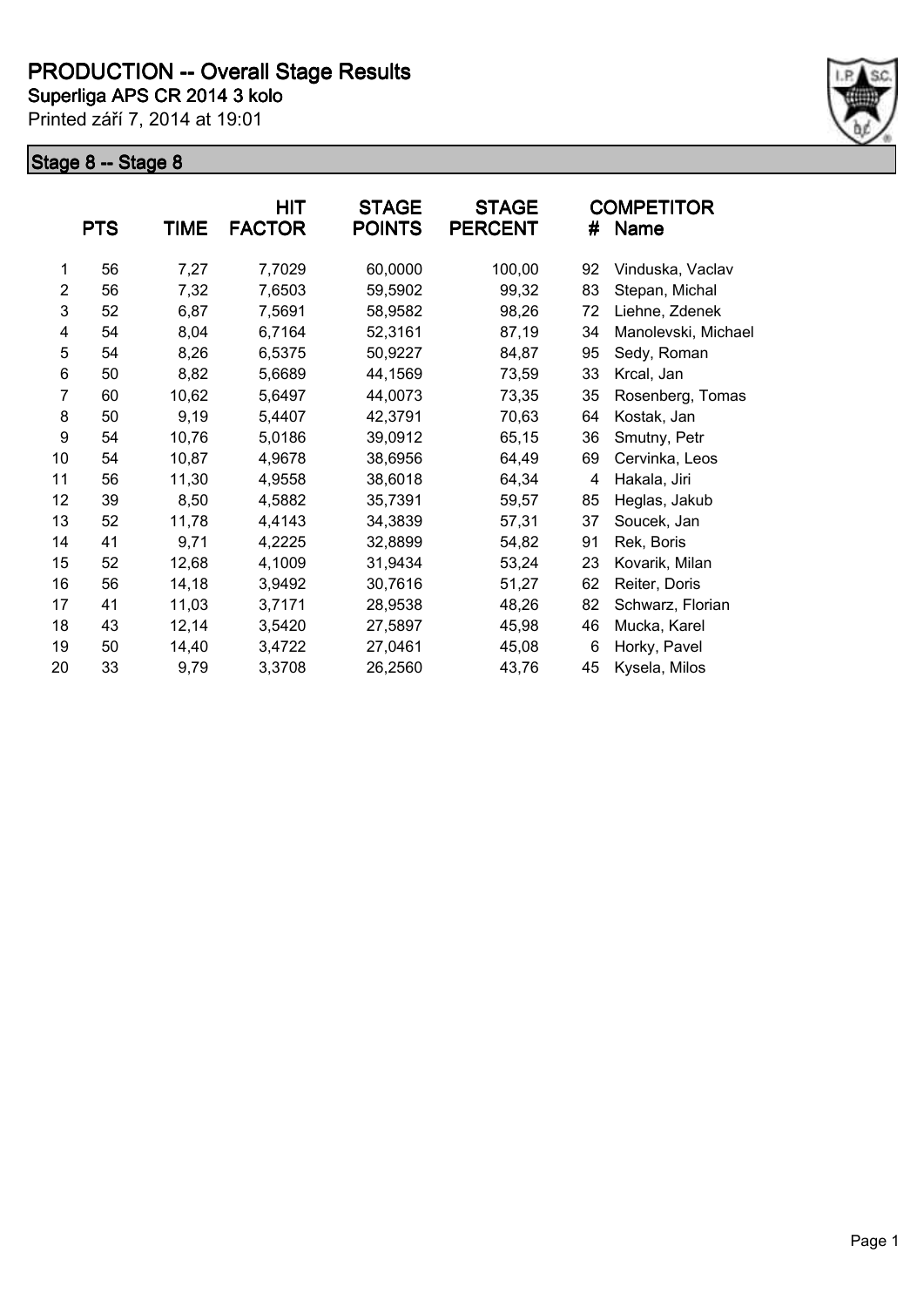| <b>PTS</b> |       | HIT<br>TIME FACTOR | <b>STAGE</b><br><b>POINTS</b> | <b>STAGE</b><br><b>PERCENT</b> | <b>COMPETITOR</b><br># Name |
|------------|-------|--------------------|-------------------------------|--------------------------------|-----------------------------|
| 48         | 11.49 | 4.1775             | 60,0000                       | 100.00                         | 9 Marek, Jiri               |
| 60         | 14.71 | 4.0789             | 58,5826                       | 97.64                          | 38 Stransky, Viktor         |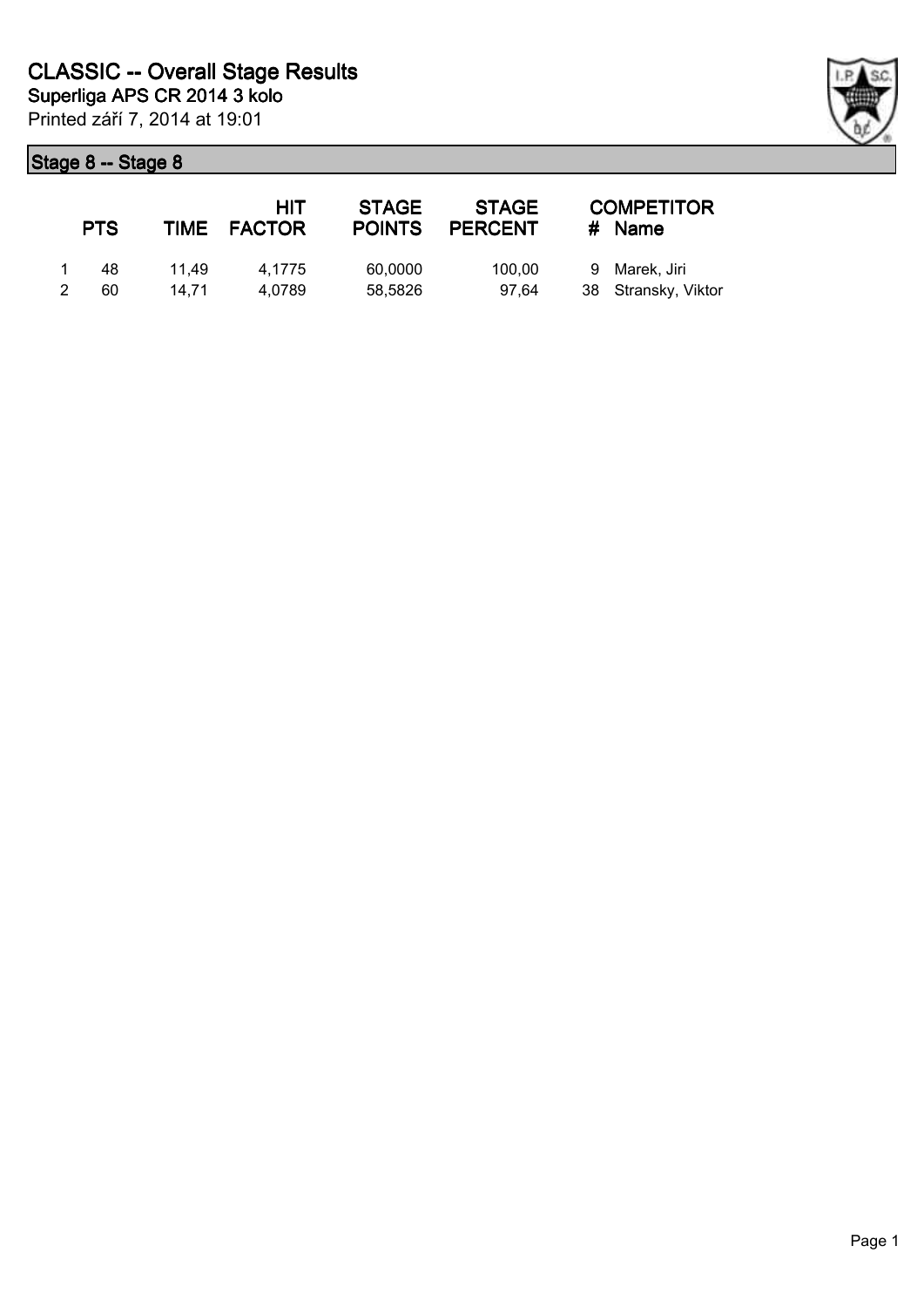

|   | <b>PTS</b> | TIME  | <b>HIT</b><br><b>FACTOR</b> | <b>STAGE</b><br><b>POINTS</b> | <b>STAGE</b><br><b>PERCENT</b> | #   | <b>COMPETITOR</b><br><b>Name</b> |
|---|------------|-------|-----------------------------|-------------------------------|--------------------------------|-----|----------------------------------|
| 1 | 59         | 9.47  | 6,2302                      | 60,0000                       | 100,00                         | 61  | Reiter, Gerald                   |
| 2 | 58         | 9,35  | 6,2032                      | 59,7401                       | 99,57                          | 24  | Nemecek, Zdenek                  |
| 3 | 59         | 12,64 | 4,6677                      | 44,9525                       | 74,92                          | 20  | Rossl, Karel                     |
| 4 | 52         | 11,71 | 4,4406                      | 42,7657                       | 71,28                          | 59  | Kotrous, Pavel                   |
| 5 | 58         | 15,46 | 3,7516                      | 36,1300                       | 60,22                          | 26  | Potuckova, Ludmila               |
| 6 | 59         | 16,48 | 3,5801                      | 34,4782                       | 57,46                          | 12  | Prepletany, Jan                  |
|   | 39         | 11,39 | 3,4241                      | 32,9754                       | 54.96                          | 56  | Barta, Ondrej                    |
| 8 | 55         | 16,93 | 3,2487                      | 31,2864                       | 52,14                          | 18  | Safranek, Lumir                  |
| 9 | 0          | 0,00  | 0,0000                      | 0,0000                        | 0,00                           | 103 | Pojer, Lubos                     |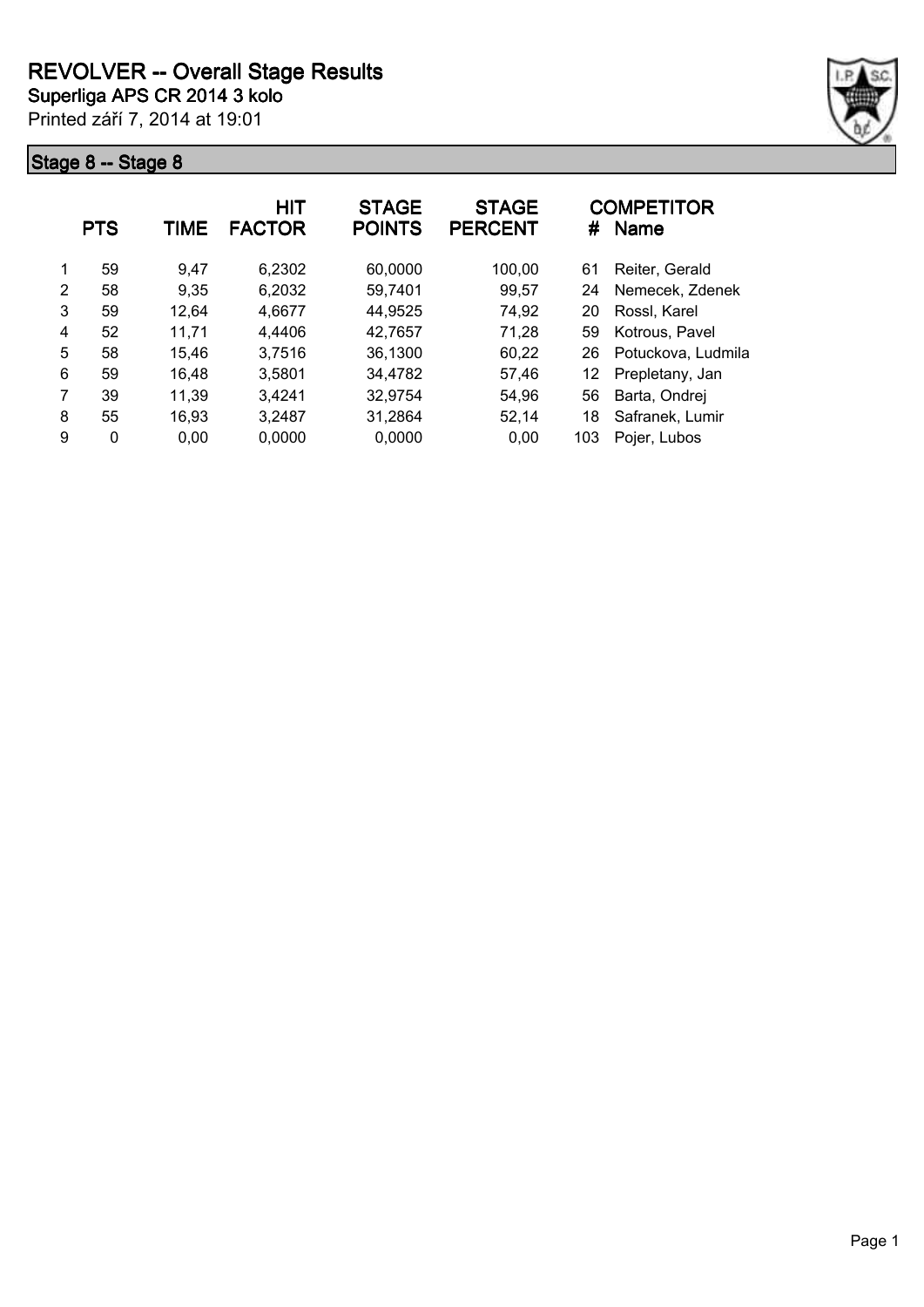

|    | <b>PTS</b> | TIME  | <b>HIT</b><br><b>FACTOR</b> | <b>STAGE</b><br><b>POINTS</b> | <b>STAGE</b><br><b>PERCENT</b> | #   | <b>COMPETITOR</b><br><b>Name</b> |
|----|------------|-------|-----------------------------|-------------------------------|--------------------------------|-----|----------------------------------|
| 1  | 39         | 4,34  | 8,9862                      | 45,0000                       | 100,00                         | 101 | Henes, Zdenek                    |
| 2  | 41         | 4,78  | 8,5774                      | 42,9530                       | 95,45                          | 98  | Rataj, Jan                       |
| 3  | 38         | 4,55  | 8,3516                      | 41,8225                       | 92,94                          | 28  | Sustr, Milos                     |
| 4  | 45         | 5,64  | 7,9787                      | 39,9550                       | 88,79                          | 79  | Sery, Jiri                       |
| 5  | 38         | 5,44  | 6,9853                      | 34,9802                       | 77,73                          | 57  | Ehrhardt, Luis                   |
| 6  | 27         | 4,14  | 6,5217                      | 32,6589                       | 72,58                          | 29  | Sustrova, Katerina               |
| 7  | 39         | 6,65  | 5,8647                      | 29,3684                       | 65,26                          | 75  | Vohnout, Martin                  |
| 8  | 31         | 5,89  | 5,2632                      | 26,3563                       | 58,57                          | 94  | Szmek, Patrik                    |
| 9  | 32         | 6,46  | 4,9536                      | 24,8059                       | 55,12                          | 78  | Sera, Martina                    |
| 10 | 40         | 11,66 | 3,4305                      | 17,1790                       | 38,18                          | 58  | Ehrhardt, Reiner                 |
| 11 | 26         | 7,87  | 3,3037                      | 16,5438                       | 36,76                          | 99  | Votocek, Milos                   |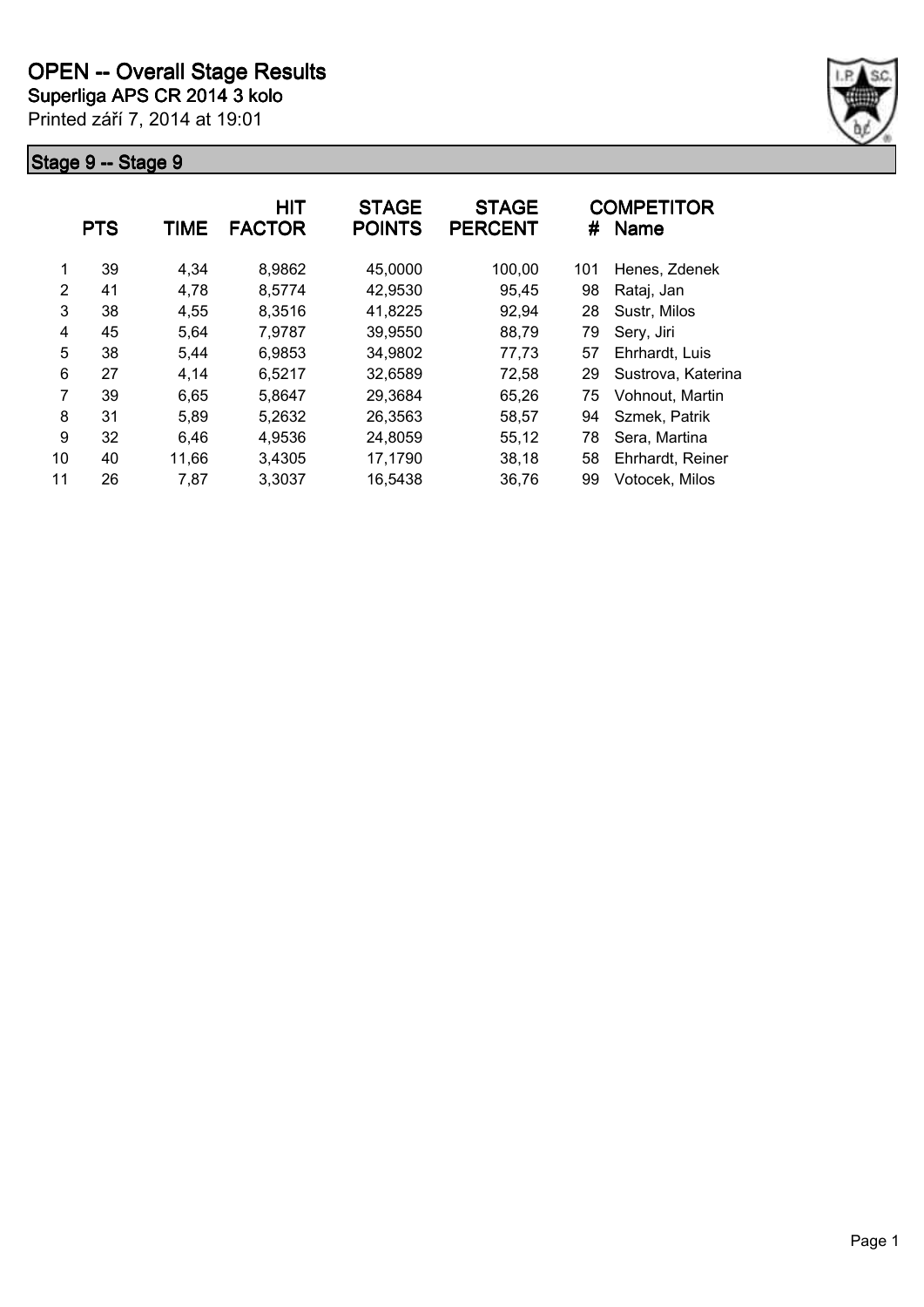

|                | <b>PTS</b>  | <b>TIME</b> | <b>HIT</b><br><b>FACTOR</b> | <b>STAGE</b><br><b>POINTS</b> | <b>STAGE</b><br><b>PERCENT</b> | #              | <b>COMPETITOR</b><br><b>Name</b> |
|----------------|-------------|-------------|-----------------------------|-------------------------------|--------------------------------|----------------|----------------------------------|
| $\mathbf 1$    | 37          | 4,73        | 7,8224                      | 45,0000                       | 100,00                         | 55             | Rakusan, Josef                   |
| $\overline{c}$ | 37          | 4,86        | 7,6132                      | 43,7963                       | 97,33                          | 3              | Habasko, Miloslav                |
| 3              | 39          | 5,41        | 7,2089                      | 41,4705                       | 92,16                          | 10             | Marik, Milan                     |
| 4              | 38          | 5,35        | 7,1028                      | 40,8603                       | 90,80                          | 32             | Dvorak, Petr                     |
| 5              | 40          | 5,96        | 6,7114                      | 38,6087                       | 85,80                          | 21             | Koblasa, Bohumil                 |
| 6              | 41          | 6,17        | 6,6451                      | 38,2270                       | 84,95                          | 71             | Liehne, Jan                      |
| $\overline{7}$ | 38          | 5,79        | 6,5630                      | 37,7552                       | 83,90                          | 96             | Janouch, Pavel                   |
| 8              | 39          | 6,01        | 6,4892                      | 37,3304                       | 82,96                          | 67             | Valasik, Petr                    |
| 9              | 36          | 5,60        | 6,4286                      | 36,9817                       | 82,18                          | 1              | Benes, Stanislav                 |
| 10             | 36          | 5,83        | 6,1750                      | 35,5227                       | 78,94                          | 47             | Soustar, Ivo                     |
| 11             | 42          | 7,52        | 5,5851                      | 32,1295                       | 71,40                          | $\overline{7}$ | Kasal, Zdenek                    |
| 12             | 37          | 6,64        | 5,5723                      | 32,0557                       | 71,23                          | 27             | Svoboda, Pavel                   |
| 13             | 39          | 7,04        | 5,5398                      | 31,8687                       | 70,82                          | 48             | Turkova, Eva                     |
| 14             | 24          | 4,35        | 5,5172                      | 31,7391                       | 70,53                          | 88             | Podlesak, Roman                  |
| 15             | 37          | 6,84        | 5,4094                      | 31,1184                       | 69,15                          | $\overline{2}$ | Cerny, Vaclav                    |
| 16             | 41          | 7,76        | 5,2835                      | 30,3944                       | 67,54                          | 39             | Volesak, Jan                     |
| 17             | 33          | 6,33        | 5,2133                      | 29,9904                       | 66,65                          | 73             | Liehne, Irena                    |
| 18             | 30          | 6,06        | 4,9505                      | 28,4787                       | 63,29                          | 43             | Frinta, Petr                     |
| 19             | 39          | 8,00        | 4,8750                      | 28,0444                       | 62,32                          | 41             | Zeman, Marcel                    |
| 20             | 24          | 5,01        | 4,7904                      | 27,5579                       | 61,24                          | 102            | Vaclavik, Jaroslav               |
| 21             | 37          | 7,86        | 4,7074                      | 27,0802                       | 60,18                          | 42             | Batek, Jaroslav                  |
| 22             | 35          | 8,02        | 4,3641                      | 25,1053                       | 55,79                          | 44             | Kratochvil, Milos                |
| 23             | 33          | 8,04        | 4,1045                      | 23,6118                       | 52,47                          | 40             | Vomacka, Jaromir                 |
| 24             | 26          | 7,42        | 3,5040                      | 20,1577                       | 44,79                          | 16             | Kuchta, Miroslav                 |
| 25             | 24          | 7,05        | 3,4043                      | 19,5837                       | 43,52                          | 93             | Wilk, Ivo                        |
| 26             | 24          | 7,44        | 3,2258                      | 18,5571                       | 41,24                          | 90             | Stahl, Robert                    |
| 27             | 27          | 8,41        | 3,2105                      | 18,4688                       | 41,04                          | 17             | Prostredni, Jakub                |
| 28             | 14          | 4,53        | 3,0905                      | 17,7788                       | 39,51                          | 63             | Hotra, Tomas                     |
| 29             | 24          | 8,39        | 2,8605                      | 16,4559                       | 36,57                          | 15             | Hradek, Martin                   |
| 30             | 26          | 9,25        | 2,8108                      | 16,1698                       | 35,93                          | 14             | Synek, Petr                      |
| 31             | 13          | 9,64        | 1,3485                      | 7,7578                        | 17,24                          | 30             | Broz, Jiri                       |
| 32             | $\mathbf 0$ | 6,01        | 0,0000                      | 0,0000                        | 0,00                           | 5              | Horky, Tomas                     |
| 33             | $\pmb{0}$   | 7,65        | 0,0000                      | 0,0000                        | 0,00                           | 100            | Simek, Frantisek                 |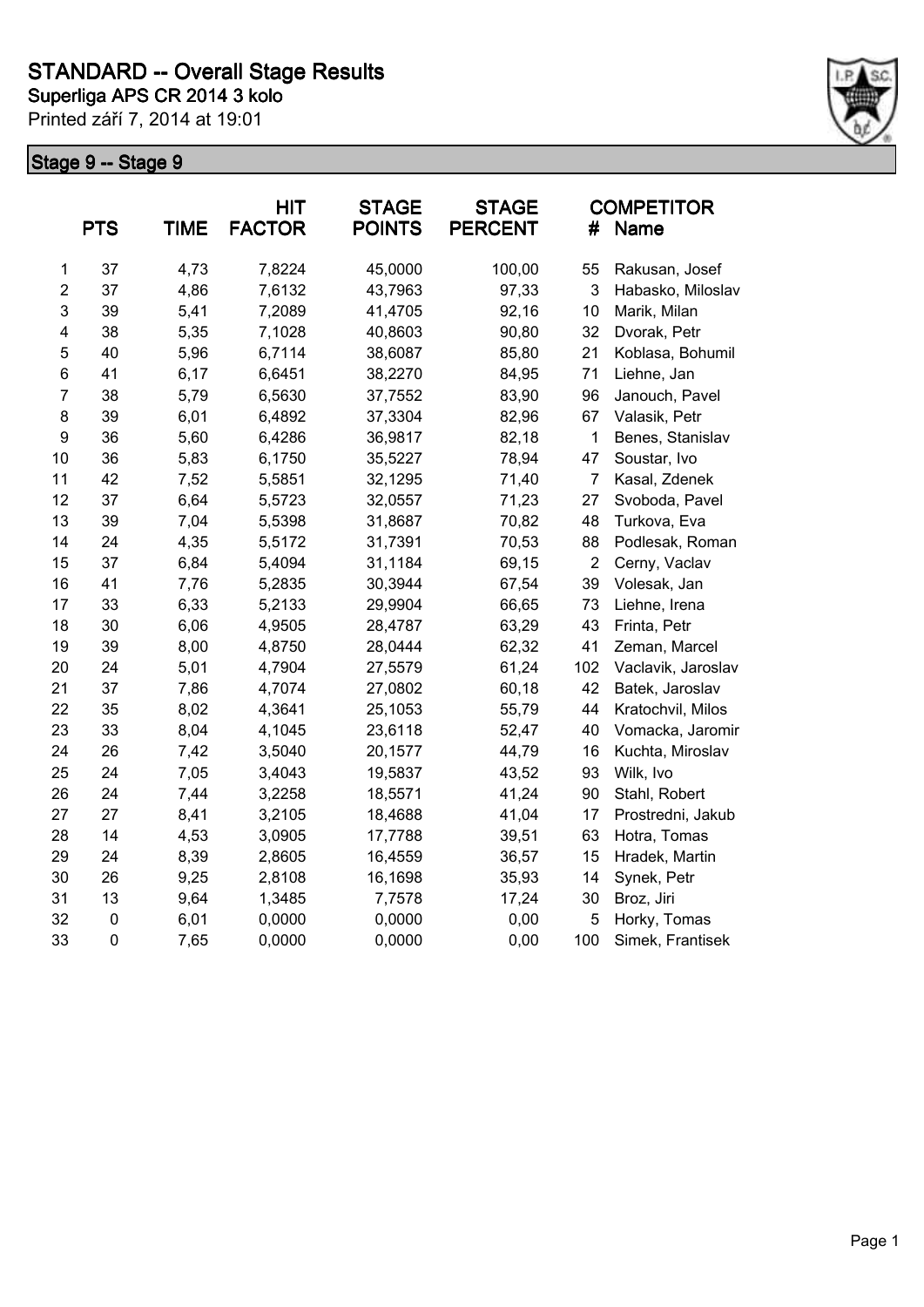

|                | <b>PTS</b>  | <b>TIME</b> | HIT<br><b>FACTOR</b> | <b>STAGE</b><br><b>POINTS</b> | <b>STAGE</b><br><b>PERCENT</b> | #  | <b>COMPETITOR</b><br>Name |
|----------------|-------------|-------------|----------------------|-------------------------------|--------------------------------|----|---------------------------|
| 1              | 39          | 4,54        | 8,5903               | 45,0000                       | 100,00                         | 72 | Liehne, Zdenek            |
| $\overline{2}$ | 39          | 4,99        | 7,8156               | 40,9419                       | 90,98                          | 92 | Vinduska, Vaclav          |
| 3              | 39          | 5,15        | 7,5728               | 39,6699                       | 88,16                          | 34 | Manolevski, Michael       |
| 4              | 39          | 5,25        | 7,4286               | 38,9143                       | 86,48                          | 83 | Stepan, Michal            |
| 5              | 37          | 5,77        | 6,4125               | 33,5915                       | 74,65                          | 33 | Krcal, Jan                |
| 6              | 37          | 6,34        | 5,8360               | 30,5715                       | 67,94                          | 82 | Schwarz, Florian          |
| 7              | 31          | 5,32        | 5,8271               | 30,5249                       | 67,83                          | 36 | Smutny, Petr              |
| 8              | 35          | 6,67        | 5,2474               | 27,4882                       | 61,08                          | 23 | Kovarik, Milan            |
| 9              | 35          | 6,76        | 5,1775               | 27,1222                       | 60,27                          | 95 | Sedy, Roman               |
| 10             | 39          | 7,87        | 4,9555               | 25,9593                       | 57,69                          | 45 | Kysela, Milos             |
| 11             | 41          | 8,85        | 4,6328               | 24,2686                       | 53,93                          | 6  | Horky, Pavel              |
| 12             | 22          | 5,31        | 4,1431               | 21,7036                       | 48,23                          | 85 | Heglas, Jakub             |
| 13             | 24          | 5,95        | 4,0336               | 21,1299                       | 46,96                          | 35 | Rosenberg, Tomas          |
| 14             | 35          | 8,82        | 3,9683               | 20,7875                       | 46,19                          | 91 | Rek, Boris                |
| 15             | 28          | 7,36        | 3,8043               | 19,9289                       | 44,29                          | 64 | Kostak, Jan               |
| 16             | 35          | 10,69       | 3,2741               | 17,1512                       | 38,11                          | 37 | Soucek, Jan               |
| 17             | 35          | 14,55       | 2,4055               | 12,6011                       | 28,00                          | 62 | Reiter, Doris             |
| 18             | 16          | 7,80        | 2,0513               | 10,7456                       | 23,88                          | 69 | Cervinka, Leos            |
| 19             | 16          | 14,08       | 1,1364               | 5,9528                        | 13,23                          | 46 | Mucka, Karel              |
| 20             | $\mathbf 0$ | 4,87        | 0,0000               | 0,0000                        | 0,00                           | 4  | Hakala, Jiri              |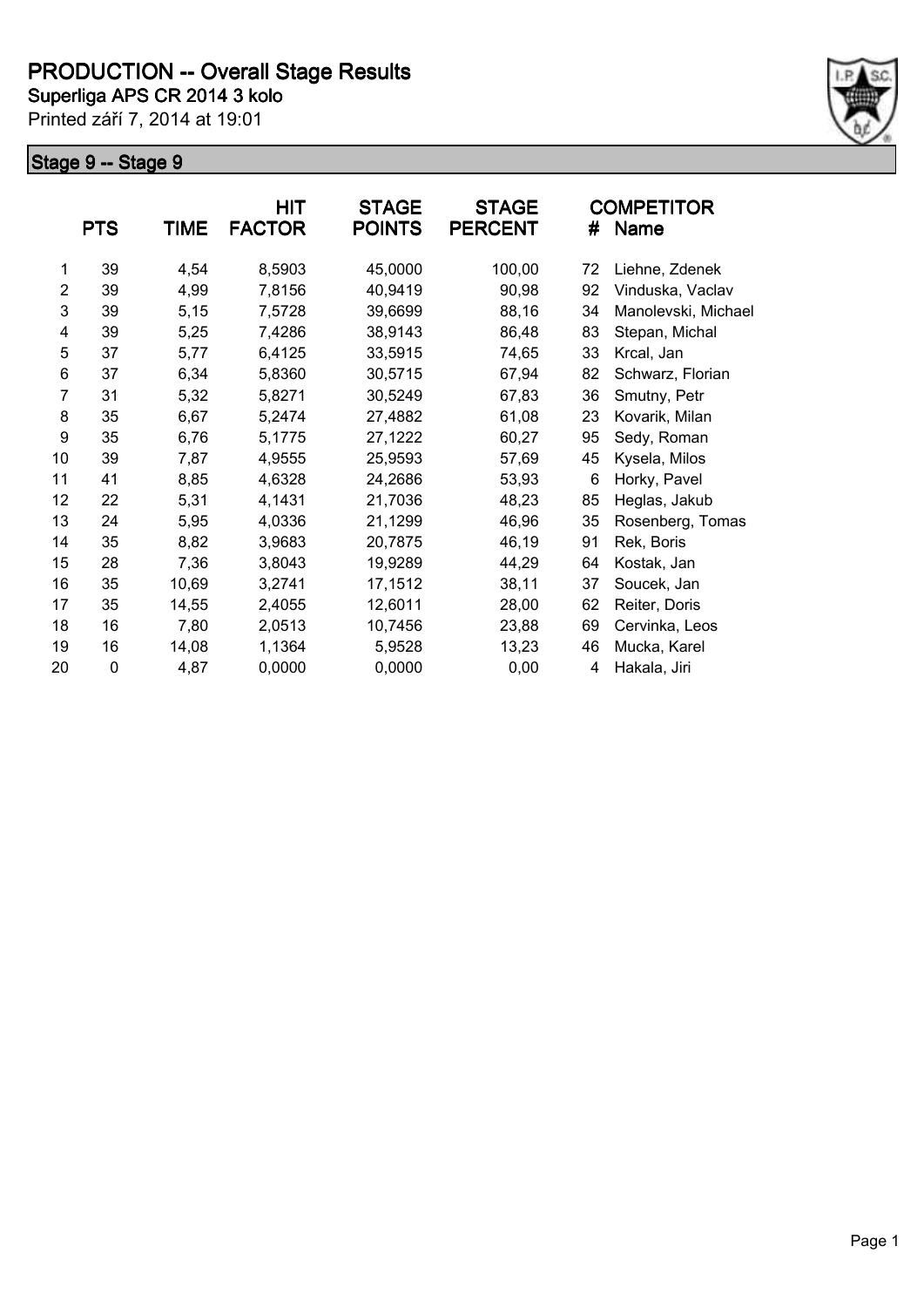|               | <b>PTS</b> |      | <b>HIT</b><br>TIME FACTOR | <b>STAGE</b><br><b>POINTS</b> | <b>STAGE</b><br><b>PERCENT</b> | <b>COMPETITOR</b><br># Name |
|---------------|------------|------|---------------------------|-------------------------------|--------------------------------|-----------------------------|
|               | -39        | 5.98 | 6.5217                    | 45,0000                       | 100.00                         | 9 Marek, Jiri               |
| $\mathcal{P}$ | 26         | 9.72 | 2.6749                    | 18.4568                       | 41.02                          | 38 Stransky, Viktor         |

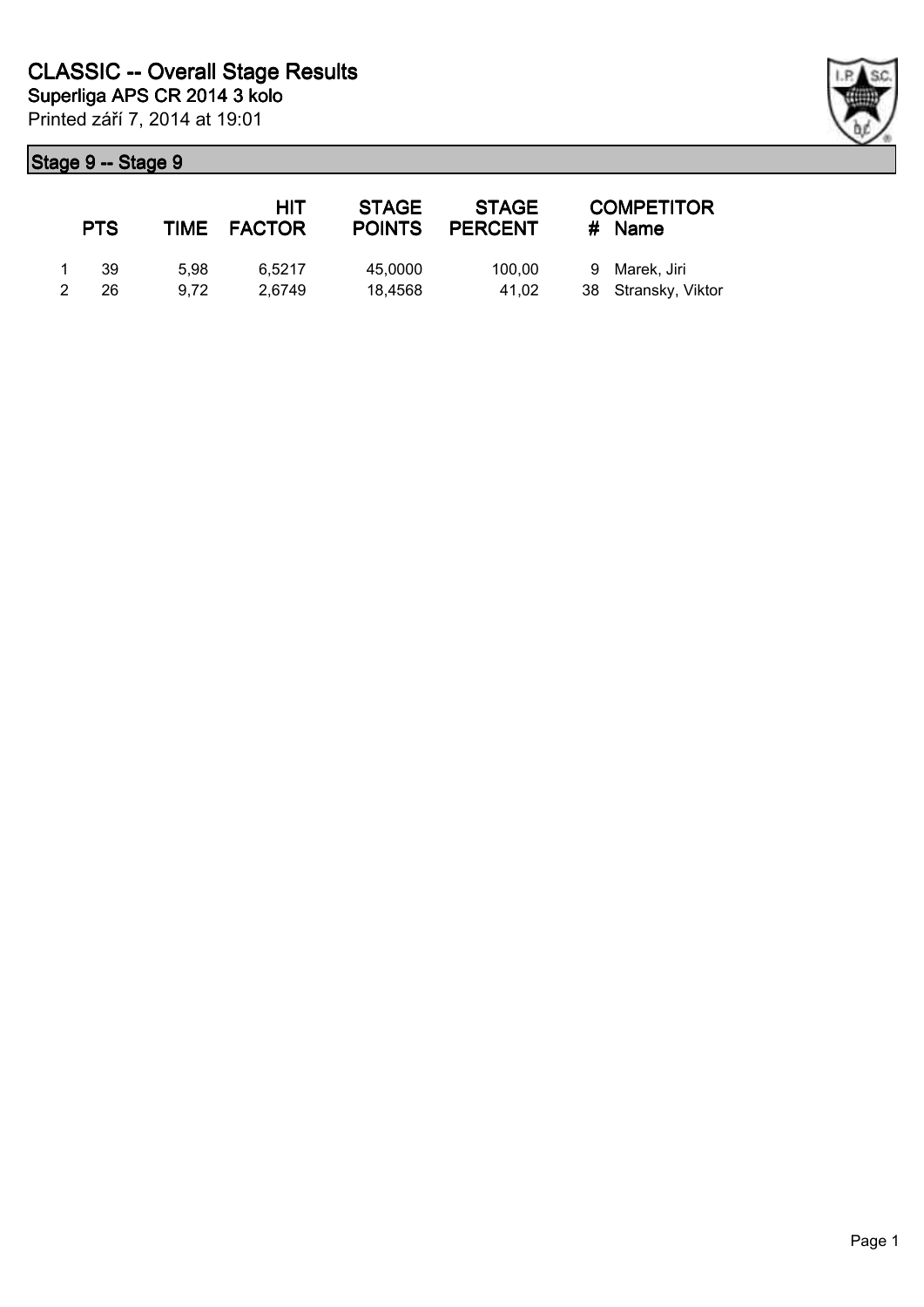

|   | <b>PTS</b> | TIME  | HIT<br><b>FACTOR</b> | <b>STAGE</b><br><b>POINTS</b> | <b>STAGE</b><br><b>PERCENT</b> | #   | <b>COMPETITOR</b><br><b>Name</b> |
|---|------------|-------|----------------------|-------------------------------|--------------------------------|-----|----------------------------------|
|   | 44         | 7,53  | 5,8433               | 45,0000                       | 100,00                         | 24  | Nemecek. Zdenek                  |
| 2 | 40         | 8,45  | 4,7337               | 36,4551                       | 81,01                          | 61  | Reiter, Gerald                   |
| 3 | 43         | 9,56  | 4,4979               | 34,6390                       | 76,98                          | 59  | Kotrous, Pavel                   |
| 4 | 43         | 10,08 | 4,2659               | 32,8521                       | 73,00                          | 18  | Safranek, Lumir                  |
| 5 | 45         | 11,75 | 3,8298               | 29,4937                       | 65,54                          | 26  | Potuckova, Ludmila               |
| 6 | 42         | 11,58 | 3,6269               | 27,9316                       | 62,07                          | 20  | Rossl, Karel                     |
|   | 26         | 9,23  | 2,8169               | 21,6933                       | 48,21                          | 56  | Barta, Ondrej                    |
| 8 | 43         | 18,94 | 2,2703               | 17,4841                       | 38,85                          | 12  | Prepletany, Jan                  |
| 9 | 0          | 0.00  | 0,0000               | 0,0000                        | 0.00                           | 103 | Pojer, Lubos                     |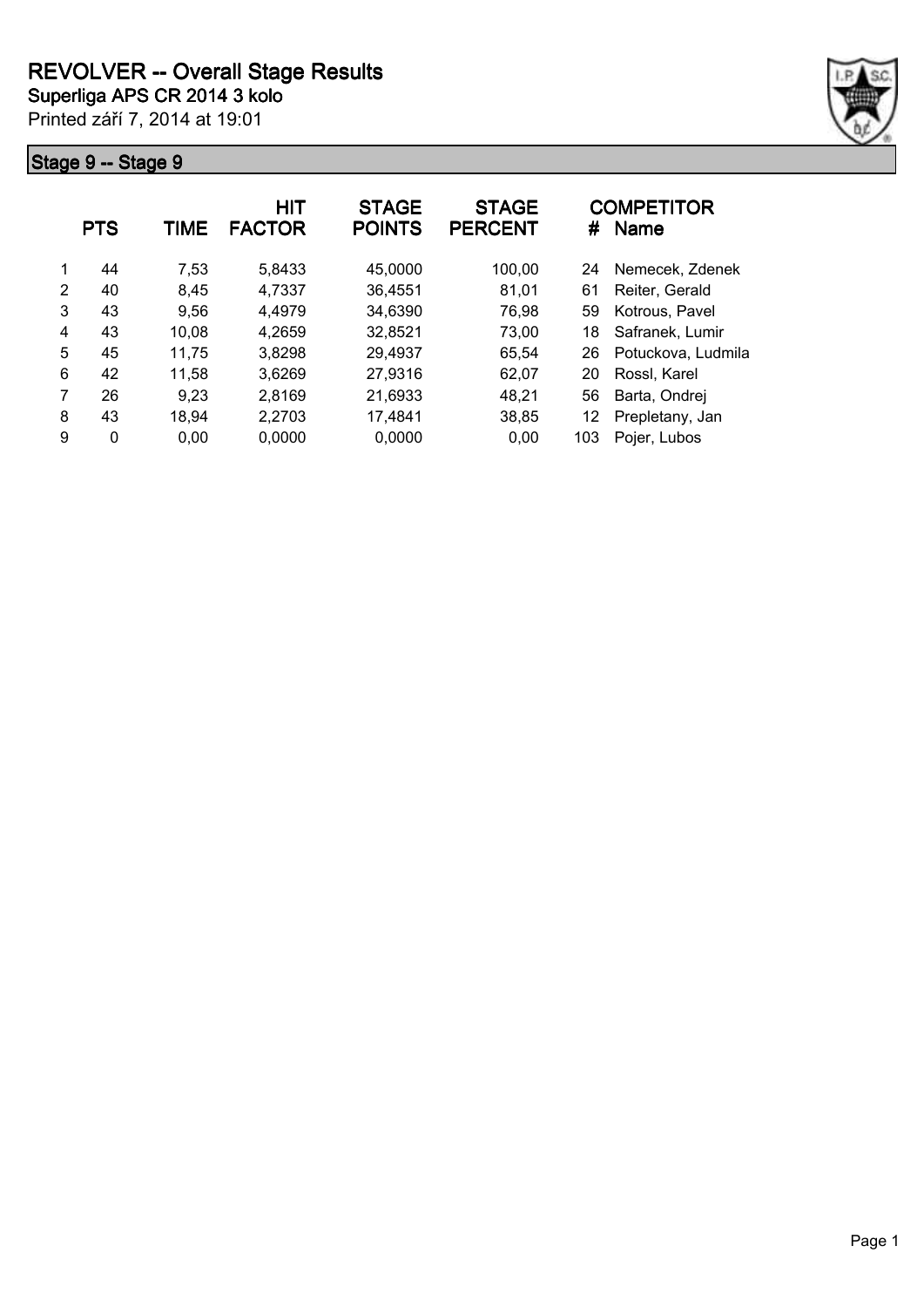

|    | <b>PTS</b> | <b>TIME</b> | <b>HIT</b><br><b>FACTOR</b> | <b>STAGE</b><br><b>POINTS</b> | <b>STAGE</b><br><b>PERCENT</b> | #   | <b>COMPETITOR</b><br><b>Name</b> |
|----|------------|-------------|-----------------------------|-------------------------------|--------------------------------|-----|----------------------------------|
| 1  | 130        | 10,65       | 12,2066                     | 140,0000                      | 100,00                         | 101 | Henes, Zdenek                    |
| 2  | 128        | 11,37       | 11,2577                     | 129,1171                      | 92,23                          | 29  | Sustrova, Katerina               |
| 3  | 128        | 11.48       | 11,1498                     | 127,8799                      | 91,34                          | 79  | Sery, Jiri                       |
| 4  | 135        | 13,40       | 10,0746                     | 115,5482                      | 82,53                          | 98  | Rataj, Jan                       |
| 5  | 116        | 11,83       | 9,8056                      | 112,4625                      | 80,33                          | 78  | Sera, Martina                    |
| 6  | 129        | 14,23       | 9,0654                      | 103,9727                      | 74,27                          | 28  | Sustr, Milos                     |
| 7  | 125        | 16,81       | 7,4360                      | 85,2858                       | 60,92                          | 75  | Vohnout, Martin                  |
| 8  | 135        | 19,10       | 7,0681                      | 81,0652                       | 57,90                          | 57  | Ehrhardt, Luis                   |
| 9  | 118        | 17,06       | 6,9168                      | 79,3300                       | 56,66                          | 94  | Szmek, Patrik                    |
| 10 | 116        | 21,91       | 5,2944                      | 60,7225                       | 43,37                          | 99  | Votocek, Milos                   |
| 11 | 129        | 32,95       | 3,9150                      | 44,9023                       | 32,07                          | 58  | Ehrhardt, Reiner                 |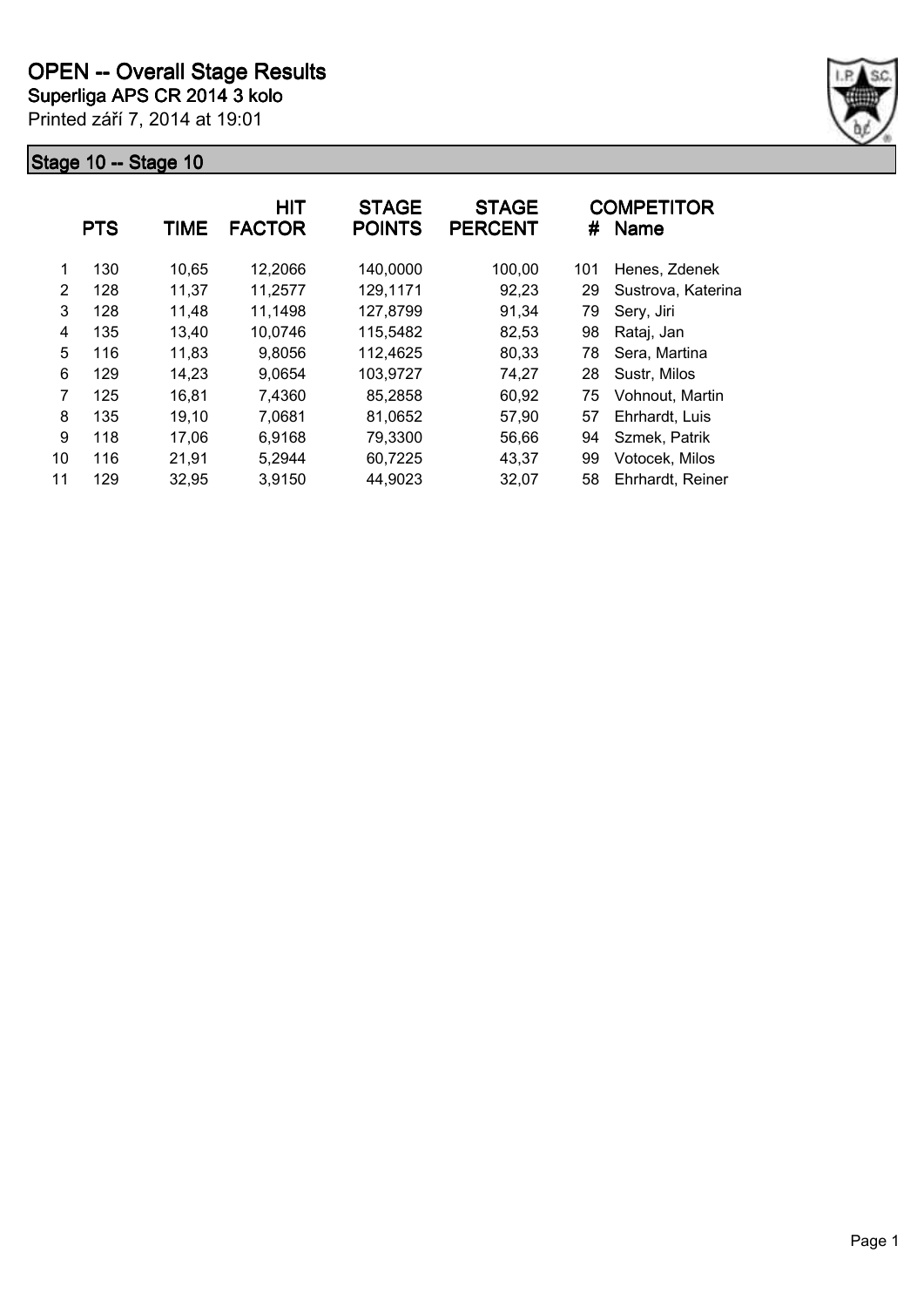

|                         | <b>PTS</b> | <b>TIME</b> | <b>HIT</b><br><b>FACTOR</b> | <b>STAGE</b><br><b>POINTS</b> | <b>STAGE</b><br><b>PERCENT</b> | #              | <b>COMPETITOR</b><br>Name |
|-------------------------|------------|-------------|-----------------------------|-------------------------------|--------------------------------|----------------|---------------------------|
| $\mathbf 1$             | 128        | 12,09       | 10,5873                     | 140,0000                      | 100,00                         | 55             | Rakusan, Josef            |
| $\overline{2}$          | 127        | 12,23       | 10,3843                     | 137,3162                      | 98,08                          | 88             | Podlesak, Roman           |
| 3                       | 121        | 12,86       | 9,4090                      | 124,4196                      | 88,87                          | 102            | Vaclavik, Jaroslav        |
| $\overline{\mathbf{4}}$ | 126        | 13,97       | 9,0193                      | 119,2665                      | 85,19                          | 71             | Liehne, Jan               |
| $\mathbf 5$             | 132        | 14,76       | 8,9431                      | 118,2584                      | 84,47                          | 32             | Dvorak, Petr              |
| 6                       | 126        | 14,57       | 8,6479                      | 114,3550                      | 81,68                          | $\mathbf 1$    | Benes, Stanislav          |
| $\overline{7}$          | 131        | 15,17       | 8,6355                      | 114,1905                      | 81,56                          | 21             | Koblasa, Bohumil          |
| 8                       | 136        | 15,95       | 8,5266                      | 112,7516                      | 80,54                          | 27             | Svoboda, Pavel            |
| 9                       | 124        | 14,60       | 8,4932                      | 112,3086                      | 80,22                          | 3              | Habasko, Miloslav         |
| 10                      | 120        | 14,29       | 8,3975                      | 111,0436                      | 79,32                          | 63             | Hotra, Tomas              |
| 11                      | 132        | 15,86       | 8,3228                      | 110,0564                      | 78,61                          | 41             | Zeman, Marcel             |
| 12                      | 118        | 14,53       | 8,1211                      | 107,3892                      | 76,71                          | 10             | Marik, Milan              |
| 13                      | 136        | 16,77       | 8,1097                      | 107,2384                      | 76,60                          | 47             | Soustar, Ivo              |
| 14                      | 124        | 15,62       | 7,9385                      | 104,9748                      | 74,98                          | 67             | Valasik, Petr             |
| 15                      | 129        | 16,36       | 7,8851                      | 104,2679                      | 74,48                          | 30             | Broz, Jiri                |
| 16                      | 122        | 15,78       | 7,7313                      | 102,2344                      | 73,02                          | 93             | Wilk, Ivo                 |
| 17                      | 138        | 17,85       | 7,7311                      | 102,2316                      | 73,02                          | 73             | Liehne, Irena             |
| 18                      | 121        | 15,83       | 7,6437                      | 101,0762                      | 72,20                          | 100            | Simek, Frantisek          |
| 19                      | 128        | 17,25       | 7,4203                      | 98,1217                       | 70,09                          | 43             | Frinta, Petr              |
| 20                      | 124        | 17,92       | 6,9196                      | 91,5015                       | 65,36                          | 48             | Turkova, Eva              |
| 21                      | 126        | 18,26       | 6,9003                      | 91,2461                       | 65,18                          | 39             | Volesak, Jan              |
| 22                      | 128        | 18,62       | 6,8743                      | 90,9023                       | 64,93                          | 44             | Kratochvil, Milos         |
| 23                      | 132        | 19,21       | 6,8714                      | 90,8638                       | 64,90                          | 42             | Batek, Jaroslav           |
| 24                      | 138        | 20,41       | 6,7614                      | 89,4088                       | 63,86                          | 40             | Vomacka, Jaromir          |
| 25                      | 116        | 17,25       | 6,7246                      | 88,9228                       | 63,52                          | 5              | Horky, Tomas              |
| 26                      | 133        | 20,02       | 6,6434                      | 87,8480                       | 62,75                          | 16             | Kuchta, Miroslav          |
| 27                      | 126        | 19,45       | 6,4781                      | 85,6634                       | 61,19                          | 90             | Stahl, Robert             |
| 28                      | 113        | 19,20       | 5,8854                      | 77,8254                       | 55,59                          | $\overline{2}$ | Cerny, Vaclav             |
| 29                      | 130        | 23,95       | 5,4280                      | 71,7765                       | 51,27                          | 15             | Hradek, Martin            |
| 30                      | 76         | 15,19       | 5,0033                      | 66,1607                       | 47,26                          | 17             | Prostredni, Jakub         |
| 31                      | 109        | 23,02       | 4,7350                      | 62,6131                       | 44,72                          | 7              | Kasal, Zdenek             |
| 32                      | 110        | 25,35       | 4,3393                      | 57,3798                       | 40,99                          | 14             | Synek, Petr               |
| 33                      | 110        | 26,07       | 4,2194                      | 55,7951                       | 39,85                          | 96             | Janouch, Pavel            |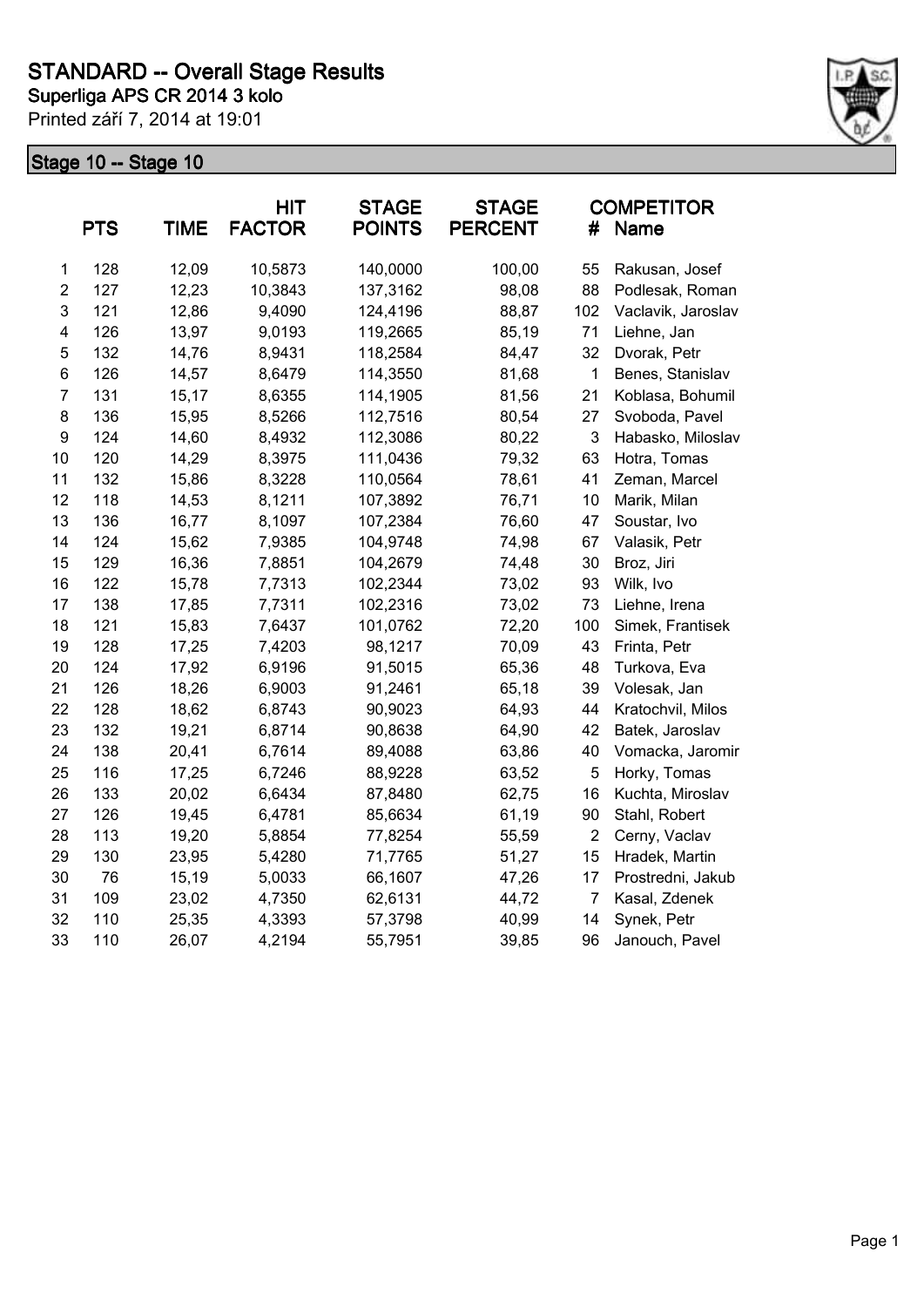

|                | <b>PTS</b> | <b>TIME</b> | HIT<br><b>FACTOR</b> | <b>STAGE</b><br><b>POINTS</b> | <b>STAGE</b><br><b>PERCENT</b> | #  | <b>COMPETITOR</b><br>Name |
|----------------|------------|-------------|----------------------|-------------------------------|--------------------------------|----|---------------------------|
| 1              | 138        | 13,09       | 10,5424              | 140,0000                      | 100,00                         | 72 | Liehne, Zdenek            |
| $\overline{2}$ | 130        | 13,00       | 10,0000              | 132,7971                      | 94,86                          | 92 | Vinduska, Vaclav          |
| 3              | 128        | 13,08       | 9,7859               | 129,9543                      | 92,82                          | 83 | Stepan, Michal            |
| 4              | 132        | 14,27       | 9,2502               | 122,8397                      | 87,74                          | 4  | Hakala, Jiri              |
| 5              | 124        | 15,42       | 8,0415               | 106,7889                      | 76,28                          | 95 | Sedy, Roman               |
| 6              | 130        | 16,28       | 7,9853               | 106,0419                      | 75,74                          | 91 | Rek, Boris                |
| 7              | 130        | 16,29       | 7,9804               | 105,9768                      | 75,70                          | 85 | Heglas, Jakub             |
| 8              | 132        | 17,18       | 7,6834               | 102,0327                      | 72,88                          | 33 | Krcal, Jan                |
| 9              | 118        | 15,88       | 7,4307               | 98,6779                       | 70,48                          | 34 | Manolevski, Michael       |
| 10             | 126        | 17,30       | 7,2832               | 96,7193                       | 69,09                          | 69 | Cervinka, Leos            |
| 11             | 126        | 17,78       | 7,0866               | 94,1082                       | 67,22                          | 64 | Kostak, Jan               |
| 12             | 132        | 18,67       | 7,0702               | 93,8898                       | 67,06                          | 6  | Horky, Pavel              |
| 13             | 107        | 16,34       | 6,5483               | 86,9602                       | 62,11                          | 36 | Smutny, Petr              |
| 14             | 116        | 18,01       | 6,4409               | 85,5328                       | 61,09                          | 82 | Schwarz, Florian          |
| 15             | 132        | 22,75       | 5,8022               | 77,0515                       | 55,04                          | 46 | Mucka, Karel              |
| 16             | 100        | 18,01       | 5,5525               | 73,7352                       | 52,67                          | 45 | Kysela, Milos             |
| 17             | 114        | 21,47       | 5,3097               | 70,5117                       | 50,37                          | 23 | Kovarik, Milan            |
| 18             | 122        | 23,22       | 5,2541               | 69,7728                       | 49,84                          | 37 | Soucek, Jan               |
| 19             | 105        | 20,60       | 5,0971               | 67,6878                       | 48,35                          | 35 | Rosenberg, Tomas          |
| 20             | 116        | 23,17       | 5,0065               | 66,4845                       | 47,49                          | 62 | Reiter, Doris             |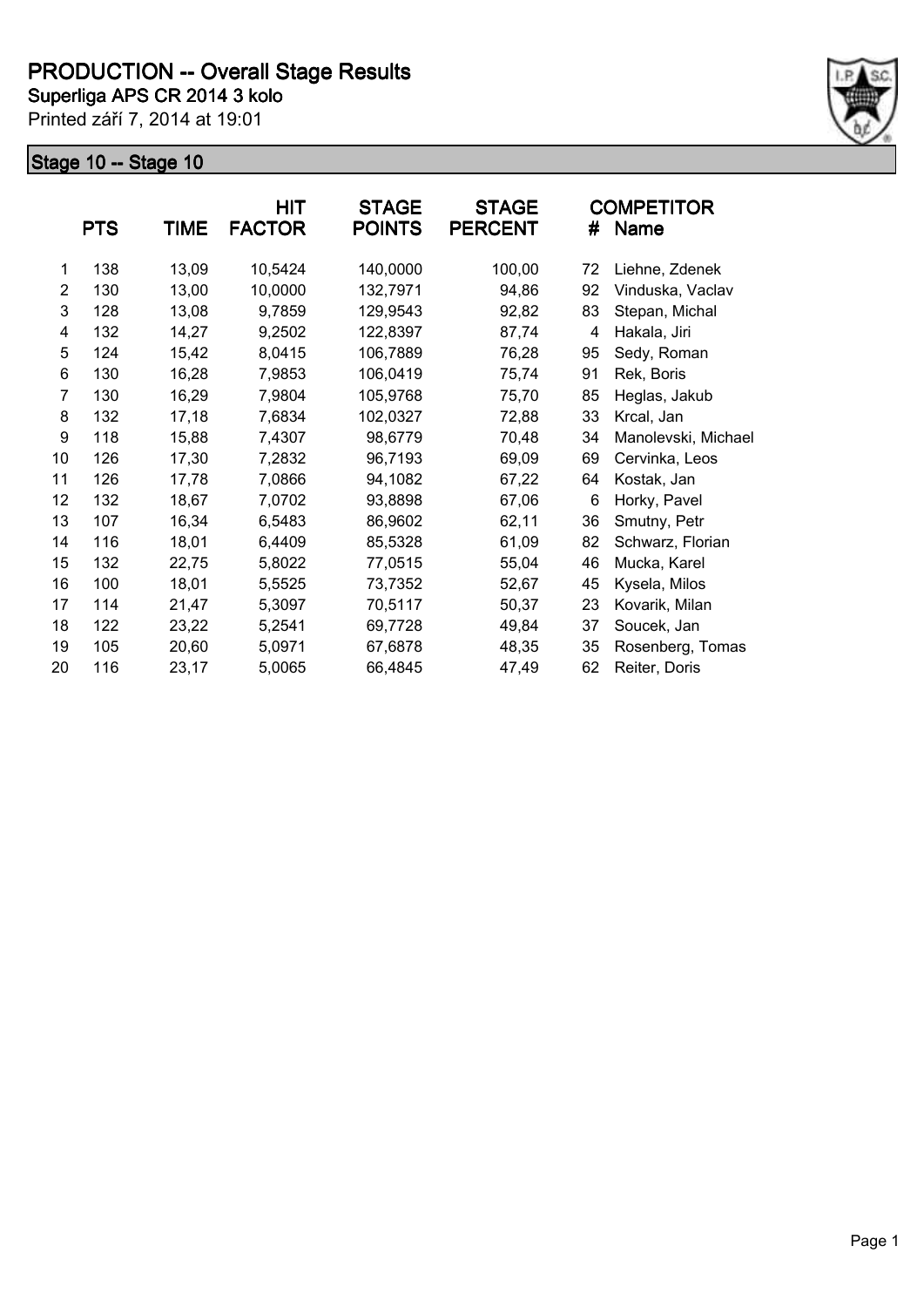|   | <b>PTS</b>     |                | HIT<br>TIME FACTOR | <b>STAGE</b><br><b>POINTS</b> | <b>STAGE</b><br><b>PERCENT</b> | <b>COMPETITOR</b><br># Name          |
|---|----------------|----------------|--------------------|-------------------------------|--------------------------------|--------------------------------------|
| 2 | 1 128<br>- 102 | 22.94<br>21.93 | 5.5798<br>4.6512   | 140,0000<br>116,7006          | 100.00<br>83.36                | 38 Stransky, Viktor<br>9 Marek, Jiri |

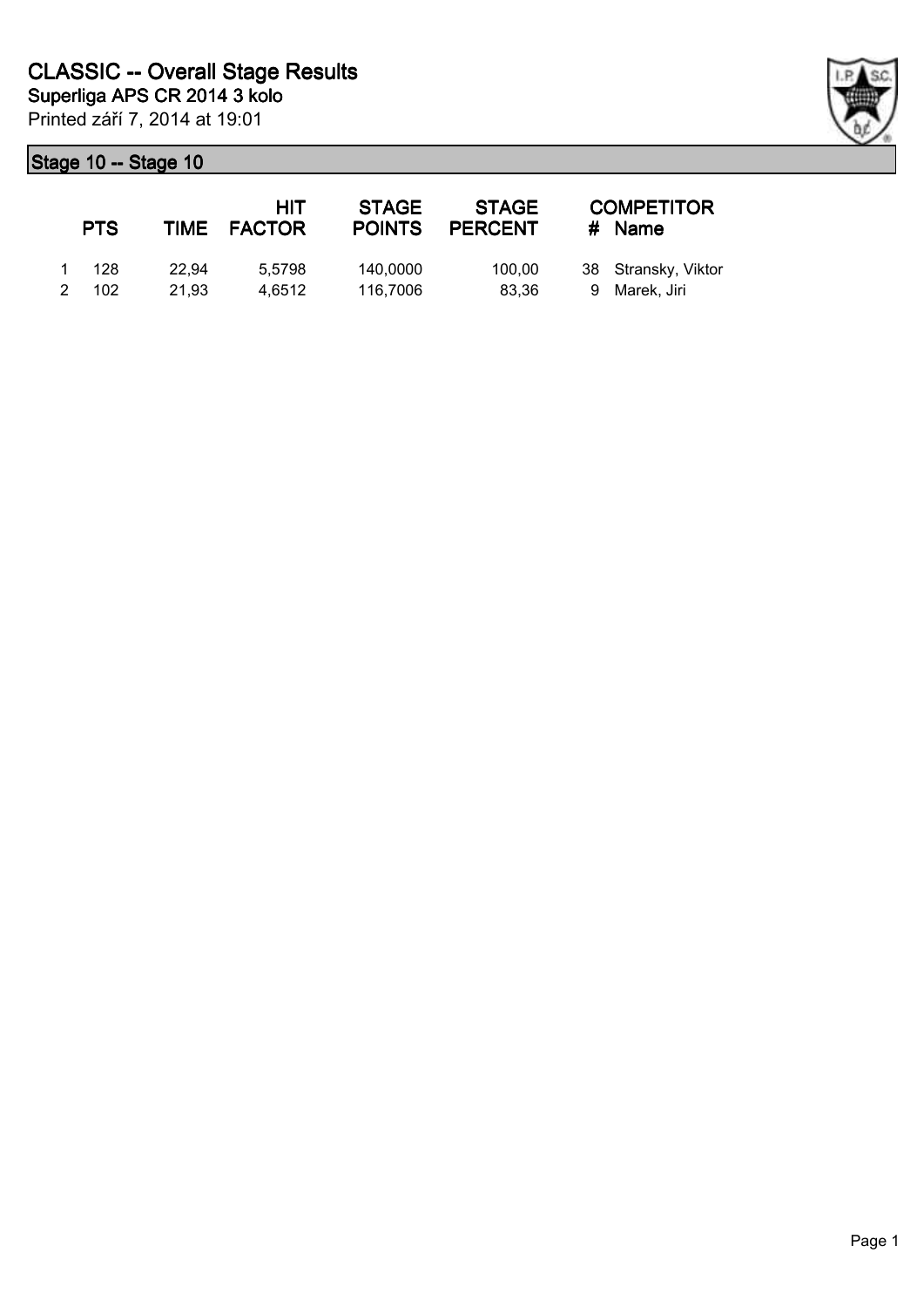

|   | <b>PTS</b> | TIME  | HIT<br><b>FACTOR</b> | <b>STAGE</b><br><b>POINTS</b> | <b>STAGE</b><br><b>PERCENT</b> | #   | <b>COMPETITOR</b><br><b>Name</b> |
|---|------------|-------|----------------------|-------------------------------|--------------------------------|-----|----------------------------------|
| 1 | 138        | 19,86 | 6,9486               | 140,0000                      | 100,00                         | 61  | Reiter, Gerald                   |
| 2 | 129        | 20,10 | 6,4179               | 129,3069                      | 92,36                          | 24  | Nemecek. Zdenek                  |
| 3 | 134        | 21,66 | 6,1865               | 124,6449                      | 89,03                          | 59  | Kotrous, Pavel                   |
| 4 | 132        | 24,33 | 5,4254               | 109,3100                      | 78,08                          | 20  | Rossl, Karel                     |
| 5 | 112        | 25,13 | 4,4568               | 89,7953                       | 64.14                          | 18  | Safranek, Lumir                  |
| 6 | 103        | 24,19 | 4,2580               | 85,7886                       | 61,28                          | 56  | Barta, Ondrej                    |
|   | 133        | 32.57 | 4,0835               | 82,2739                       | 58,77                          | 26  | Potuckova, Ludmila               |
| 8 | 134        | 34.18 | 3,9204               | 78,9880                       | 56,42                          | 12  | Prepletany, Jan                  |
| 9 | 0          | 0,00  | 0,0000               | 0,0000                        | 0,00                           | 103 | Pojer, Lubos                     |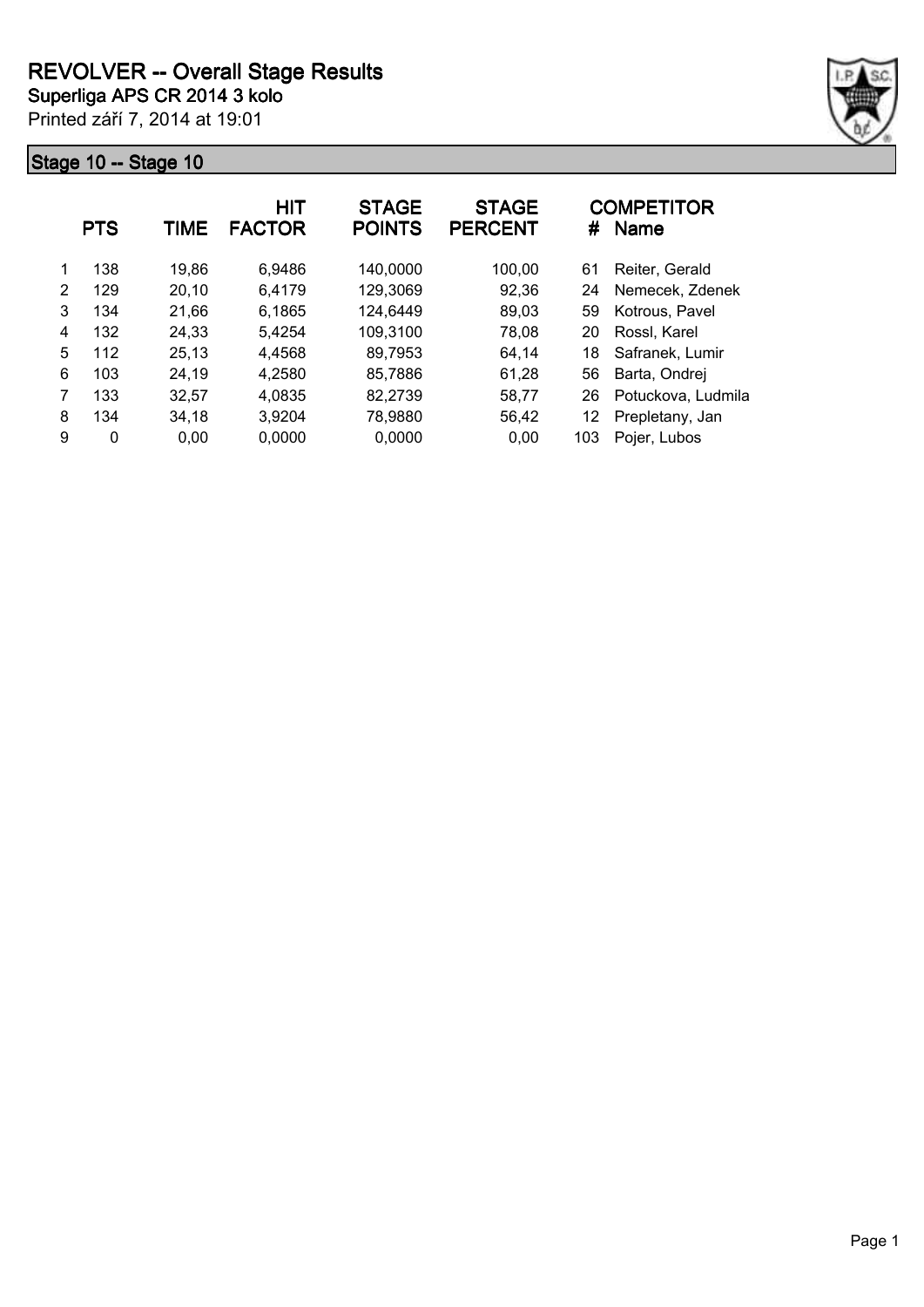

|    | <b>PTS</b> | TIME  | <b>HIT</b><br><b>FACTOR</b> | <b>STAGE</b><br><b>POINTS</b> | <b>STAGE</b><br><b>PERCENT</b> | #   | <b>COMPETITOR</b><br><b>Name</b> |
|----|------------|-------|-----------------------------|-------------------------------|--------------------------------|-----|----------------------------------|
| 1  | 47         | 3,75  | 12,5333                     | 50,0000                       | 100,00                         | 101 | Henes, Zdenek                    |
| 2  | 49         | 4,73  | 10,3594                     | 41,3274                       | 82,65                          | 78  | Sera, Martina                    |
| 3  | 50         | 5,00  | 10,0000                     | 39,8936                       | 79,79                          | 29  | Sustrova, Katerina               |
| 4  | 50         | 5,10  | 9,8039                      | 39,1114                       | 78,22                          | 79  | Sery, Jiri                       |
| 5  | 47         | 4,90  | 9,5918                      | 38,2653                       | 76,53                          | 98  | Rataj, Jan                       |
| 6  | 47         | 5,47  | 8,5923                      | 34,2779                       | 68,56                          | 28  | Sustr, Milos                     |
| 7  | 50         | 6,14  | 8,1433                      | 32,4867                       | 64,97                          | 94  | Szmek, Patrik                    |
| 8  | 49         | 6,78  | 7,2271                      | 28,8317                       | 57,66                          | 75  | Vohnout, Martin                  |
| 9  | 49         | 7,73  | 6,3389                      | 25,2883                       | 50,58                          | 57  | Ehrhardt, Luis                   |
| 10 | 49         | 8,67  | 5,6517                      | 22,5466                       | 45,09                          | 58  | Ehrhardt, Reiner                 |
| 11 | 48         | 14,80 | 3,2432                      | 12,9385                       | 25,88                          | 99  | Votocek, Milos                   |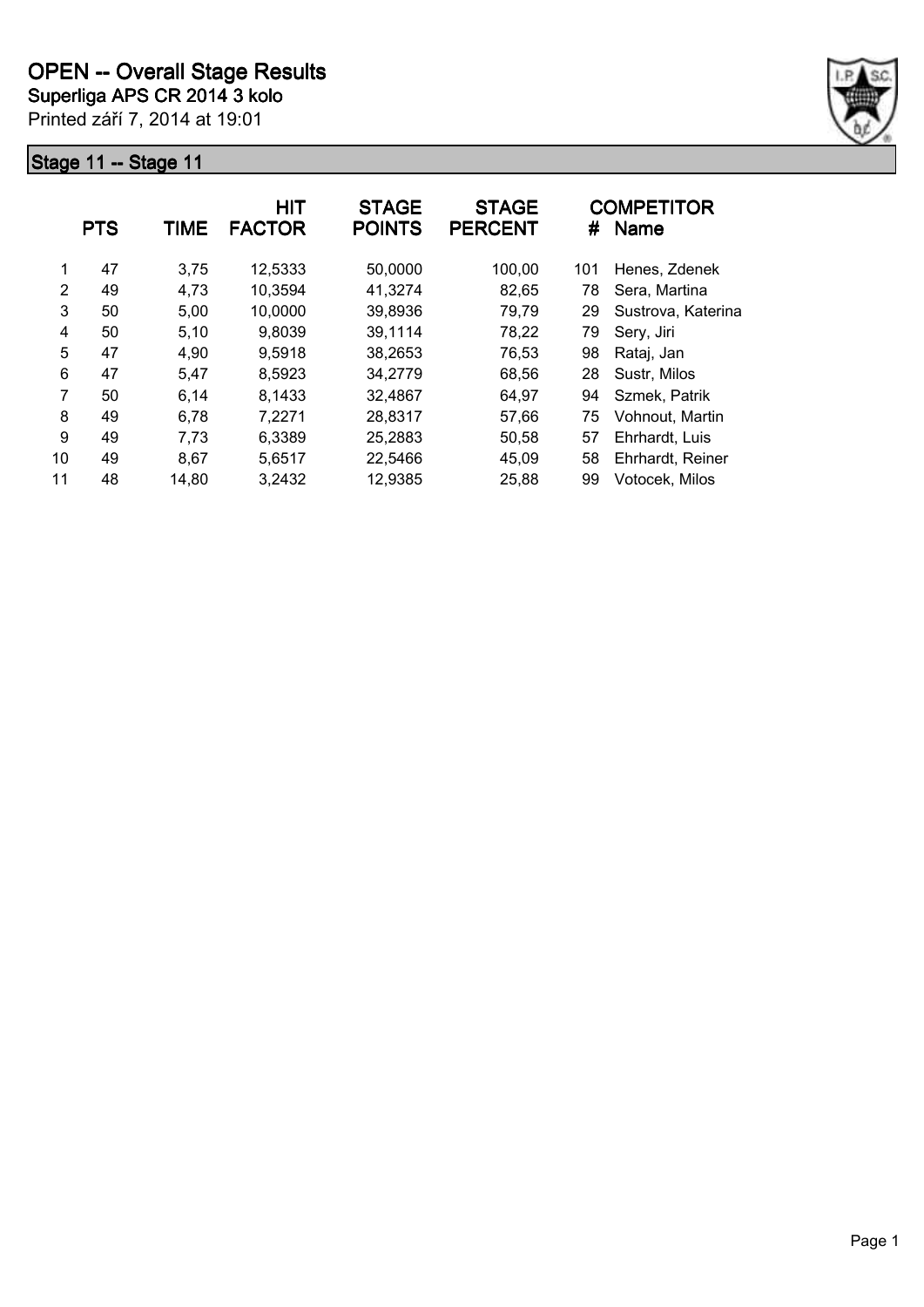

|                         | <b>PTS</b> | <b>TIME</b> | <b>HIT</b><br><b>FACTOR</b> | <b>STAGE</b><br><b>POINTS</b> | <b>STAGE</b><br><b>PERCENT</b> | #              | <b>COMPETITOR</b><br><b>Name</b> |
|-------------------------|------------|-------------|-----------------------------|-------------------------------|--------------------------------|----------------|----------------------------------|
| $\mathbf 1$             | 49         | 4,19        | 11,6945                     | 50,0000                       | 100,00                         | 55             | Rakusan, Josef                   |
| $\overline{c}$          | 49         | 4,40        | 11,1364                     | 47,6136                       | 95,23                          | 102            | Vaclavik, Jaroslav               |
| 3                       | 46         | 4,43        | 10,3837                     | 44,3958                       | 88,79                          | 3              | Habasko, Miloslav                |
| $\overline{\mathbf{4}}$ | 46         | 4,47        | 10,2908                     | 43,9985                       | 88,00                          | 17             | Prostredni, Jakub                |
| 5                       | 46         | 4,72        | 9,7458                      | 41,6681                       | 83,34                          | 10             | Marik, Milan                     |
| $\,6$                   | 48         | 5,03        | 9,5427                      | 40,8001                       | 81,60                          | 93             | Wilk, Ivo                        |
| $\overline{7}$          | 46         | 4,99        | 9,2184                      | 39,4135                       | 78,83                          | 63             | Hotra, Tomas                     |
| 8                       | 48         | 5,31        | 9,0395                      | 38,6487                       | 77,30                          | 21             | Koblasa, Bohumil                 |
| 9                       | 50         | 5,54        | 9,0253                      | 38,5876                       | 77,18                          | 47             | Soustar, Ivo                     |
| 10                      | 48         | 5,34        | 8,9888                      | 38,4316                       | 76,86                          | 88             | Podlesak, Roman                  |
| 11                      | 48         | 5,38        | 8,9219                      | 38,1458                       | 76,29                          | 32             | Dvorak, Petr                     |
| 12                      | 44         | 5,25        | 8,3810                      | 35,8328                       | 71,67                          | 71             | Liehne, Jan                      |
| 13                      | 46         | 5,56        | 8,2734                      | 35,3729                       | 70,75                          | 41             | Zeman, Marcel                    |
| 14                      | 49         | 6,17        | 7,9417                      | 33,9546                       | 67,91                          | 96             | Janouch, Pavel                   |
| 15                      | 49         | 6,23        | 7,8652                      | 33,6276                       | 67,26                          | 30             | Broz, Jiri                       |
| 16                      | 44         | 5,60        | 7,8571                      | 33,5933                       | 67,19                          | $\overline{2}$ | Cerny, Vaclav                    |
| 17                      | 50         | 6,37        | 7,8493                      | 33,5597                       | 67,12                          | 39             | Volesak, Jan                     |
| 18                      | 48         | 6,26        | 7,6677                      | 32,7835                       | 65,57                          | 5              | Horky, Tomas                     |
| 19                      | 44         | 5,78        | 7,6125                      | 32,5471                       | 65,09                          | 67             | Valasik, Petr                    |
| 20                      | 50         | 6,58        | 7,5988                      | 32,4887                       | 64,98                          | 90             | Stahl, Robert                    |
| 21                      | 50         | 6,66        | 7,5075                      | 32,0984                       | 64,20                          | 48             | Turkova, Eva                     |
| 22                      | 49         | 6,55        | 7,4809                      | 31,9847                       | 63,97                          | 16             | Kuchta, Miroslav                 |
| 23                      | 46         | 6,28        | 7,3248                      | 31,3174                       | 62,63                          | 1              | Benes, Stanislav                 |
| 24                      | 46         | 6,29        | 7,3132                      | 31,2676                       | 62,54                          | 27             | Svoboda, Pavel                   |
| 25                      | 50         | 6,90        | 7,2464                      | 30,9820                       | 61,96                          | 73             | Liehne, Irena                    |
| 26                      | 48         | 6,63        | 7,2398                      | 30,9539                       | 61,91                          | 40             | Vomacka, Jaromir                 |
| 27                      | 48         | 6,66        | 7,2072                      | 30,8145                       | 61,63                          | 43             | Frinta, Petr                     |
| 28                      | 50         | 6,98        | 7,1633                      | 30,6269                       | 61,25                          | 44             | Kratochvil, Milos                |
| 29                      | 48         | 6,76        | 7,1006                      | 30,3587                       | 60,72                          | 42             | Batek, Jaroslav                  |
| 30                      | 50         | 7,19        | 6,9541                      | 29,7323                       | 59,46                          | 15             | Hradek, Martin                   |
| 31                      | 46         | 6,73        | 6,8351                      | 29,2234                       | 58,45                          | $\overline{7}$ | Kasal, Zdenek                    |
| 32                      | 48         | 7,36        | 6,5217                      | 27,8838                       | 55,77                          | 100            | Simek, Frantisek                 |
| 33                      | 38         | 8,89        | 4,2745                      | 18,2755                       | 36,55                          | 14             | Synek, Petr                      |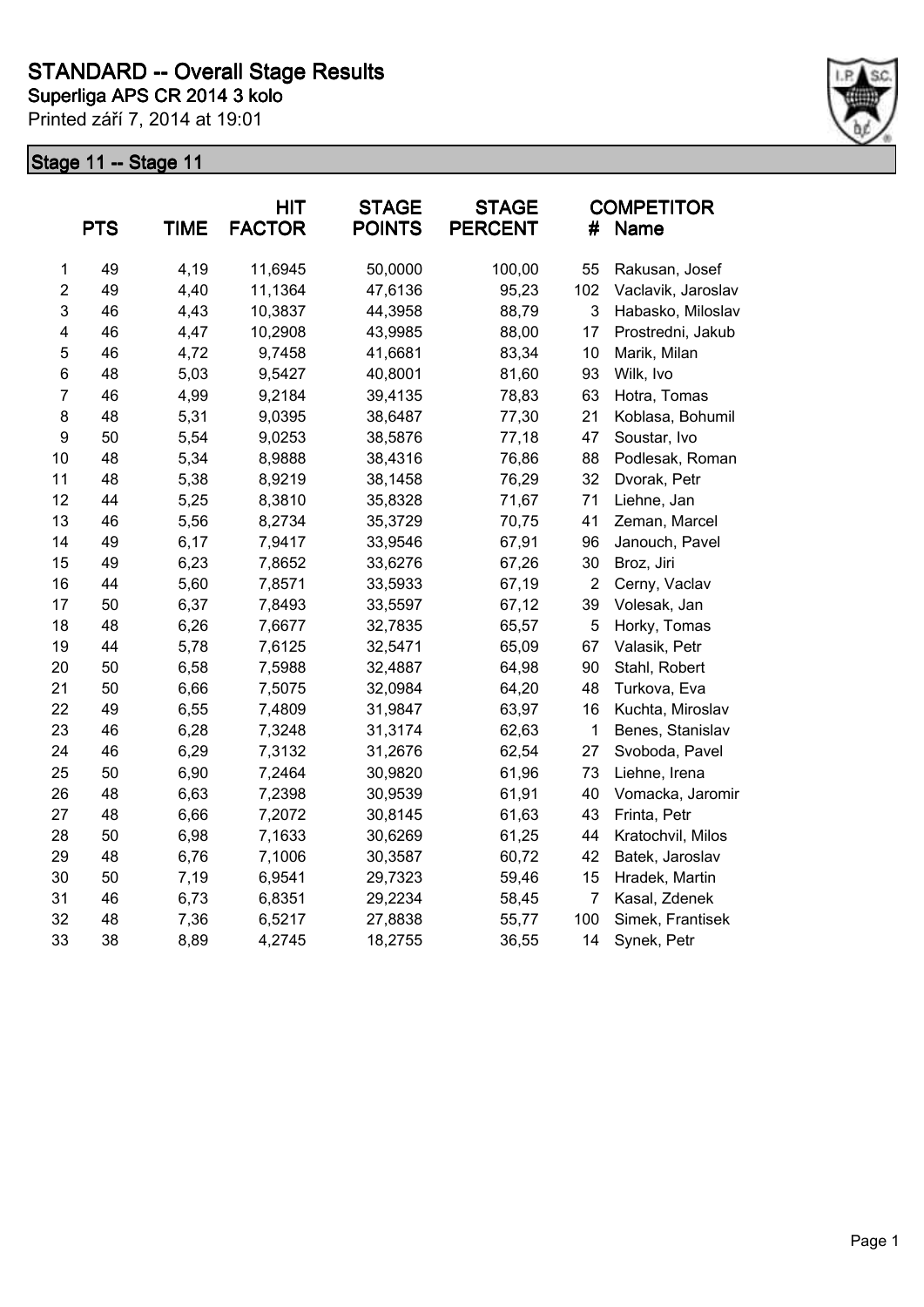

|                | <b>PTS</b> | <b>TIME</b> | <b>HIT</b><br><b>FACTOR</b> | <b>STAGE</b><br><b>POINTS</b> | <b>STAGE</b><br><b>PERCENT</b> | #  | <b>COMPETITOR</b><br>Name |
|----------------|------------|-------------|-----------------------------|-------------------------------|--------------------------------|----|---------------------------|
| 1              | 50         | 4,81        | 10,3950                     | 50,0000                       | 100,00                         | 83 | Stepan, Michal            |
| $\overline{2}$ | 46         | 4,60        | 10,0000                     | 48,1000                       | 96,20                          | 4  | Hakala, Jiri              |
| 3              | 48         | 4,90        | 9,7959                      | 47,1184                       | 94,24                          | 72 | Liehne, Zdenek            |
| 4              | 50         | 5,30        | 9,4340                      | 45,3774                       | 90,75                          | 36 | Smutny, Petr              |
| 5              | 46         | 4,88        | 9,4262                      | 45,3402                       | 90,68                          | 92 | Vinduska, Vaclav          |
| 6              | 50         | 5,45        | 9,1743                      | 44,1284                       | 88,26                          | 34 | Manolevski, Michael       |
| 7              | 46         | 5,69        | 8,0844                      | 38,8858                       | 77,77                          | 91 | Rek, Boris                |
| 8              | 38         | 4,73        | 8,0338                      | 38,6427                       | 77,29                          | 95 | Sedy, Roman               |
| 9              | 46         | 5,73        | 8,0279                      | 38,6143                       | 77,23                          | 45 | Kysela, Milos             |
| 10             | 44         | 5,49        | 8,0146                      | 38,5501                       | 77,10                          | 85 | Heglas, Jakub             |
| 11             | 50         | 6,46        | 7,7399                      | 37,2291                       | 74,46                          | 69 | Cervinka, Leos            |
| 12             | 42         | 5,50        | 7,6364                      | 36,7309                       | 73,46                          | 33 | Krcal, Jan                |
| 13             | 44         | 5,78        | 7,6125                      | 36,6159                       | 73,23                          | 6  | Horky, Pavel              |
| 14             | 48         | 6,39        | 7,5117                      | 36,1315                       | 72,26                          | 62 | Reiter, Doris             |
| 15             | 48         | 7,03        | 6,8279                      | 32,8421                       | 65,68                          | 82 | Schwarz, Florian          |
| 16             | 50         | 7,58        | 6,5963                      | 31,7282                       | 63,46                          | 23 | Kovarik, Milan            |
| 17             | 46         | 7,37        | 6,2415                      | 30,0217                       | 60,04                          | 64 | Kostak, Jan               |
| 18             | 50         | 8,58        | 5,8275                      | 28,0303                       | 56,06                          | 35 | Rosenberg, Tomas          |
| 19             | 44         | 7,82        | 5,6266                      | 27,0639                       | 54,13                          | 37 | Soucek, Jan               |
| 20             | 19         | 7,22        | 2,6316                      | 12,6579                       | 25,32                          | 46 | Mucka, Karel              |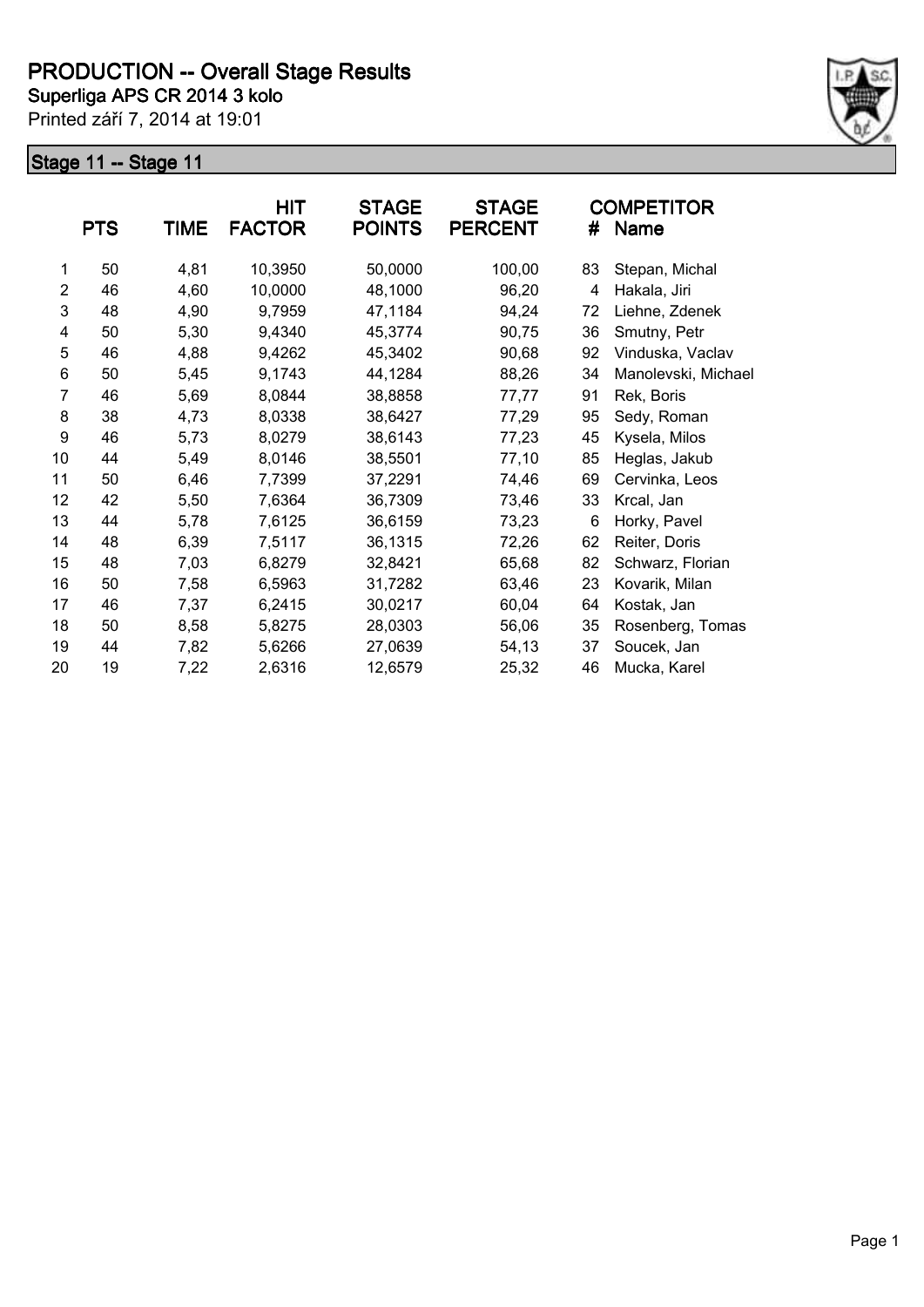| <b>PTS</b> |      | HIT<br>TIME FACTOR | <b>STAGE</b><br><b>POINTS</b> | <b>STAGE</b><br><b>PERCENT</b> | <b>COMPETITOR</b><br># Name |
|------------|------|--------------------|-------------------------------|--------------------------------|-----------------------------|
| 49         | 7.31 | 6.7031             | 50,0000                       | 100.00                         | 38 Stransky, Viktor         |
| 42         | 6.61 | 6.3540             | 47.3957                       | 94.79                          | 9 Marek, Jiri               |

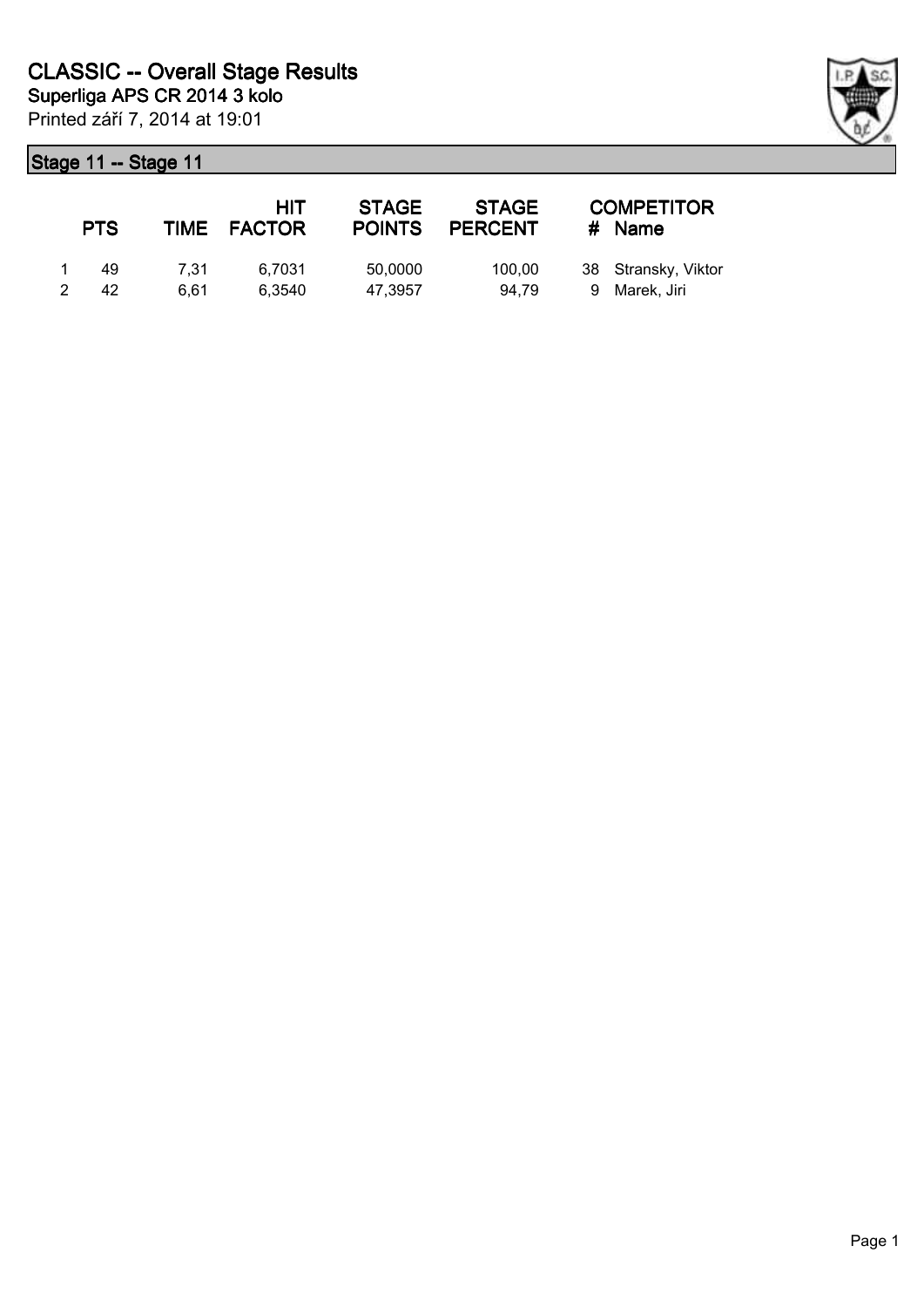

|   | <b>PTS</b> | TIME  | <b>HIT</b><br><b>FACTOR</b> | <b>STAGE</b><br><b>POINTS</b> | <b>STAGE</b><br><b>PERCENT</b> | #   | <b>COMPETITOR</b><br><b>Name</b> |
|---|------------|-------|-----------------------------|-------------------------------|--------------------------------|-----|----------------------------------|
| 1 | 47         | 5,67  | 8,2892                      | 50,0000                       | 100,00                         | 24  | Nemecek, Zdenek                  |
| 2 | 50         | 6,47  | 7,7280                      | 46,6145                       | 93,23                          | 61  | Reiter, Gerald                   |
| 3 | 48         | 7,56  | 6,3492                      | 38,2979                       | 76,60                          | 59  | Kotrous, Pavel                   |
| 4 | 48         | 7,75  | 6,1935                      | 37,3590                       | 74,72                          | 18  | Safranek, Lumir                  |
| 5 | 49         | 8,50  | 5,7647                      | 34,7722                       | 69,54                          | 12  | Prepletany, Jan                  |
| 6 | 50         | 9,13  | 5,4765                      | 33,0335                       | 66,07                          | 20  | Rossl, Karel                     |
| 7 | 48         | 10,40 | 4,6154                      | 27,8396                       | 55,68                          | 26  | Potuckova, Ludmila               |
| 8 | 27         | 7,23  | 3,7344                      | 22,5258                       | 45,05                          | 56  | Barta, Ondrej                    |
| 9 | 0          | 0,00  | 0,0000                      | 0,0000                        | 0.00                           | 103 | Pojer, Lubos                     |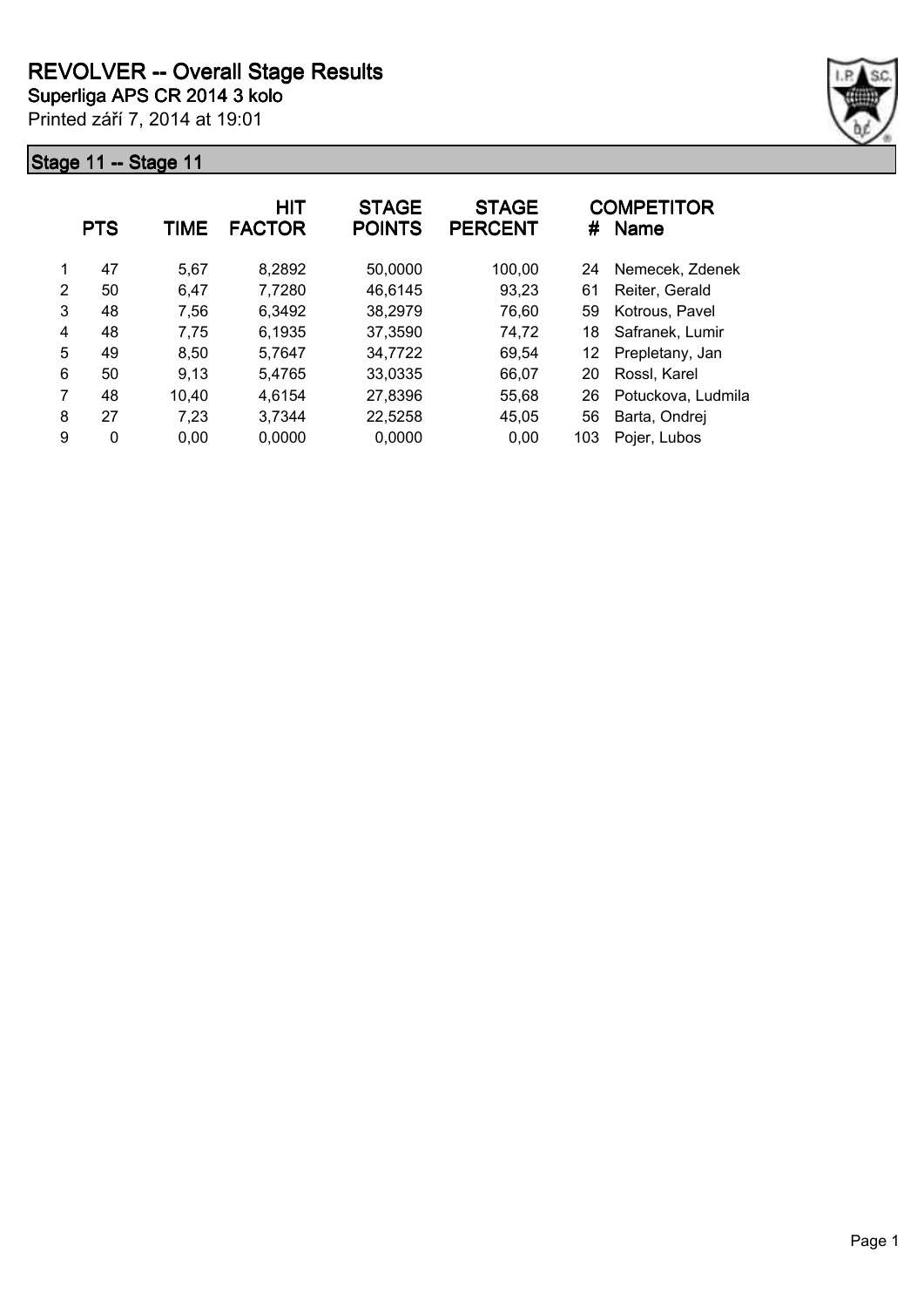

|    | <b>PTS</b> | TIME  | <b>HIT</b><br><b>FACTOR</b> | <b>STAGE</b><br><b>POINTS</b> | <b>STAGE</b><br><b>PERCENT</b> | #   | <b>COMPETITOR</b><br><b>Name</b> |
|----|------------|-------|-----------------------------|-------------------------------|--------------------------------|-----|----------------------------------|
| 1  | 55         | 4,04  | 13,6139                     | 60,0000                       | 100,00                         | 101 | Henes, Zdenek                    |
| 2  | 57         | 4,80  | 11,8750                     | 52,3364                       | 87,23                          | 29  | Sustrova, Katerina               |
| 3  | 52         | 4,65  | 11,1828                     | 49,2856                       | 82,14                          | 79  | Sery, Jiri                       |
| 4  | 55         | 4,93  | 11,1562                     | 49,1684                       | 81,95                          | 78  | Sera, Martina                    |
| 5  | 56         | 6,28  | 8,9172                      | 39,3005                       | 65,50                          | 98  | Rataj, Jan                       |
| 6  | 56         | 7,34  | 7,6294                      | 33,6250                       | 56,04                          | 75  | Vohnout, Martin                  |
| 7  | 58         | 8,05  | 7,2050                      | 31,7543                       | 52,92                          | 94  | Szmek, Patrik                    |
| 8  | 40         | 5,95  | 6,7227                      | 29,6287                       | 49,38                          | 28  | Sustr, Milos                     |
| 9  | 56         | 9.41  | 5,9511                      | 26,2282                       | 43,71                          | 57  | Ehrhardt, Luis                   |
| 10 | 59         | 10,24 | 5,7617                      | 25,3935                       | 42,32                          | 58  | Ehrhardt, Reiner                 |
| 11 | 58         | 12,77 | 4,5419                      | 20,0174                       | 33,36                          | 99  | Votocek, Milos                   |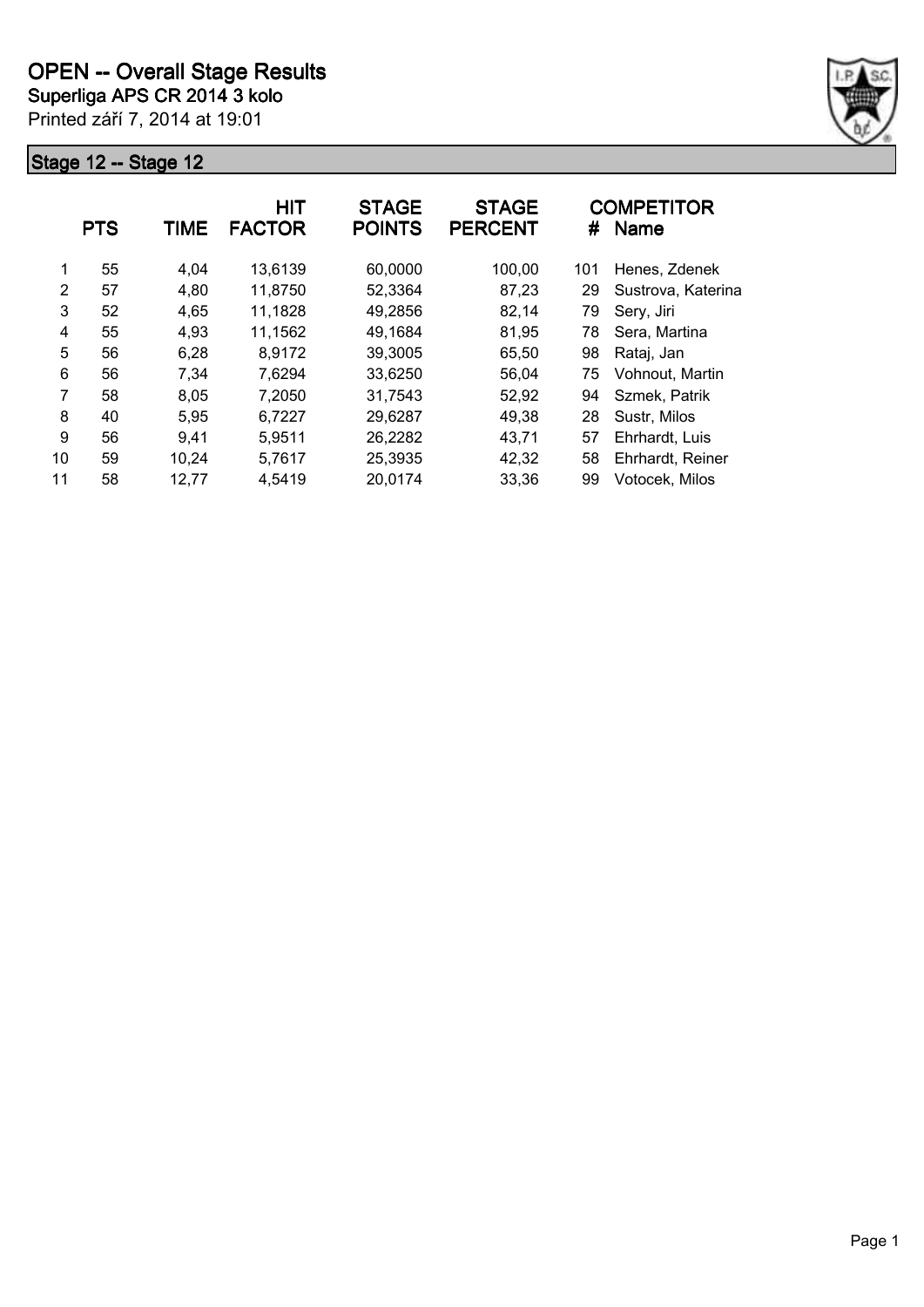

|                         | <b>PTS</b> | <b>TIME</b> | <b>HIT</b><br><b>FACTOR</b> | <b>STAGE</b><br><b>POINTS</b> | <b>STAGE</b><br><b>PERCENT</b> | #              | <b>COMPETITOR</b><br><b>Name</b> |
|-------------------------|------------|-------------|-----------------------------|-------------------------------|--------------------------------|----------------|----------------------------------|
| $\mathbf 1$             | 56         | 4,34        | 12,9032                     | 60,0000                       | 100,00                         | 55             | Rakusan, Josef                   |
| $\overline{c}$          | 54         | 4,85        | 11,1340                     | 51,7732                       | 86,29                          | 102            | Vaclavik, Jaroslav               |
| 3                       | 58         | 5,26        | 11,0266                     | 51,2738                       | 85,46                          | 88             | Podlesak, Roman                  |
| $\overline{\mathbf{4}}$ | 58         | 5,64        | 10,2837                     | 47,8191                       | 79,70                          | 93             | Wilk, Ivo                        |
| 5                       | 56         | 5,45        | 10,2752                     | 47,7798                       | 79,63                          | 63             | Hotra, Tomas                     |
| 6                       | 56         | 5,46        | 10,2564                     | 47,6923                       | 79,49                          | 17             | Prostredni, Jakub                |
| $\overline{7}$          | 52         | 5,23        | 9,9426                      | 46,2333                       | 77,06                          | 3              | Habasko, Miloslav                |
| 8                       | 54         | 5,44        | 9,9265                      | 46,1581                       | 76,93                          | 1              | Benes, Stanislav                 |
| 9                       | 54         | 5,45        | 9,9083                      | 46,0734                       | 76,79                          | 71             | Liehne, Jan                      |
| 10                      | 52         | 5,52        | 9,4203                      | 43,8044                       | 73,01                          | 67             | Valasik, Petr                    |
| 11                      | 56         | 6,02        | 9,3023                      | 43,2558                       | 72,09                          | 10             | Marik, Milan                     |
| 12                      | 57         | 6,17        | 9,2382                      | 42,9579                       | 71,60                          | 47             | Soustar, Ivo                     |
| 13                      | 60         | 6,62        | 9,0634                      | 42,1450                       | 70,24                          | 32             | Dvorak, Petr                     |
| 14                      | 57         | 6,51        | 8,7558                      | 40,7143                       | 67,86                          | 21             | Koblasa, Bohumil                 |
| 15                      | 60         | 6,90        | 8,6957                      | 40,4348                       | 67,39                          | 44             | Kratochvil, Milos                |
| 16                      | 58         | 6,71        | 8,6438                      | 40,1937                       | 66,99                          | 43             | Frinta, Petr                     |
| 17                      | 54         | 6,32        | 8,5443                      | 39,7310                       | 66,22                          | 41             | Zeman, Marcel                    |
| 18                      | 60         | 7,13        | 8,4151                      | 39,1304                       | 65,22                          | 42             | Batek, Jaroslav                  |
| 19                      | 58         | 6,90        | 8,4058                      | 39,0870                       | 65,14                          | 27             | Svoboda, Pavel                   |
| 20                      | 58         | 6,98        | 8,3095                      | 38,6390                       | 64,40                          | 48             | Turkova, Eva                     |
| 21                      | 54         | 6,51        | 8,2949                      | 38,5714                       | 64,29                          | 5              | Horky, Tomas                     |
| 22                      | 53         | 6,44        | 8,2298                      | 38,2686                       | 63,78                          | 30             | Broz, Jiri                       |
| 23                      | 54         | 6,98        | 7,7364                      | 35,9742                       | 59,96                          | 73             | Liehne, Irena                    |
| 24                      | 50         | 6,56        | 7,6220                      | 35,4421                       | 59,07                          | 39             | Volesak, Jan                     |
| 25                      | 58         | 7,97        | 7,2773                      | 33,8394                       | 56,40                          | 15             | Hradek, Martin                   |
| 26                      | 57         | 7,85        | 7,2611                      | 33,7643                       | 56,27                          | 16             | Kuchta, Miroslav                 |
| 27                      | 52         | 7,26        | 7,1625                      | 33,3058                       | 55,51                          | $\overline{2}$ | Cerny, Vaclav                    |
| 28                      | 55         | 7,82        | 7,0332                      | 32,7046                       | 54,51                          | 100            | Simek, Frantisek                 |
| 29                      | 54         | 7,98        | 6,7669                      | 31,4662                       | 52,44                          | 7              | Kasal, Zdenek                    |
| 30                      | 51         | 7,65        | 6,6667                      | 31,0000                       | 51,67                          | 96             | Janouch, Pavel                   |
| 31                      | 52         | 7,97        | 6,5245                      | 30,3388                       | 50,56                          | 40             | Vomacka, Jaromir                 |
| 32                      | 42         | 7,18        | 5,8496                      | 27,2006                       | 45,33                          | 90             | Stahl, Robert                    |
| 33                      | 52         | 10,59       | 4,9103                      | 22,8329                       | 38,05                          | 14             | Synek, Petr                      |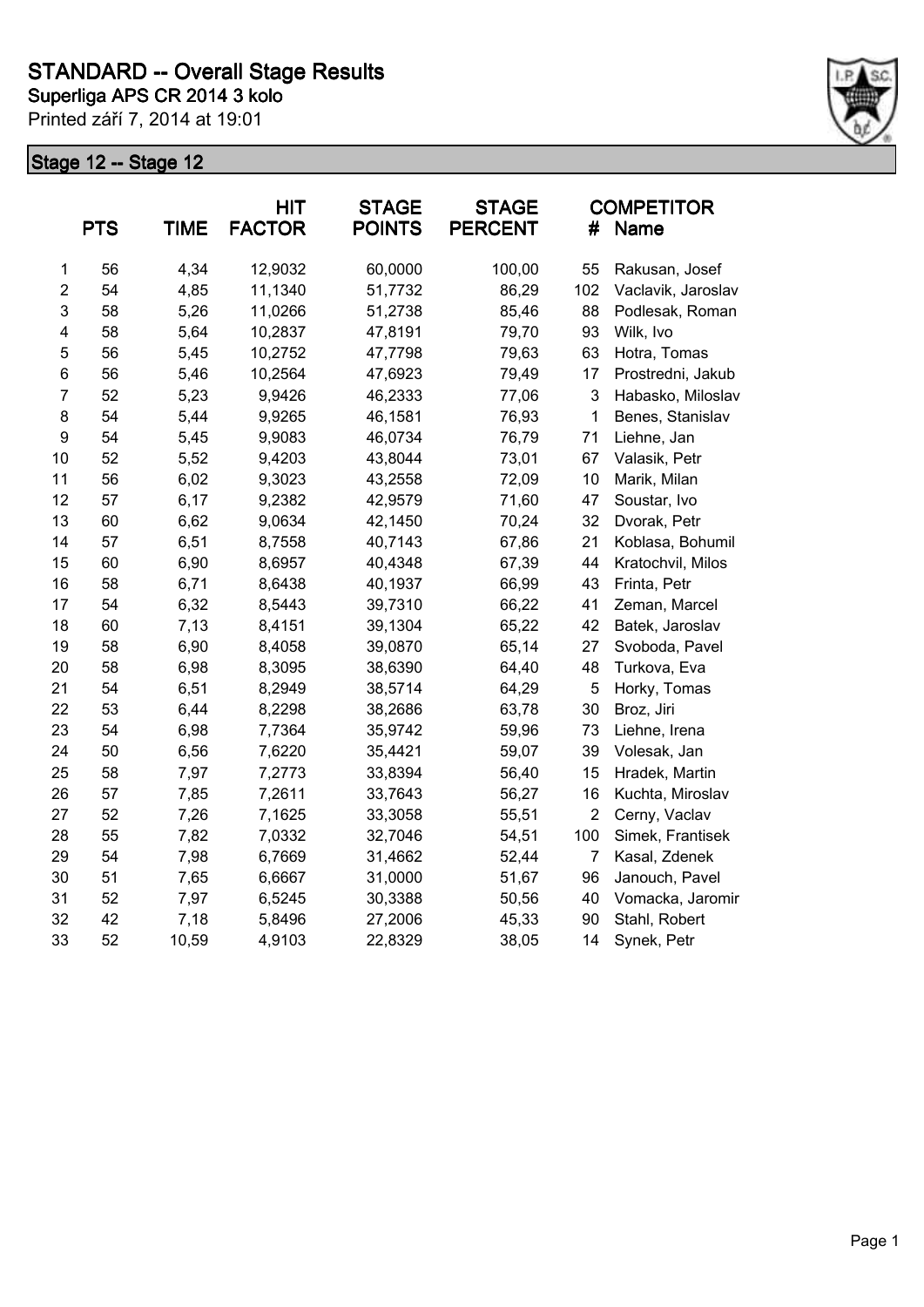

|                | <b>PTS</b> | <b>TIME</b> | HIT<br><b>FACTOR</b> | <b>STAGE</b><br><b>POINTS</b> | <b>STAGE</b><br><b>PERCENT</b> | #  | <b>COMPETITOR</b><br>Name |
|----------------|------------|-------------|----------------------|-------------------------------|--------------------------------|----|---------------------------|
| 1              | 60         | 4,96        | 12,0968              | 60,0000                       | 100,00                         | 83 | Stepan, Michal            |
| $\overline{2}$ | 60         | 5,03        | 11,9284              | 59,1650                       | 98,61                          | 72 | Liehne, Zdenek            |
| 3              | 58         | 5,10        | 11,3725              | 56,4078                       | 94,01                          | 92 | Vinduska, Vaclav          |
| 4              | 58         | 5,42        | 10,7011              | 53,0775                       | 88,46                          | 4  | Hakala, Jiri              |
| 5              | 58         | 5,83        | 9,9485               | 49,3448                       | 82,24                          | 85 | Heglas, Jakub             |
| 6              | 58         | 6,37        | 9,1052               | 45,1617                       | 75,27                          | 33 | Krcal, Jan                |
| 7              | 60         | 6,59        | 9,1047               | 45,1593                       | 75,27                          | 34 | Manolevski, Michael       |
| 8              | 60         | 6,67        | 8,9955               | 44,6177                       | 74,36                          | 69 | Cervinka, Leos            |
| 9              | 56         | 6,47        | 8,6553               | 42,9305                       | 71,55                          | 45 | Kysela, Milos             |
| 10             | 52         | 6,06        | 8,5809               | 42,5611                       | 70,94                          | 95 | Sedy, Roman               |
| 11             | 56         | 6,67        | 8,3958               | 41,6432                       | 69,41                          | 36 | Smutny, Petr              |
| 12             | 58         | 6,98        | 8,3095               | 41,2149                       | 68,69                          | 91 | Rek, Boris                |
| 13             | 56         | 6,96        | 8,0460               | 39,9080                       | 66,51                          | 6  | Horky, Pavel              |
| 14             | 52         | 6,59        | 7,8907               | 39,1381                       | 65,23                          | 64 | Kostak, Jan               |
| 15             | 60         | 7,99        | 7,5094               | 37,2466                       | 62,08                          | 35 | Rosenberg, Tomas          |
| 16             | 52         | 7,16        | 7,2626               | 36,0223                       | 60,04                          | 82 | Schwarz, Florian          |
| 17             | 54         | 7,48        | 7,2193               | 35,8075                       | 59,68                          | 37 | Soucek, Jan               |
| 18             | 52         | 7,39        | 7,0365               | 34,9012                       | 58,17                          | 62 | Reiter, Doris             |
| 19             | 54         | 8,37        | 6,4516               | 32,0000                       | 53,33                          | 46 | Mucka, Karel              |
| 20             | 54         | 20,68       | 2,6112               | 12,9516                       | 21,59                          | 23 | Kovarik, Milan            |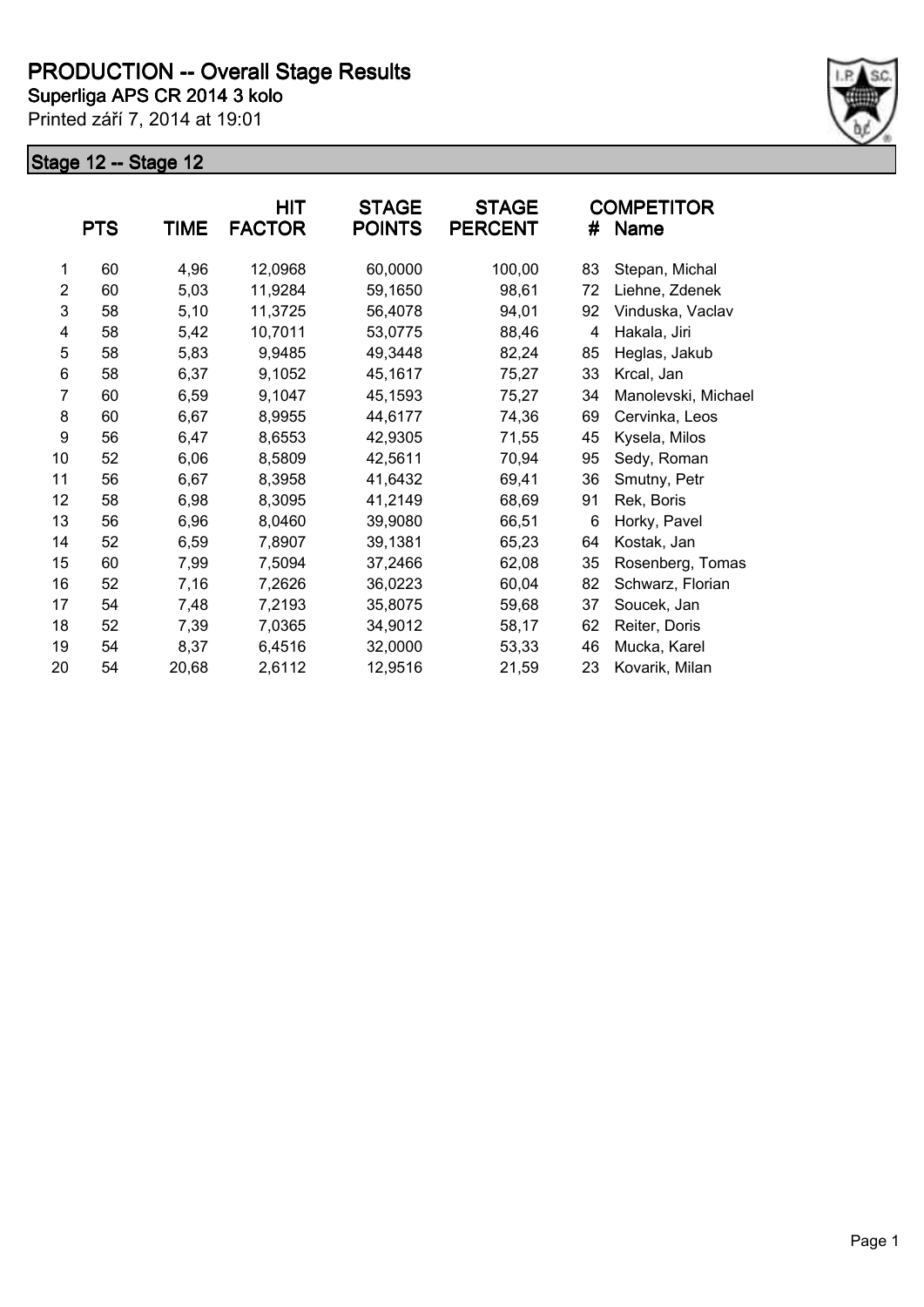| <b>PTS</b> |       | HIT<br>TIME FACTOR | <b>STAGE</b><br><b>POINTS</b> | <b>STAGE</b><br><b>PERCENT</b> | <b>COMPETITOR</b><br>$#$ Name |
|------------|-------|--------------------|-------------------------------|--------------------------------|-------------------------------|
| 48         | 8.38  | 5.7279             | 60,0000                       | 100.00                         | 9 Marek, Jiri                 |
| 60         | 16.42 | 3.6541             | 38,2765                       | 63,79                          | 38 Stransky, Viktor           |